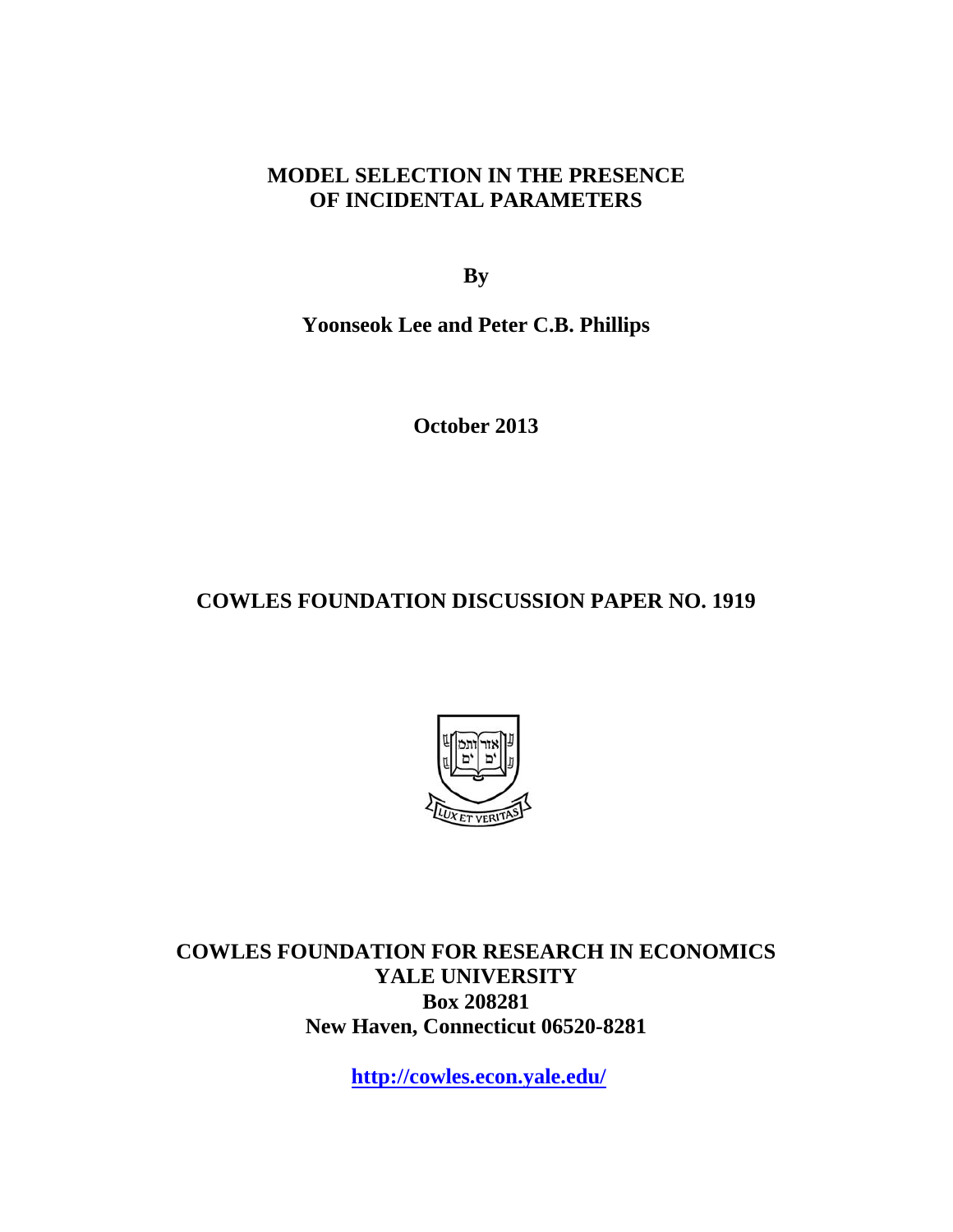# Model Selection in the Presence of Incidental Parameters<sup>∗</sup>

YOONSEOK LEE<sup>†</sup> AND PETER C.B. PHILLIPS<sup>‡</sup>

September 2013

#### Abstract

This paper considers model selection in nonlinear panel data models where incidental parameters or large-dimensional nuisance parameters are present. Primary interest typically centres on selecting a model that best approximates the underlying structure involving parameters that are common within the panel after concentrating out the incidental parameters. It is well known that conventional model selection procedures are often inconsistent in panel models and this can be so even without nuisance parameters (Han et al, 2012). Modifications are then needed to achieve consistency. New model selection information criteria are developed here that use either the Kullback-Leibler information criterion based on the profile likelihood or the Bayes factor based on the integrated likelihood with the robust prior of Arellano and Bonhomme (2009). These model selection criteria impose heavier penalties than those associated with standard information criteria such as AIC and BIC. The additional penalty, which is data-dependent, properly reflects the model complexity arising from the presence of incidental parameters. A particular example is studied in detail involving lag order selection in dynamic panel models with fixed individual effects. The new criteria are shown to control for over/under-selection probabilities in these models and lead to consistent order selection criteria.

Keywords: (Adaptive) model selection, incidental parameters, profile likelihood, Kullback-Leibler information, Bayes factor, integrated likelihood, robust prior, model complexity, fixed effects, lag order.

JEL Classifications: C23, C52

<sup>∗</sup>The authors acknowledge helpful comments from Bruce Hansen, Chris Hansen, Yuichi Kitamura, Roger Moon, Peter Robinson and seminar participants at Yale, Columbia, Rochester, UVa, Boston College, Seoul National, MSU, Montreal, Pittsburgh, 2011 International Conference on Panel Data, and 2011 Midwest Econometrics Group. Lee thanks the Cowles Foundation for Research in Economics at Yale University, where he was a visiting fellow while working on this project. Phillips acknowledges support from the NSF under Grants No. SES 0956687 and SES 1258258.

<sup>†</sup>Syracuse University. Address: Department of Economics and Center for Policy Research, Syracuse University, 426 Eggers Hall, Syracuse, NY 13244. E-mail: ylee41@maxwell.syr.edu.

<sup>‡</sup>Yale University, University of Auckland, University of Southampton and Singapore Management University. Address: Department of Economics, Yale University, Box 208281, New Haven, CT 06520-8281. E-mail: peter.phillips@yale.edu.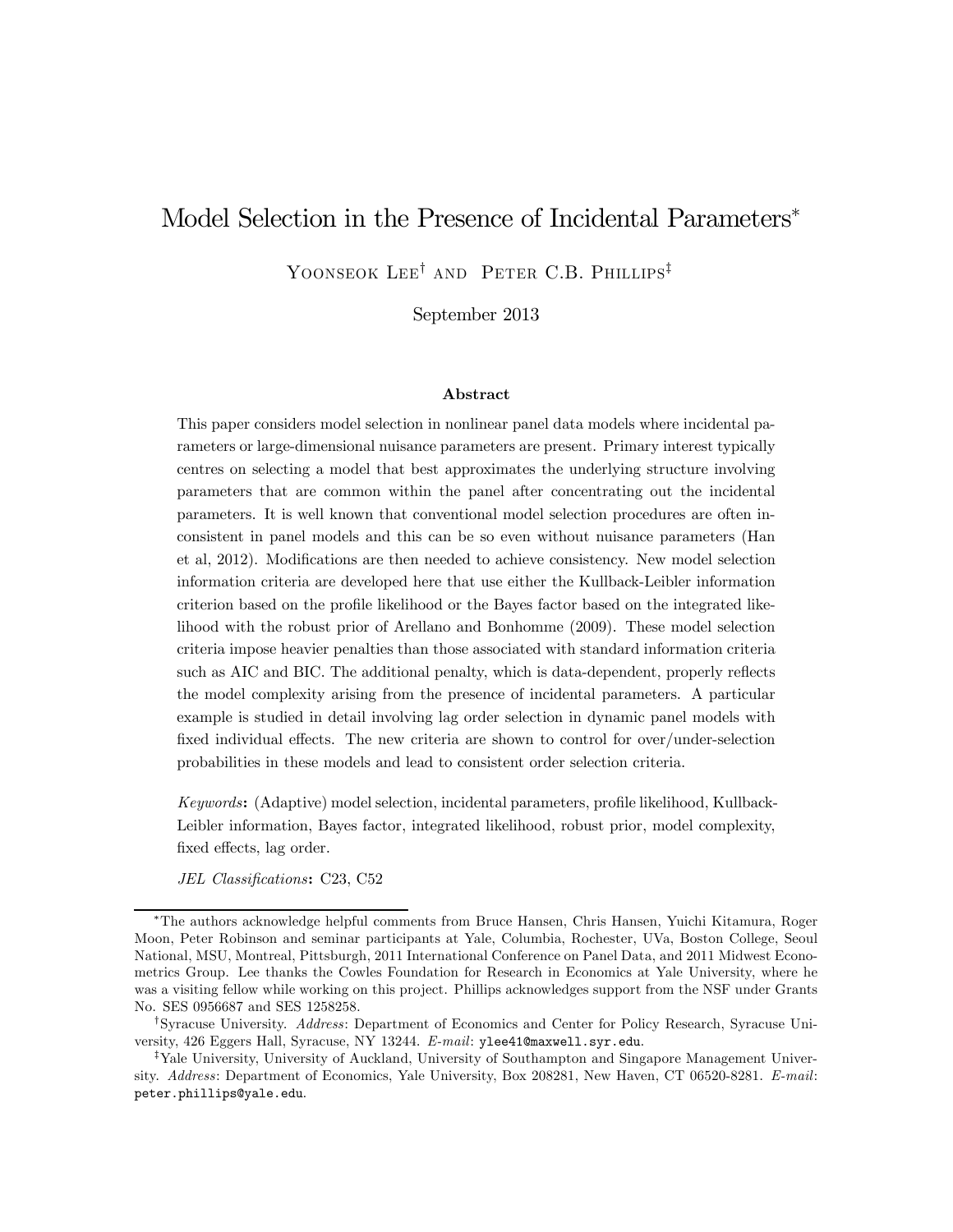### 1 Introduction

As datasets grow richer, more sophisticated models are being used in empirical econometric work, including semiparametric models, large dimensional parametric models, and panel systems with manifold heterogenous effects that lead to a proliferation of nuisance parameters. Good model selection procedures are an important element in empirical work to avoid bias, to help in validating inference, and to assist in ensuring sound policy implications. They are particularly important in more sophisticated systems where multi-index asymptotics and high dimensional nuisance parameters can affect the properties of estimators, inference and model selection.

Some of these panel modeling issues were considered in the pioneering work by Anderson and Hsiao (1981), which examined the use of multi-index asymptotics, dynamic panel estimation inconsistency, and the possible use of instrumental variable (IV) methods to avoid inconsistencies in dynamic panel regression with short wide panels. Following that paper, there was a massive flowering of research on dynamic panel modeling, efficient IV estimation techniques and semiparametric methods, to all of which Cheng Hsiao has made significant contributions. Much of this work is overviewed in Hsiao (2003).

One topic that is still relatively unexplored in this field is model selection in dynamic panels. Specification tests and information-criteria provide two standard approaches to model selection and are available for use in dynamic panels. The specification test approach requires an ad hoc null, a set of alternative models, and a test sequence to evaluate the alternatives. On the other hand, the model selection approach considers all the candidate models jointly and chooses one that optimizes an information criterion. Examples include the Akaike information criterion (AIC), Bayesian information criterion (BIC), posterior information criterion (PIC), Hannan-Quinn (HQ) criterion, the Mellows'  $C_p$  criterion, bootstrap criteria and crossvalidation approaches.

An important assumption in most model selection approaches is that the number of parameters in each candidate model is finite or at most grows slowly compared to the sample size. For example, Stone (1979) showed that consistency of the standard BIC order selector breaks down when the number of parameters in the candidate model diverges with the sample size.<sup>1</sup> In many cases, large dimensional parameter spaces arise from the proliferation of nuisance parameters which, though they are not of primary interest, are required for specifying heterogeneity or for handling omitted variables. The present paper examines why standard model selection criteria perform poorly for such cases and proposes modified selection criteria that are effective when the candidate models have nuisance parameters whose dimension grows

<sup>&</sup>lt;sup>1</sup>This limitation in standard criteria is now well understood and several approaches have been proposed for model selection in large dimensional models, particularly in the Bayesian framework. Examples are Berger et al. (2003) and Chakrabarti and Ghosh (2006), who analyze the use of the Laplace approximation in largedimensional exponential families to compute the Bayes factor and achieve a consistent selector.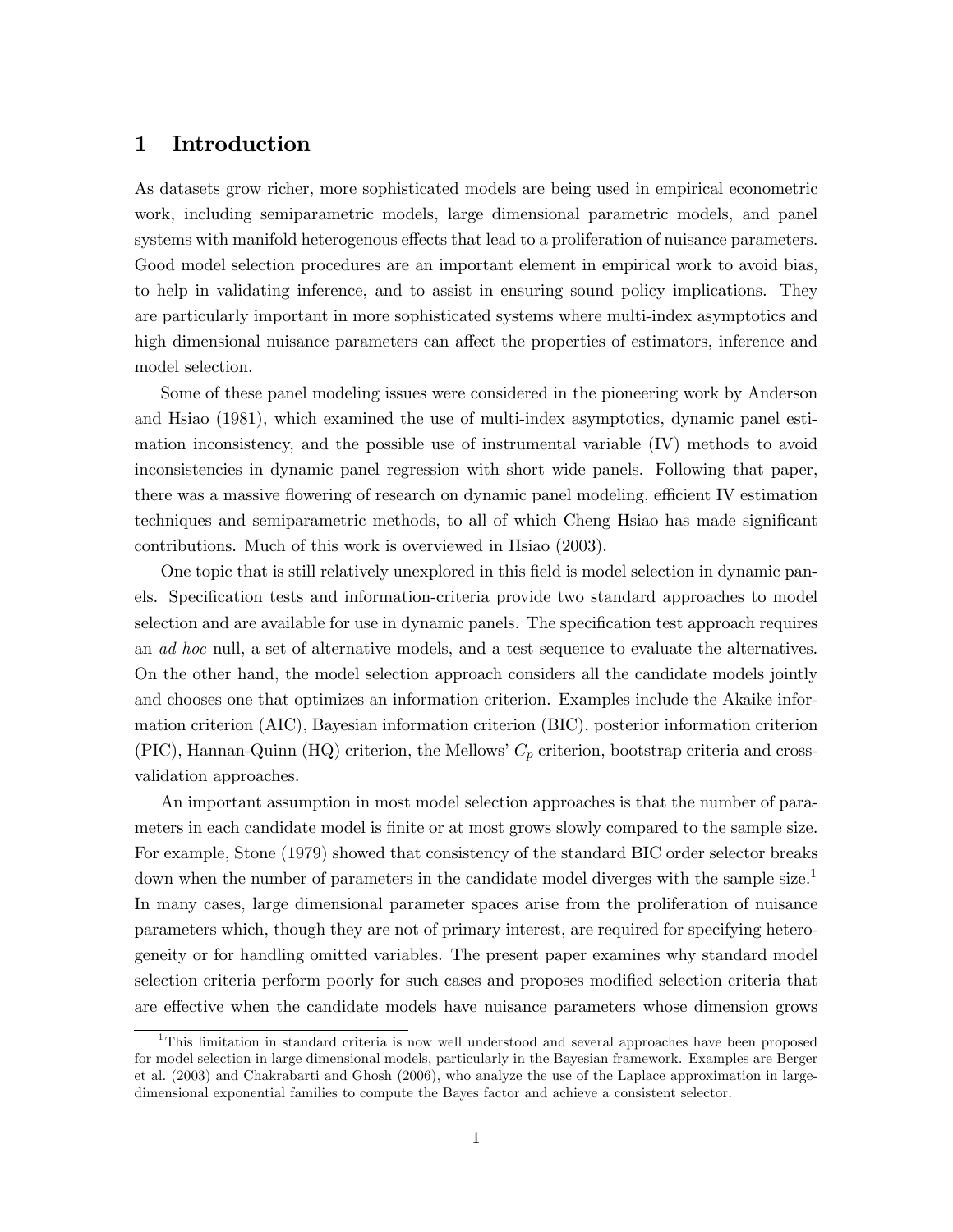with the sample size, analogous to incidental parameters (Neyman and Scott (1948)).

In particular, we study the specification of panel data models in which the focus of interest is a subset of the parameters. We consider panel observations  $z_{i,t}$  for  $i=1,\dots,n$ and  $t = 1, \dots, T$ , whose unknown density (i.e., the model) is approximated by a parametric family  $f(z; \psi, \lambda_i)$  that does not need to include the true model. The parameter of interest is  $\psi$ , which is common across i, and the nuisance parameters are given by  $\lambda_1, \dots, \lambda_n$ , whose number increases at the same rate of the sample size. Common examples of  $\lambda_i$  are unobserved heterogeneity (e.g., individual fixed effects) and heteroskedastic variances. The main objective is to choose the model that fits best the data generating process when only a subset of the parameters is of central interest. Such an approach is reasonable when we are interested in selecting the structure of the model in  $\psi$ , while assuming the parameter space of  $\lambda_i$  is common across the candidate models. A similar approach can be found in Claeskens and Hjort (2003) in the context of cross section models with finite-dimensional nuisance parameters, though they consider the case with nested models via local misspecification. In comparison, we allow for infinite-dimensional nuisance parameters as well as nonnested cases.

Two different approaches are used to handle incidental parameters and to obtain new model selection criteria. One method applies profiling to the Kullback-Leibler information criterion (KLIC). It is shown that the profile KLIC can be approximated by the standard KLIC based on the profile likelihoods provided that a proper modification term is imposed. This result corresponds to the fact that the profile likelihood does not share the standard properties of the genuine likelihood function (e.g., the score has nonzero expectation or the information identity is violated), which therefore needs appropriate modification (e.g., Sartori (2003)). It turns out that the new information criterion requires a heavier penalty than that of standard information criteria such as AIC so that the degrees of freedom in the model are properly counted. However, the penalty is different from the total number of parameters (i.e.,  $\dim(\psi) + n \dim(\lambda_i)$ ). The additional penalty depends on a model complexity measure (e.g., Rissanen (1986) and Hodges and Sargent (2001)) that reflects the level of difficulty of estimation. The penalty term is data-dependent, so the new model selection rule is adaptive. As a second approach, we develop a Bayesian model selection criterion that is based on the Bayes factor, in which the posterior is obtained using the integrated likelihoods. These two approaches — one based on the profile likelihood and the other based on the integrated likelihood — are closely related, as in the standard AIC and BIC, provided that a proper prior for the incidental parameter is used in performing the integration. In the pseudo-likelihood setup, we obtain the prior so that the integrated likelihood is close to the genuine likelihood (e.g., the robust prior of Arellano and Bonhomme (2009)) and that depends on the data in general.

The majority of panel data studies focus on modifying the profile or integrated likelihood as a means of bias reduction in maximum likelihood estimation, which presumes that the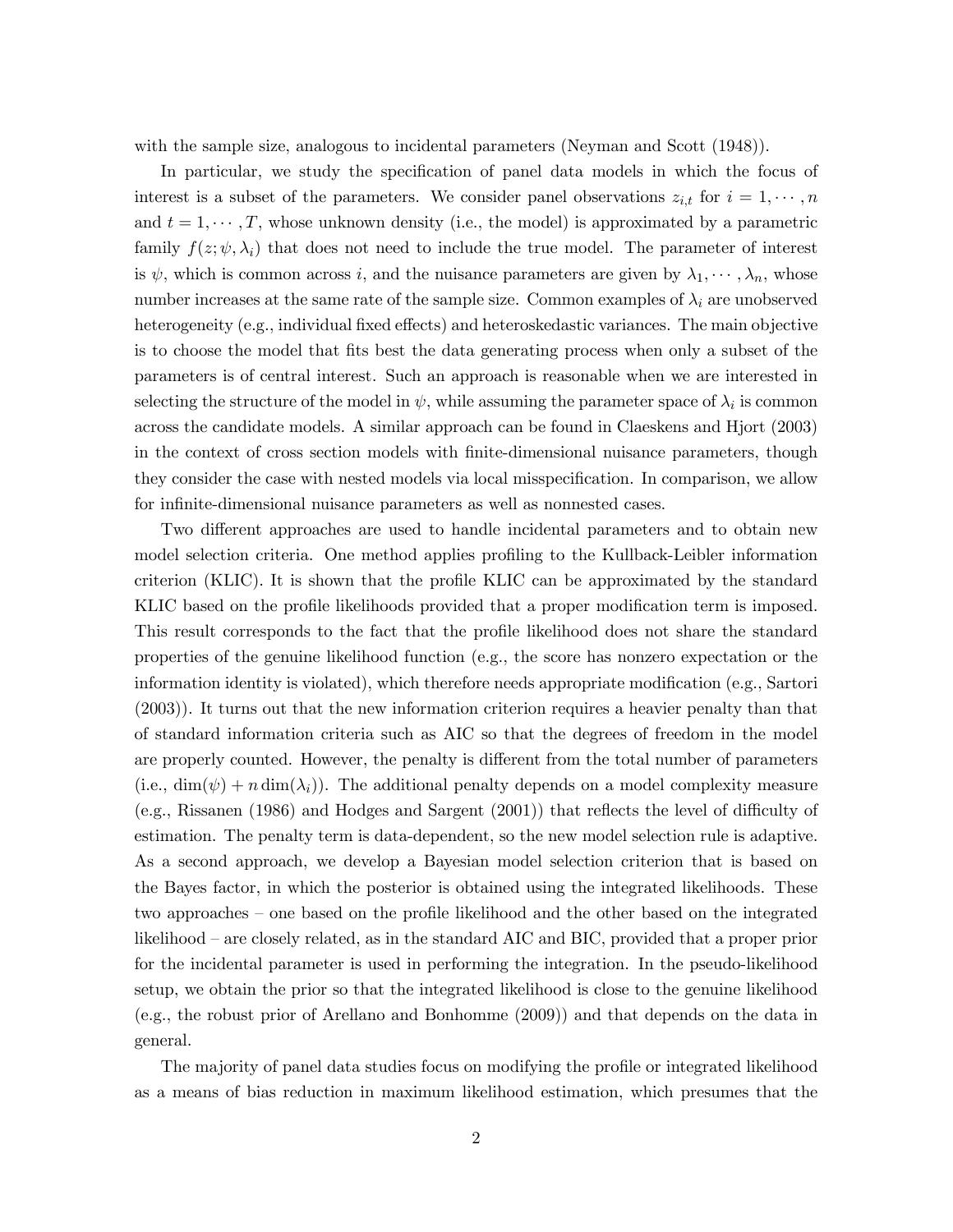parametric models considered are correctly specified (e.g., Hahn and Kuersteiner (2002, 2011); Hahn and Newey (2004); Arellano and Hahn (2006, 2007); Lee (2006, 2013, 2012); Bester and Hansen (2009)). However, as discussed in Lee (2006, 2012), if the model is not correctly specified, effort to reduce bias stemming from incidental parameters may exacerbate bias. Hence, correct model specification is very important, particularly for dynamic or nonlinear panel models where bias occurs naturally in estimation. Correct model specification should ideally precede the use of bias correction or bias reduction procedures. The focus of the present paper is on mechanisms to address the specification problem.

The remainder of the paper is organized as follows. Section 2 summarizes the incidental parameter problem in the quasi maximum likelihood setup. The modified profile likelihood and bias reduction in panel data models are also discussed. Section 3 develops an AIC-type information criterion based on the profile likelihood. A profile KLIC is introduced that is general enough to be applied in heterogenous panel data models. Section 4 obtains a BIC-type information criterion based on the integrated likelihood and explores connections between AIC-type and BIC-type criteria by developing a robust prior. In Section 5, the methodology is mobilized in the particular example of lag order selection for dynamic panel models. This Section also reports simulations that examine the statistical performance properties of the procedures. Section 6 concludes. Proofs are given in the Appendix.

### 2 Incidental Parameter Problems in QMLE

#### 2.1 Misspecified models

We consider panel data observations  $\{z_{i,t}\}\$ for  $i=1,2,\cdots,n$  and  $t=1,2,\cdots,T$ , which have an unknown distribution  $G_i(z)$  with probability density  $g_i(z)$ . The components  $z_{i,t}$  are allowed to have heterogenous distributions across  $i$  but are cross-section independent. On the other hand,  $z_{i,t}$  may be serially correlated over t but is assumed to be stationary so that the marginal distribution of  $z_{i,t}$  is invariant in t. T could vary over  $i$  (i.e.,  $T_i \neq T_j$ ) but we assume  $T_i = T$  for all *i* for simplicity in what follows.

Since  $g_i(z)$  is unknown a priori, we consider a parametric family of densities  $\{f(z; \theta_i):$  $\theta_i \in \Theta$  for each i, which does not necessarily contain  $g_i(z)$ . We assume that  $f(z; \theta_i)$  is continuous (and smooth enough as needed) in  $\theta_i$  for every  $z \in \mathcal{Z}$ , the usual regularity conditions for  $f(z; \theta_i)$  hold (e.g., Severini (2000), Chapter 4), and that the parameters are all well identified. Note that the heterogeneity of the marginal distribution is solely controlled by the heterogenous parameter  $\theta_i$ . We decompose the parameter vector as  $\theta_i = (\psi', \lambda_i)'$ , where  $\psi \in \Psi \subset \mathbb{R}^r$  is the main parameter of interest common to all i, whereas the  $\lambda_i \in \Lambda \subset \mathbb{R}$ are individual nuisance parameter that are specific to  $i$ . Panel models with heterogenous parameters, such as fixed individual effects, (conditional) heteroskedasticity, or heterogenous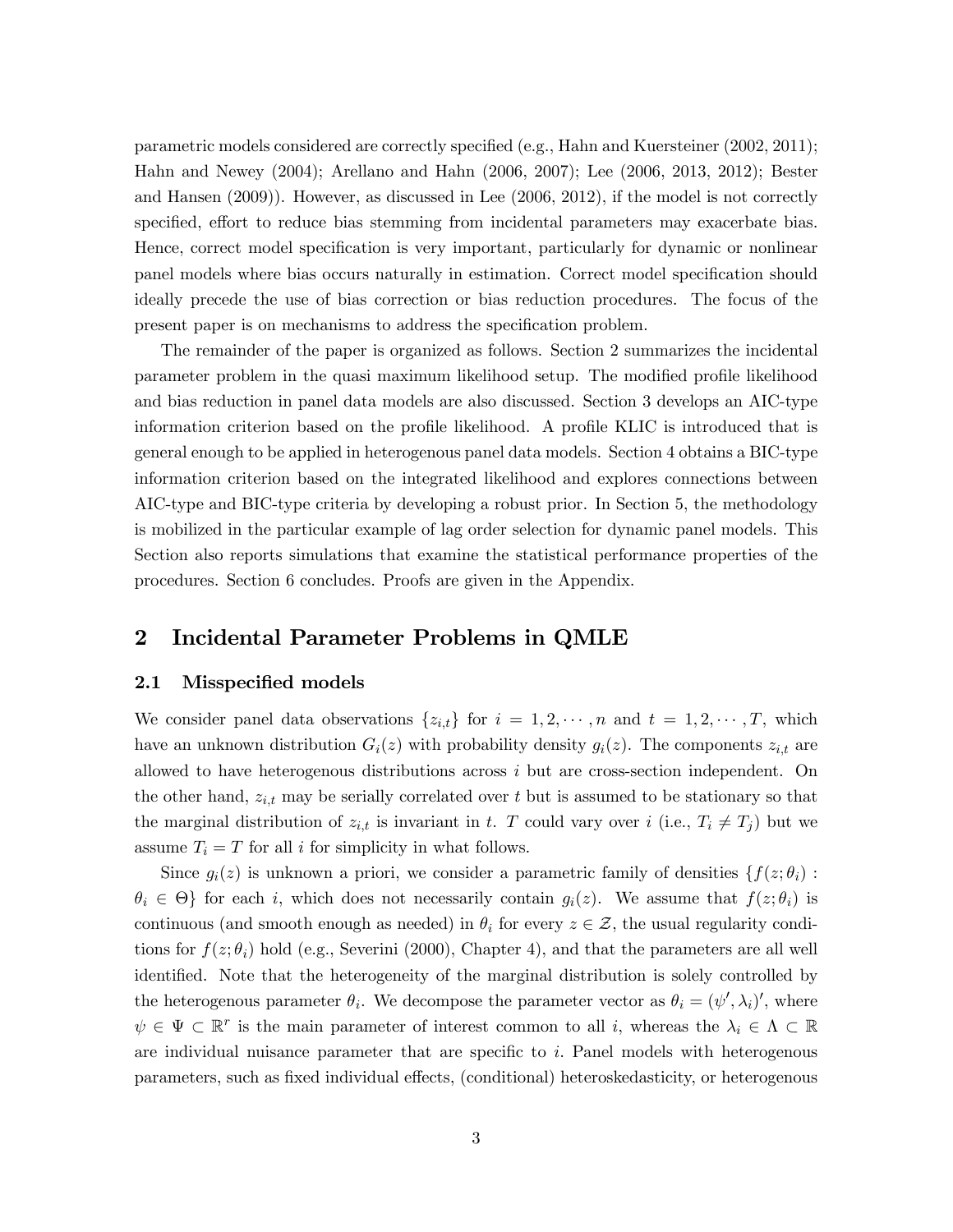slope coefficients, are good examples of  $f(\cdot; \psi, \lambda_i)$ . We may consider multidimensional  $\lambda_i$ (e.g., Arellano and Hahn (2006)) but focus on the scalar case for expositional simplicity.

We denote the marginal (pseudo-)likelihood of  $z_{i,t}$  as<sup>2</sup>

$$
f_{it}(z_{i,t}; \psi, \lambda_i) = f(z_{i,t}; \psi, \lambda_i), \qquad (1)
$$

which leads to the expression for the scaled individual log-likelihood function given by

$$
\ell_i(\psi, \lambda_i) = \frac{1}{T} \sum_{t=1}^T \log f_{it} (z_{i,t}; \psi, \lambda_i).
$$

We assume the following conditions as in White (1982) though some stronger conditions are imposed for the later use.

**Assumption 1** (i)  $z_{i,t}$  is independent over i with distribution  $G_i$  on  $\mathcal{Z}$ , a measurable Euclidean space, with measurable Radon-Nikodym density  $g_i = dG_i/d\nu$  for each *i* and for all t. (ii) For each i,  $f(z; \theta_i)$  is the Radon-Nikodym density of the distribution  $F(z; \theta_i)$ , where  $f(z; \theta_i)$  is measurable in z for every  $\theta_i \in \Theta = \Psi \times \Lambda$ , a compact subset of  $\mathbb{R}^{r+1}$  and twice continuously differentiable in  $\theta_i$  for every  $z \in \mathcal{Z}$ . (iii) It can be decomposed as  $\theta_i = (\psi', \lambda_i)'$ , where  $\lambda_i$  is related to the *i*-th observation only.

Since we are mainly interested in  $\psi$ , we first maximize out the nuisance parameter  $\lambda_i$  to define the *profile likelihood* of  $\psi$  as

$$
f_{it}^{P}(z_{i,t};\psi) = f(z_{i,t};\psi,\hat{\lambda}_{i}(\psi)) \text{ for each } i,
$$
\n(2)

where

$$
\widehat{\lambda}_{i}(\psi) = \arg \max_{\lambda_{i} \in \Lambda} \ell_{i}(\psi, \lambda_{i})
$$
\n(3)

is the quasi maximum likelihood estimator (QMLE) of  $\lambda_i$  keeping  $\psi$  fixed. Note that (3) is possible since the nuisance parameter is separable in  $i$ . By separability, furthermore, we can consider the standard asymptotic results for  $\hat{\lambda}_i (\psi)$  in powers of T. The quasi maximum profile likelihood estimator of  $\psi$  is then obtained as

$$
\widehat{\psi} = \arg \max_{\psi \in \Psi} \frac{1}{n} \sum_{i=1}^{n} \ell_i^P(\psi), \text{ where } \ell_i^P(\psi) = \frac{1}{T} \sum_{t=1}^{T} \log f_{it}^P(z_{i,t}; \psi), \tag{4}
$$

which indeed corresponds to the QMLE of  $\psi$  because the maximum is obtained in two suc-

<sup>&</sup>lt;sup>2</sup>When we consider dynamic models,  $f_{it}(z_{i,t}; \psi, \lambda_i)$  is understood as a conditional density given the lagged observations. For example, with  $z_{i,t} = (y_{i,t}, y_{i,t-1}, \cdots, y_{i,t-p})$  for some  $p \ge 1$ , we define  $f_{it}(z_{i,t}; \psi, \lambda_i) =$  $f(y_{i,t} | y_{i,t-1}, \cdots, y_{i,t-p}; \psi, \lambda_i).$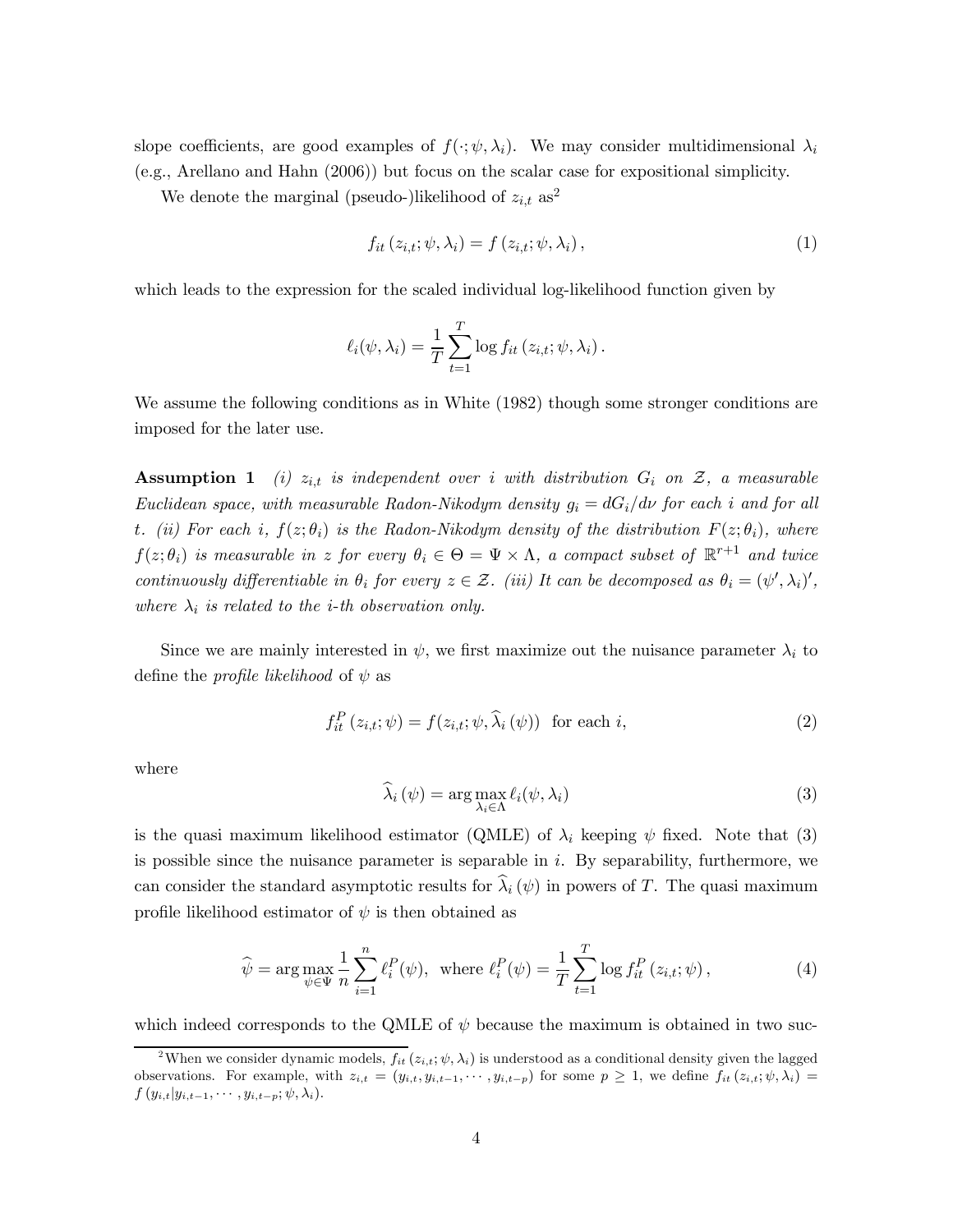cessive steps rather than simultaneously. The existence of  $\hat{\psi}$  follows from Assumption 1 as in White (1982). When T is small, however,  $f_{it}^{P}(\cdot;\psi)$  does not behave like the standard likelihood function due to the sampling variability of the estimator  $\lambda_i (\psi)$ . For example, the expected score of the profile likelihood is nonzero and the standard information identity does not hold even when the true density is nested in  $\{f(\cdot; \psi, \lambda_i)\}\$ . The intuitive explanation is that the profile likelihood is itself a biased estimate of the original likelihood. Modification of the profile likelihoods in the form of

$$
\ell_i^M(\psi) = \ell_i^P(\psi) - \frac{1}{T} M_i(\psi) = \frac{1}{T} \sum_{t=1}^T \log f_{it}^M(z_{i,t}; \psi)
$$

is widely studied, where

$$
\log f_{it}^{M}(z_{i,t}; \psi) = \log f_{it}^{P}(z_{i,t}; \psi) - \frac{1}{T} M_{i}(\psi).
$$
\n(5)

Such modification makes the *modified profile likelihood*  $f_{it}^{M}(\cdot;\psi)$  behave more like a genuine likelihood function (e.g., Barndorff-Nielsen (1983)). The modification term  $M_i(\psi)$  is  $O_p(1)$ and  $M_i(\psi)/T$  corrects the leading  $O_p(T^{-1})$  sampling bias from  $\widehat{\lambda}_i(\psi)$  so that it renders the expected score of the modified profile likelihood to be closer to zero even for small  $T$ . A bias-reduced estimator for  $\psi$  can therefore be obtained by maximizing the modified profile likelihood (i.e., the quasi maximum modified profile likelihood estimation) as

$$
\widehat{\psi}_M = \arg \max_{\psi \in \Psi} \frac{1}{n} \sum_{i=1}^n \ell_i^M(\psi). \tag{6}
$$

Further discussion of the maximum modified profile likelihood estimator can be found in Barndorff-Nielsen (1983), Severini (1998, 2000) and Sartori (2003) among others, particularly regarding appropriate choices of the modification term  $M_i(\psi)$ . Closely related works consider the adjusted profile likelihood (e.g., McCullagh and Tibshirani (1990), DiCiccio et al. (1996)) and the conditional profile likelihood (e.g., Cox and Reid (1987)).

#### 2.2 Incidental parameter problem

From standard QMLE theory we can show that the QML estimator (or the quasi maximum profile likelihood estimator)  $\hat{\psi}$  in (4) is a consistent estimator for a nonrandom vector  $\psi_T$  for fixed  $T$ , where

$$
\psi_T = \arg \min_{\psi \in \Psi} \lim_{n \to \infty} \frac{1}{n} \sum_{i=1}^n \mathbb{E}_{G_i} \left[ \frac{1}{T} \sum_{t=1}^T \log \left( \frac{g_i(z_{i,t})}{f(z_{i,t}; \psi, \widehat{\lambda}_i(\psi))} \right) \right].
$$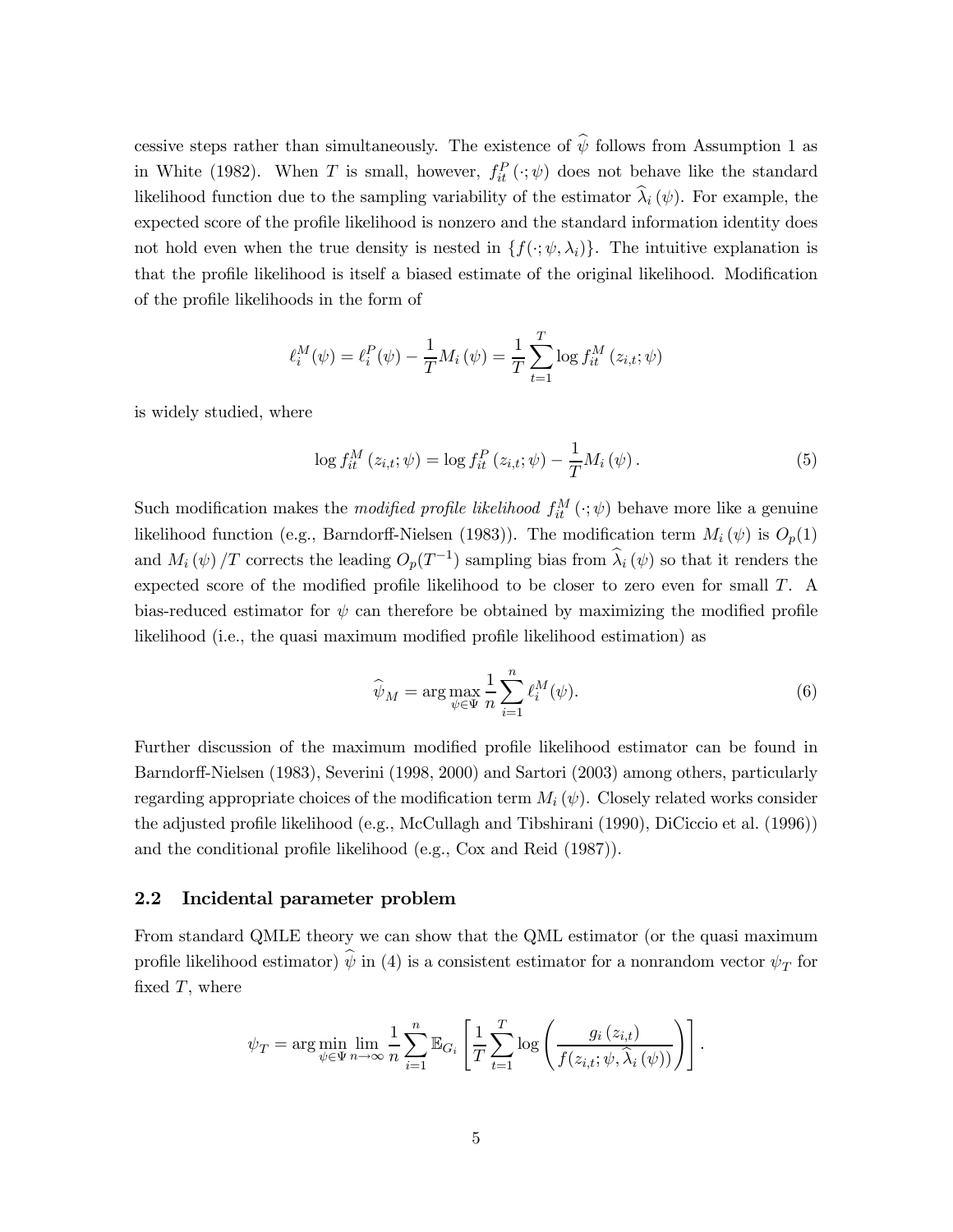We denote by  $\mathbb{E}_{G_i}[\cdot] = \int [\cdot] dG_i$  the expectation taken with respect to the true distribution  $G_i$  for each i. From the stationarity assumption over t,  $\psi_T$  can be rewritten as  $\psi_T =$  $\arg \min_{\psi \in \Psi} \lim_{n \to \infty} \overline{D}(g \parallel f(\psi, \widehat{\lambda}(\psi)))$  with

$$
\overline{D}(g \parallel f(\psi, \widehat{\lambda}(\psi))) = \frac{1}{nT} \sum_{i=1}^{n} \sum_{t=1}^{T} D(g_i \parallel f_{it}(\psi, \widehat{\lambda}_i(\psi))). \tag{7}
$$

Note that

$$
D(g_i \parallel f_{it}(\psi, \widehat{\lambda}_i(\psi))) = \mathbb{E}_{G_i} \left[ \log \left( \frac{g_i(z_{i,t})}{f(z_{i,t}; \psi, \widehat{\lambda}_i(\psi))} \right) \right]
$$

is the Kullback-Leibler divergence (or the Kullback-Leibler information criterion — KLIC) of the true marginal density  $g_i(\cdot)$  relative to  $f_{it}(\cdot; \psi, \hat{\lambda}_i(\psi)) = f_{it}^P(\cdot; \psi)$ , which is well defined by the conditions below.<sup>3</sup>  $\overline{D}(g \parallel f(\psi, \widehat{\lambda}(\psi)))$  is thus simply the averaged KLIC over *i* and *t*. We further  $let<sup>4</sup>$ 

$$
\lambda_i(\psi) = \arg\min_{\lambda_i \in \Lambda} \lim_{T \to \infty} \frac{1}{T} \sum_{t=1}^T D(g_i \parallel f_{it}(\psi, \lambda_i))
$$
\n(8)

for each  $i$  and

$$
\psi_0 = \underset{\psi \in \Psi}{\arg \min} \lim_{n \to \infty} \frac{1}{n} \sum_{i=1}^n \mathbb{E}_{G_i} \left[ \frac{1}{T} \sum_{t=1}^T \log \left( \frac{g_i(z_{i,t})}{f(z_{i,t}; \psi, \lambda_i(\psi))} \right) \right]
$$
\n
$$
= \underset{\psi \in \Psi}{\arg \min} \lim_{n \to \infty} \frac{1}{nT} \sum_{i=1}^n \sum_{t=1}^T D(g_i \parallel f_{it}(\psi, \lambda_i(\psi)))
$$
\n(9)

by stationarity. The KLIC minimizers  $\psi_0$  and  $\lambda_0 = (\lambda_{10}, \cdots, \lambda_{n0})'$  are obtained from (9) and  $\lambda_{i0} = \lambda_i (\psi_0)$  for each *i*.

**Assumption 2** For each i, (i)  $\mathbb{E}_{G_i}[\log g_i(z)]$  exists and both  $g_i(z)$  and  $f(z; \theta_i)$  are bounded away from zero; (ii)  $\partial \log f(z; \theta_i)/\partial \theta_{i(j)}$  for  $j = 1, \dots, r+1$  are measurable functions of z for each  $\theta_i$  in  $\Theta$  and continuously differentiable with respect to  $G_i$  for all  $z$  in  $\mathcal Z$  and  $\theta_i$  in  $\Theta$ ; (iii)  $|\log f(z; \theta_i)|$ ,  $|\partial^2 \log f(z; \theta_i)/\partial \theta_{i(i)} \partial \theta_{i(k)}|$  and  $|\partial \log f(z; \theta_i)/\partial \theta_{i(j)} \cdot \partial \log f(z; \theta_i)/\partial \theta_{i(k)}|$  are all dominated by functions integrable with respect to  $G_i$  for all  $j, k = 1, \dots, r+1$ , where  $\theta_{i(j)}$  denotes the jth element of  $\theta_i$ ; and (iv)  $\mathbb{E}_{G_i}[\partial^2 \log f(z; \theta_i) / \partial \theta_i \partial \theta'_i]$  and  $\mathbb{E}_{G_i}[\partial \log f(z; \theta_{i0}) / \partial \theta_i \cdot \theta'_i]$ 

$$
\frac{1}{T} \sum_{t=1}^{T} D(g_i \parallel f_{it}(\psi, \widehat{\lambda}_i(\psi)))) = \mathbb{E}_{G_i} \left[ \log g_i(z_{i,t}) - \frac{1}{T} \sum_{t=1}^{T} \log f(z_{i,t}; \psi, \widehat{\lambda}_i(\psi)) \right] = D(g_i \parallel \overline{f}_i(\psi, \widehat{\lambda}_i(\psi)))
$$

by stationarity.

<sup>&</sup>lt;sup>3</sup>We may interpret the averaged KLIC (7) as the KLIC of  $g_i(z_{i,t})$  relative to the scaled individual parametric profile likelihood  $\overline{f}_i(\psi, \widehat{\lambda}_i(\psi)) = \exp[T^{-1} \sum_{t=1}^T \log f(z_{i,t}; \psi, \widehat{\lambda}_i(\psi))]$  since

 ${}^4\lambda_i(\psi)$  is normally referred to as the *least favorable curve*.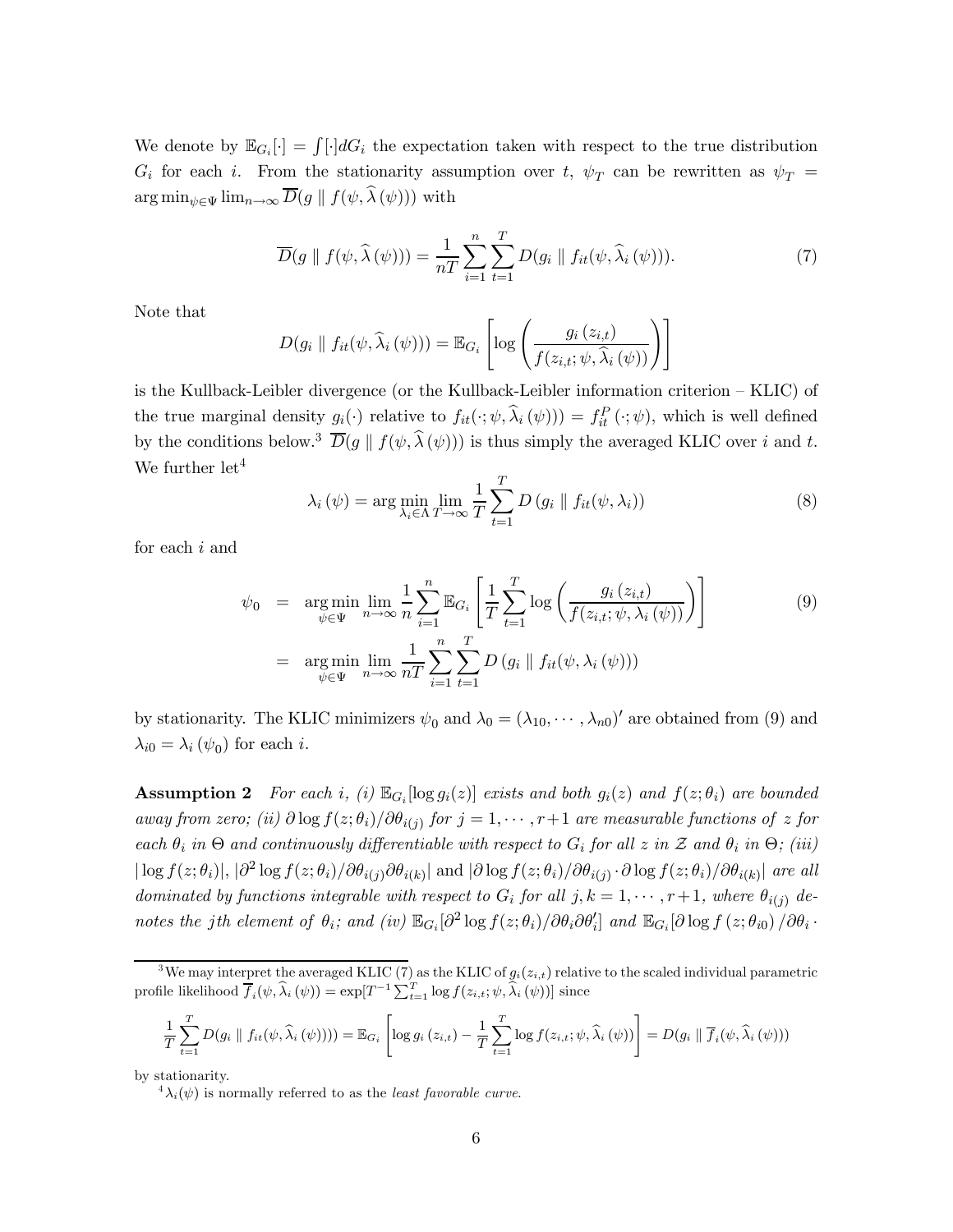$\partial \log f(z; \theta_{i0})/\partial \theta'_{i}$  are both nonsingular, where  $\theta_{i0} = (\psi'_{0}, \lambda_{i0})'$ . (v)  $(\psi'_{0}, \lambda'_{0})' \in \Psi \times \Lambda^{n}$  is the unique solution from (8) and (9), where  $(\psi'_0, \lambda'_0)'$  lies in the interior of the support.

From White (1982) under Assumptions 1 and 2, we have that  $\hat{\psi} = \psi_T + o_p(1)$  as  $n \to \infty$ even with fixed T. When the dimension of the nuisance parameters  $\lambda = (\lambda_1, \dots, \lambda_n)'$  is substantial relative to the sample size (e.g., when T is small), however,  $\psi_T$  is usually different from the standard KLIC minimizer  $\psi_0$  in (9). This inconsistency is a manifestation of the incidental parameter problem (e.g., Neyman and Scott (1948)) in the context of the QMLE. In general, it can often be shown that (e.g., Arellano and Hahn (2007), Bester and Hansen (2009))

$$
\psi_T - \psi_0 = \frac{\Upsilon}{T} + O\left(\frac{1}{T^2}\right) \tag{10}
$$

where  $\Upsilon/T$  represents bias of  $O(T^{-1})$ , and when  $n, T \to \infty$  with  $n/T \to \gamma \in (0, \infty)$  and  $n/T^3 \rightarrow 0$ , we have

$$
\sqrt{n}\overline{T}(\widehat{\psi}-\psi_0)=\sqrt{n}\overline{T}(\widehat{\psi}-\psi_T)+\sqrt{\frac{n}{T}}\Upsilon+O_p\left(\sqrt{\frac{n}{T^3}}\right)\to_d \mathcal{N}(\sqrt{\gamma}\Upsilon,\Omega_\psi)
$$

for some positive definite matrix  $\Omega_{\psi}$ . The main source of this bias is that  $\hat{\lambda}_i (\psi)$  in (3) is still random and thus is not the same as  $\lambda_i(\psi)$  in (8). The estimation error of  $\hat{\lambda}_i(\psi)$  with finite T is not negligible even when  $n \to \infty$ , and the expectation of the profile score is no longer zero for each  $i$  even under sufficient regularity conditions.

More precisely, for each  $i$ , we define the (pseudo-)information matrix as

$$
\mathcal{I}_i = \mathbb{E}_{G_i} \left[ \frac{\partial \log f_{it}(z_{i,t}; \psi_0, \lambda_{i0})}{\partial \theta_i} \cdot \frac{\partial \log f_{it}(z_{i,t}; \psi_0, \lambda_{i0})}{\partial \theta'_i} \right] = \begin{pmatrix} \mathcal{I}_{i, \psi\psi} & \mathcal{I}_{i, \psi\lambda} \\ \mathcal{I}_{i, \lambda\psi} & \mathcal{I}_{i, \lambda\lambda} \end{pmatrix}
$$
(11)

where the partition is conformable with  $\theta_i = (\psi', \lambda_i)' \in \mathbb{R}^{r+1}$ . The matrices  $\mathcal{I}_i$ ,  $\mathcal{I}_{i, \psi\psi}$  and  $\mathcal{I}_{i,\lambda\lambda}$  are all nonsingular from Assumption 2. We also define the (scaled individual) score functions as

$$
u_i(\psi, \lambda_i) = \frac{\partial}{\partial \psi} \ell_i(\psi, \lambda_i),
$$
  
\n
$$
v_i(\psi, \lambda_i) = \frac{\partial}{\partial \lambda_i} \ell_i(\psi, \lambda_i),
$$
  
\n
$$
u_i^e(\psi, \lambda_i) = u_i(\psi, \lambda_i) - \mathcal{I}_{i, \psi \lambda} \mathcal{I}_{i, \lambda}^{-1} v_i(\psi, \lambda_i).
$$

Note that  $u_i^e(\psi_0, \lambda_{i0})$  is the *efficient score* for  $\psi$  at  $(\psi_0, \lambda_{i0})$  and can be understood as the orthogonal projection of the score function for  $\psi$  on the space spanned by the components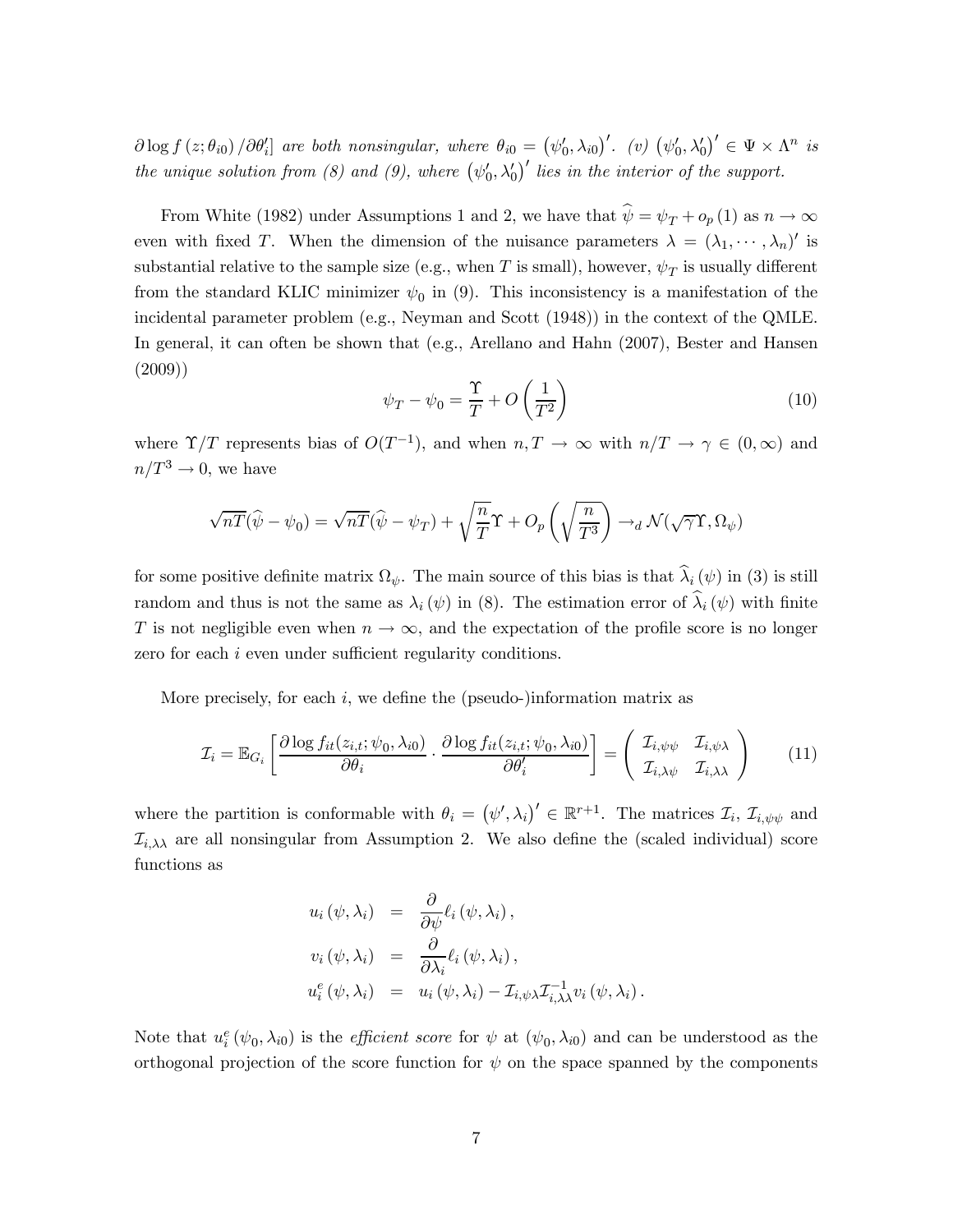of the nuisance score  $v_i(\psi_0, \lambda_{i0})$  (e.g., Murphy and van der Vaart (2000)).<sup>5</sup> For notational convenience, we suppress the arguments when expressions are evaluated at  $\theta_{0i} = (\psi_0', \lambda_{i0})'$ for each *i*:  $u_i = u_i(\psi_0, \lambda_{i0}), v_i = v_i(\psi_0, \lambda_{i0})$  and  $u_i^e = u_i^e(\psi_0, \lambda_{i0}).$  It can be shown that we have the following expansion (e.g., McCullagh and Tibshirani (1990), Severini (2000) and Sartori (2003)):

$$
\frac{\partial \ell_i^P(\psi_0)}{\partial \psi} = u_i^e + b_i(\psi_0) + O_p\left(\frac{1}{T^{3/2}}\right),\tag{12}
$$

with  $u_i^e = O_p(T^{-1/2})$  and  $b_i(\psi_0) = O_p(T^{-1})$  for all i. Though  $\mathbb{E}_{G_i}[u_i^e] = 0$  by construction,  $\mathbb{E}_{G_i}[b_i(\psi_0)] \neq 0$ , which leads to an asymptotic bias that appears in (10). The modification term  $M_i(\psi)$  in (5) can be found as a function in  $\psi$ , provided that  $f(\cdot; \theta_i)$  is thrice differentiable in  $\theta_i$ , satisfying

$$
\mathbb{E}_{G_i} \left[ \frac{1}{T} \frac{dM_i \left( \psi_0 \right)}{d\psi} - b_i \left( \psi_0 \right) \right] = O \left( \frac{1}{T^{3/2}} \right) \tag{13}
$$

so that the expected score of the modified profile likelihood  $\mathbb{E}_{G_i}[\partial \ell_i^M(\psi_0)/\partial \psi]$  does not have the first order asymptotic bias from  $b_i(\psi_0)$ .

### 2.3 Bias reduction

The standard bias corrected estimators in nonlinear (dynamic) fixed effect regressions correspond to  $\hat{\psi}_M$  in (6) and are given by (e.g., Hahn and Newey (2004); Arellano and Hahn (2007); Hahn and Kuersteiner (2011))

$$
\widehat{\psi}_M = \widehat{\psi} - \frac{1}{T} \left( \frac{1}{n} \sum_{i=1}^n \widehat{\mathcal{I}}_i^e(\widehat{\psi}_M) \right)^{-1} \left( \frac{1}{n} \sum_{i=1}^n \frac{d}{d\psi} M_i(\widehat{\psi}_M) \right),
$$

where  $\widehat{\mathcal{I}}_i^e(\widehat{\psi}_M)$  is a consistent estimator of the efficient information  $\mathcal{I}_i^e = \mathcal{I}_{i,\psi\psi} - \mathcal{I}_{i,\psi\lambda}\mathcal{I}_{i,\lambda\lambda}^{-1}\mathcal{I}_{i,\lambda\psi}$ as  $T \to \infty$ . In principle,  $\widehat{\mathcal{I}}_i^e(\widehat{\psi}_M)$  can be derived as  $-(1/T) \sum_{t=1}^T \partial^2 \log f_{it}^M(z_{i,t}; \widehat{\psi}_M) / \partial \psi \partial \psi'$ , where the second derivative of  $\log f_{it}^M(z; \psi)$  needs to be obtained numerically. Alternatively, we may let  $\widehat{\theta}_{Mi} = (\widehat{\psi}'_M, \widehat{\lambda}_{Mi}) = (\widehat{\psi}'_M, \widehat{\lambda}_i(\widehat{\psi}_M))$  be the maximum modified profile likelihood estimator and use

$$
\widehat{\mathcal{I}}_{i}(\widehat{\theta}_{Mi}) = \frac{1}{T} \sum_{t=1}^{T} \frac{\partial \log f_{it}(z_{i,t}; \widehat{\theta}_{Mi})}{\partial \theta_{i}} \cdot \frac{\partial \log f_{it}(z_{i,t}; \widehat{\theta}_{Mi})}{\partial \theta'_{i}} = \begin{pmatrix} \widehat{\mathcal{I}}_{i,\psi\psi}(\widehat{\theta}_{Mi}) & \widehat{\mathcal{I}}_{i,\psi\lambda}(\widehat{\theta}_{Mi})\\ \widehat{\mathcal{I}}_{i,\lambda\psi}(\widehat{\theta}_{Mi}) & \widehat{\mathcal{I}}_{i,\lambda\lambda}(\widehat{\theta}_{Mi}) \end{pmatrix} (14)
$$

as a consistent estimator of  $\mathcal{I}_i$  in (11). Then,  $\hat{\mathcal{I}}_i^e(\hat{\theta}_{Mi})$ , which indeed depends only on  $\hat{\psi}_M$ , can be obtained using the elements in (14). The expression of  $dM_i(\hat{\psi}_M)/d\psi$  can be obtained in the same way as equation (12) in Arellano and Hahn (2007).

<sup>&</sup>lt;sup>5</sup>It follows that  $\mathbb{E}_{G_i} [\partial u_i^e (\psi_0, \lambda_{i0}) / \partial \lambda_i] = 0$  since  $u_i^e (\psi, \lambda_i)$  and  $v_i (\psi, \lambda_i)$  are orthogonal at  $(\psi_0, \lambda_{i0})$  by construction (e.g., Arellano and Hahn (2007)).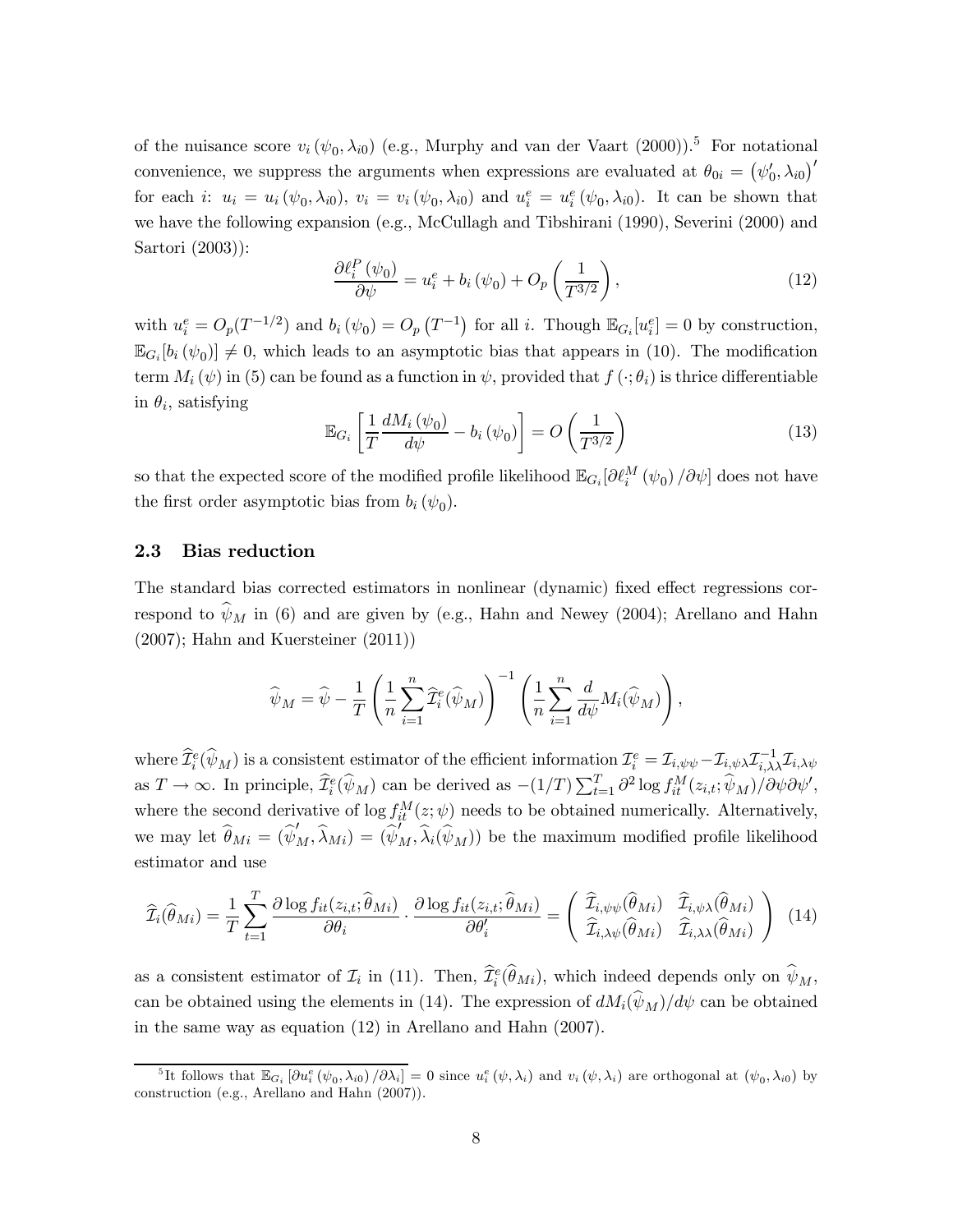For later use, we can derive a simple form of  $M_i(\psi)$  as follows under the regularity conditions and Assumptions 1 and 2. From standard asymptotic results for (Q)ML estimators, we have the first order stochastic expansion for an arbitrary fixed  $\psi$  as

$$
\sqrt{T}(\widehat{\lambda}_{i}(\psi) - \lambda_{i}(\psi)) = (\overline{\mathcal{H}}_{i}(\psi))^{-1} \cdot \sqrt{T} \frac{\partial \ell_{i}(\psi, \lambda_{i}(\psi))}{\partial \lambda_{i}} + O_{p}\left(\frac{1}{T^{1/2}}\right)
$$
(15)

for each *i*, where  $\overline{\mathcal{H}}_i(\psi) = \lim_{T \to \infty} \mathbb{E}_{G_i}(-\partial^2 \ell_i(\psi, \lambda_i(\psi))/\partial \lambda_i^2)$ . Similarly we can expand  $\ell_i^P(\psi) = \ell_i(\psi, \hat{\lambda}_i(\psi))$  around  $\lambda_i(\psi)$  for given  $\psi$  as

$$
\ell_i^P(\psi) - \ell_i(\psi, \lambda_i(\psi)) = \frac{\partial \ell_i(\psi, \lambda_i(\psi))}{\partial \lambda_i} \left( \widehat{\lambda}_i(\psi) - \lambda_i(\psi) \right)
$$
\n
$$
- \frac{1}{2} \overline{\mathcal{H}}_i(\psi) \left( \widehat{\lambda}_i(\psi) - \lambda_i(\psi) \right)^2 + O_p \left( \frac{1}{T^{3/2}} \right)
$$
\n
$$
= \frac{1}{2T} \left( \overline{\mathcal{H}}_i(\psi) \right)^{-1} \left( \sqrt{T} \frac{\partial \ell_i(\psi, \lambda_i(\psi))}{\partial \lambda_i} \right)^2 + O_p \left( \frac{1}{T^{3/2}} \right)
$$
\n(16)

from (15), where the dominating term is  $O_p(T^{-1})$  because  $\overline{\mathcal{H}}_i(\psi) = O(1)$  and  $\partial \ell_i(\psi, \lambda_i(\psi))/\partial \lambda_i =$  $O_p(T^{-1/2})$ . It follows that (e.g., Severini (2000), Arellano and Hahn (2006))

$$
\mathbb{E}_{G_i} \left[ \frac{\partial \ell_i^P(\psi_0)}{\partial \psi} \right] = \frac{\partial}{\partial \psi} \left\{ \frac{1}{2T} \left( \overline{\mathcal{H}}_i(\psi_0) \right)^{-1} \mathbb{E}_{G_i} \left[ \left( \sqrt{T} \frac{\partial \ell_i(\psi_0, \lambda_{i0})}{\partial \lambda_i} \right)^2 \right] \right\} + O\left( \frac{1}{T^{3/2}} \right), \quad (17)
$$

since  $\lambda_i(\psi_0) = \lambda_{i0}$  and  $\mathbb{E}_{G_i}[\partial \ell_i(\psi_0, \lambda_{i0})/\partial \psi] = 0$  by construction. Comparing (12), (13) and (17), this result suggests that a simple form of the modification function in  $\ell_i^M(\psi)$  can be obtained as

$$
\frac{1}{T}M_{i}(\psi) = \frac{1}{2T} \left( -\frac{1}{T} \sum_{t=1}^{T} \frac{\partial^{2} \log f_{it}(z_{i,t}; \psi, \hat{\lambda}_{i}(\psi))}{\partial \lambda_{i}^{2}} \right)^{-1} \times \sum_{j=-m}^{m} \frac{K_{j}}{T} \sum_{t=\max\{1, j+1\}}^{\min\{T, T+j\}} \frac{\partial \log f_{it}(z_{i,t}; \psi, \hat{\lambda}_{i}(\psi))}{\partial \lambda_{i}} \cdot \frac{\partial \log f_{it}(z_{i,t-j}; \psi, \hat{\lambda}_{i}(\psi))}{\partial \lambda_{i}},
$$
\n(18)

whose first derivative corrects the leading bias term  $b_i(\psi_0)$  at  $\psi = \psi_0$  in the profile score (12) with probability approaching to one. The second component in (18) corresponds to the robust variance estimator of  $\sqrt{T}\partial \ell_i(\psi, \hat{\lambda}_i(\psi))/\partial \lambda_i$ . For a more general treatment of the modification to the profile likelihood, see Barndorff-Nielsen (1983) for the modified profile likelihood approach or McCullagh and Tibshirani (1990) for the adjusted profile likelihood approach. Note that  $M_i(\psi)/T$  in (18) is similar to the modification functions suggested by Arellano and Hahn (2006) and Bester and Hansen (2009), which appears to be robust to arbitrary serial correlation in  $\partial \log f_{it}(z_{i,t}; \psi, \hat{\lambda}_i(\psi))/\partial \lambda_i$ . The truncation parameter  $m \geq 0$  is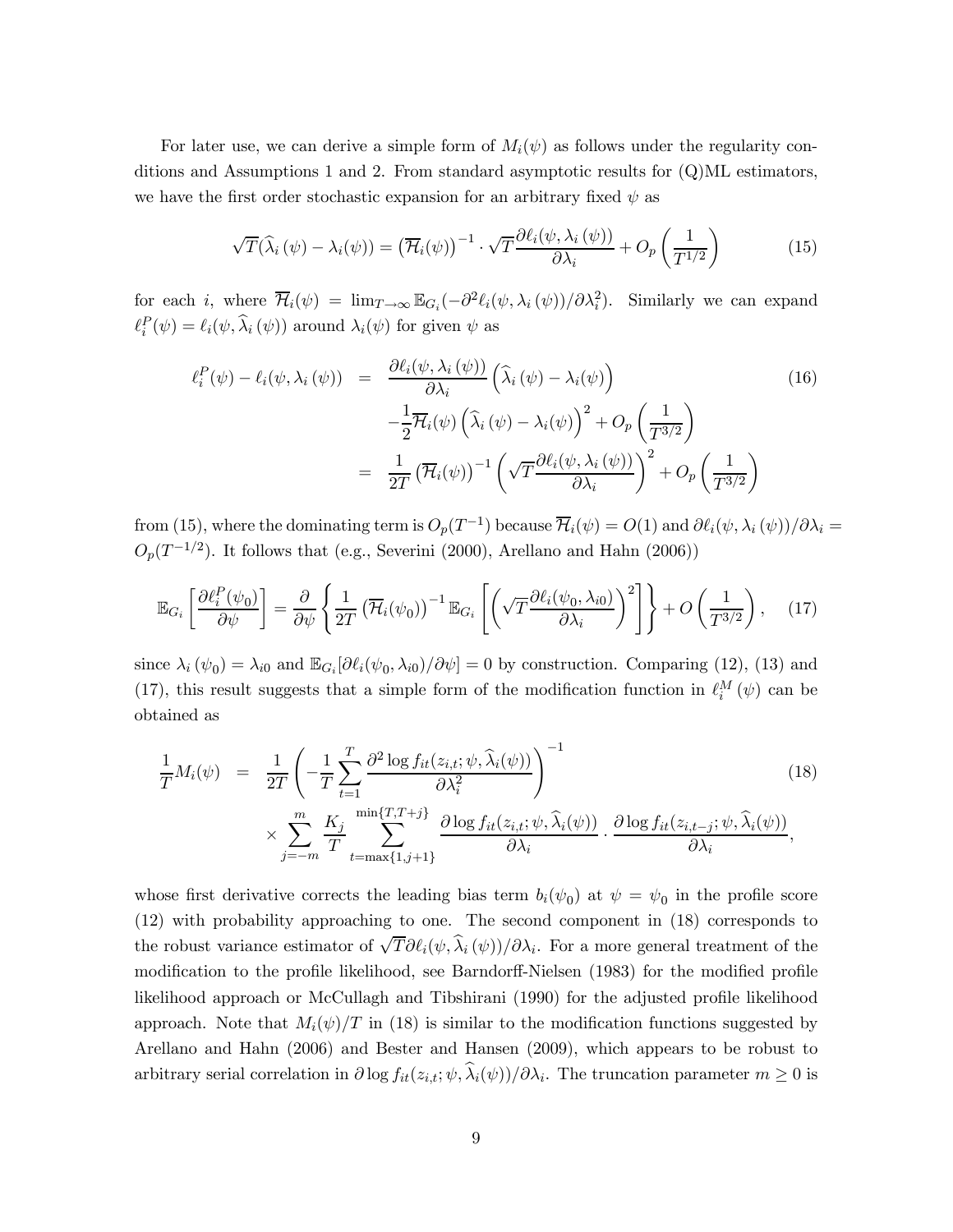chosen so that  $m/T^{1/2} \to 0$  as  $T \to \infty$ , and the lag kernel function  $K_j$  generally guarantees positive definiteness of the variance estimate (e.g., by use of the Bartlett kernel:  $K_j =$  $1 - (j/(m+1))).$ 

## 3 Profile Likelihood and KLIC

#### 3.1 Model selection

Panel data studies conventionally focus on reducing the first order bias (10) arising from the presence of incidental parameters under a presumption that the models are correctly specified. As discussed in Lee (2006, 2012), however, if the model is not correctly specified effort to reduce bias due to incidental parameters may be counterproductive and even exacerbate bias. Achieving correct model specification is therefore an important component in successful bias reduction, particularly for dynamic and nonlinear panel models. Examples include the choice of lag order in panel  $ARMA$  models or the functional structure in nonlinear panel models. Importantly, correct model specification should precede the use of any bias corrections. We focus here on model specification — in particular, we are interested in selecting a model  $f(z|\psi, \lambda_i)$  that is closest to the true model  $g_i(z)$  on average over i.

In the standard setup, when there are no nuisance parameters  $\lambda$  so that the dimension of the parameter vector  $\theta = \psi$  is small and finite, we can conduct standard model selection by comparing estimates of the averaged KLIC given by

$$
\min_{\theta} \overline{D}(g \parallel f(\theta)) = \min_{\theta} \frac{1}{nT} \sum_{i=1}^{n} \sum_{t=1}^{T} D(g_i \parallel f_{it}(\theta))
$$
\n
$$
= \frac{1}{nT} \sum_{i=1}^{n} \sum_{t=1}^{T} \int \log g_i(z) dG_i(z) - \frac{1}{nT} \sum_{i=1}^{n} \sum_{t=1}^{T} \int \log f_{it}(z; \hat{\theta}) dG_i(z),
$$
\n(19)

where  $\hat{\theta}$  is the QMLE, which is a consistent estimator of  $\theta_0 = \arg \min_{\theta} \lim_{n,T \to \infty} \overline{D}(g \parallel f(\theta))$ in this case. Note that averaged KLIC  $\overline{D}(g \parallel f(\theta))$  is defined so that it could accommodate possibly heterogeneous panel data models. We select a model  $f(\cdot; \theta)$  whose KLIC in (19) is the minimum among the candidates. Equivalently, since the first term in (19) does not depend on the model, we select the model  $f(\cdot;\theta)$  minimizing the relative distance

$$
\Phi(\widehat{\theta}) = -\frac{1}{nT} \sum_{i=1}^{n} \sum_{t=1}^{T} \int \log f_{it}(z; \widehat{\theta}) dG_i(z),
$$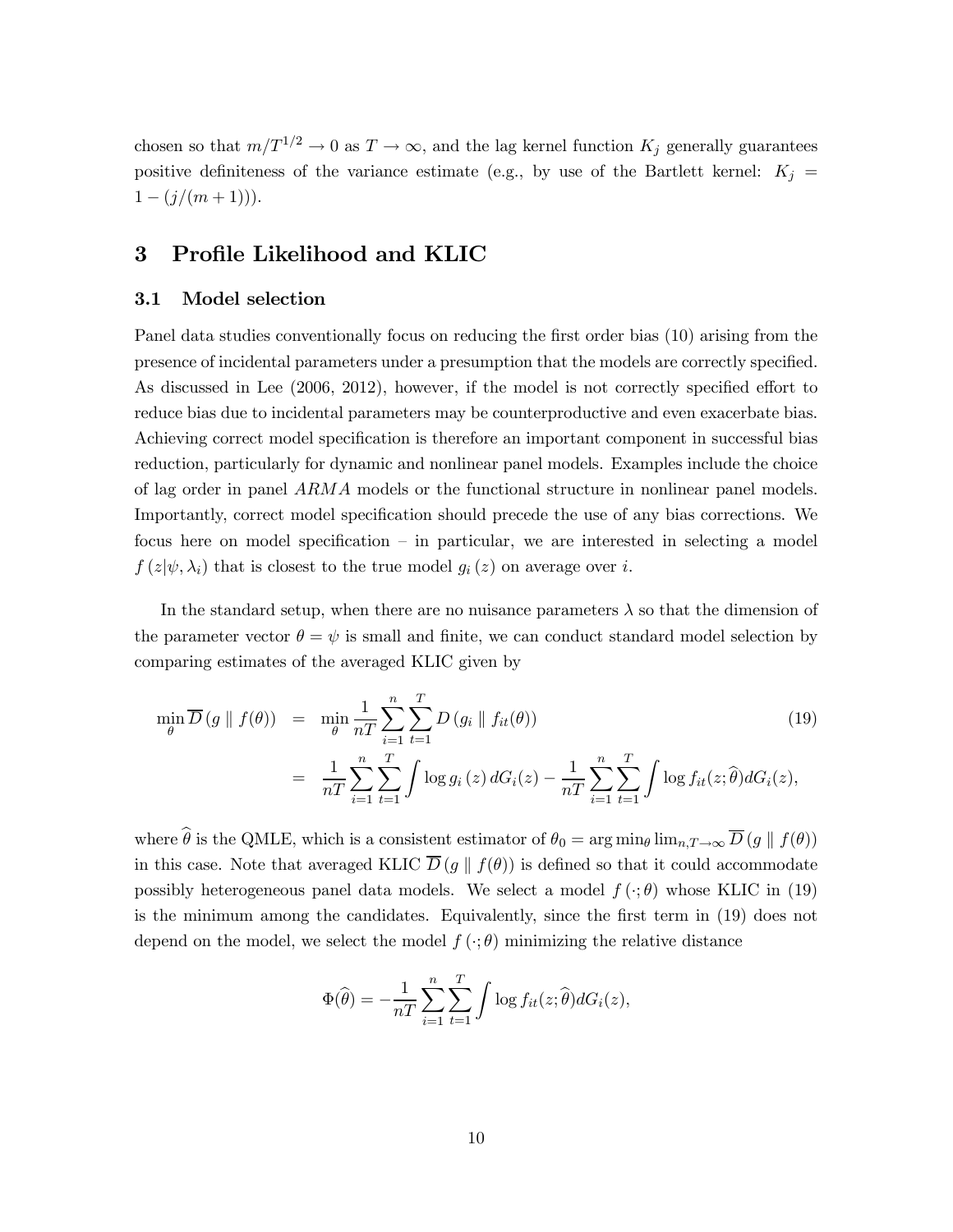which can be estimated by

$$
\widehat{\Phi}(\widehat{\theta}) = -\frac{1}{nT} \sum_{i=1}^{n} \sum_{t=1}^{T} \int \log f_{it}(z; \widehat{\theta}) d\widehat{G}_i(z),
$$

where  $\widehat{G}_i$  is the empirical distribution. As noted in Akaike (1973), however,  $-\widehat{\Phi}(\widehat{\theta})$  overestimates  $-\Phi(\widehat{\theta})$  since  $\widehat{G}_i$  corresponds more closely to  $\widehat{\theta}$  than does the true  $G_i$ . Therefore, it is suggested to minimize the bias-corrected version of  $\widehat{\Phi}(\widehat{\theta})$  given by

$$
\widetilde{\Phi}(\widehat{\theta}) = \widehat{\Phi}(\widehat{\theta}) - B(\widehat{G})\tag{20}
$$

as an information criterion for model selection, where  $B(G) = \mathbb{E}[\widehat{\Phi}(\widehat{\theta}) - \Phi(\widehat{\theta})]$  and  $\mathbb{E}[\cdot]$  is the expectation with respect to the joint distribution  $G = (G_1, \dots, G_n)'$ . See, for example, Akaike (1973, 1974) for further details. Note that Akaike (1973) shows that  $B(G)$  is asymptotically the ratio of dim( $\theta$ ) to the sample size when  $\hat{\theta}$  is the QMLE and q is nested in f.

Now consider the case with incidental parameters  $\lambda \in \mathbb{R}^n$ , where  $\theta = (\psi', \lambda')'$ . Similar to the discussion of the previous section, when the dimension of the parameter vector  $\theta$  is substantial relative to the sample size, the incidental parameter problem prevails and it is not straightforward to use a standard criterion like (20). One possible solution is to reduce the dimension of the parameters by concentrating out the nuisance parameters. Particularly when it is assumed that the (finite-dimensional) parameter of central interest  $\psi$  governs the key structure of the model that is unchanging over  $i$  it is natural to concentrate out the nuisance parameters  $\lambda_i$  in conducting model selection. The candidate models are indexed by  $\psi$  alone, while the parameter space of  $\lambda_i$  remains the same across them, and thus the choice of a particular model does not depend on the realization of  $\lambda_i$ 's in this case. This idea is similar to the profile likelihood approach when interest lies in a subset of parameters. Some examples are as follows.

Example 1 (Variable or model selection in panel models) Consider a parametric nonlinear fixed-effect model given by  $y_{i,t} = \xi(x_{i,t}, u_{i,t}; \mu_i, \beta, \sigma_i^2)$  where  $\xi(\cdot; \cdot)$  is some known specified function,  $u_{i,t}$  is independent over *i* and *t* with  $u_{i,t} | (x_{i,1}, \dots, x_{i,T}, \mu_i) \sim (0, \sigma_i^2)$ , and  $\beta$  is an -dimensional parameter vector. The goal in this case is either to select a set of regressors or to choose a parametric function  $\xi(\cdot;\cdot)$  yielding the best fit in the presence of incidental parameters  $(\mu_i, \sigma_i^2)$ . For  $\xi(\cdot; \cdot)$ , a common choice would be between Logit and Probit models. Variable selection in a linear transformation model given by  $\varphi_i(y_{i,t}) = x'_{i,t}\beta + u_{i,t}$  with some strictly increasing incidental function  $\varphi_i(\cdot)$  is another example.

Example 2 (Lag order selection in dynamic panel regressions) Consider a panel  $AR(p)$  model with fixed effects given by  $y_{i,t} = \mu_i + \sum_{j=1}^p \alpha_{pj} y_{i,t-j} + \varepsilon_{i,t}$ , where  $\varepsilon_{i,t}$  is independent across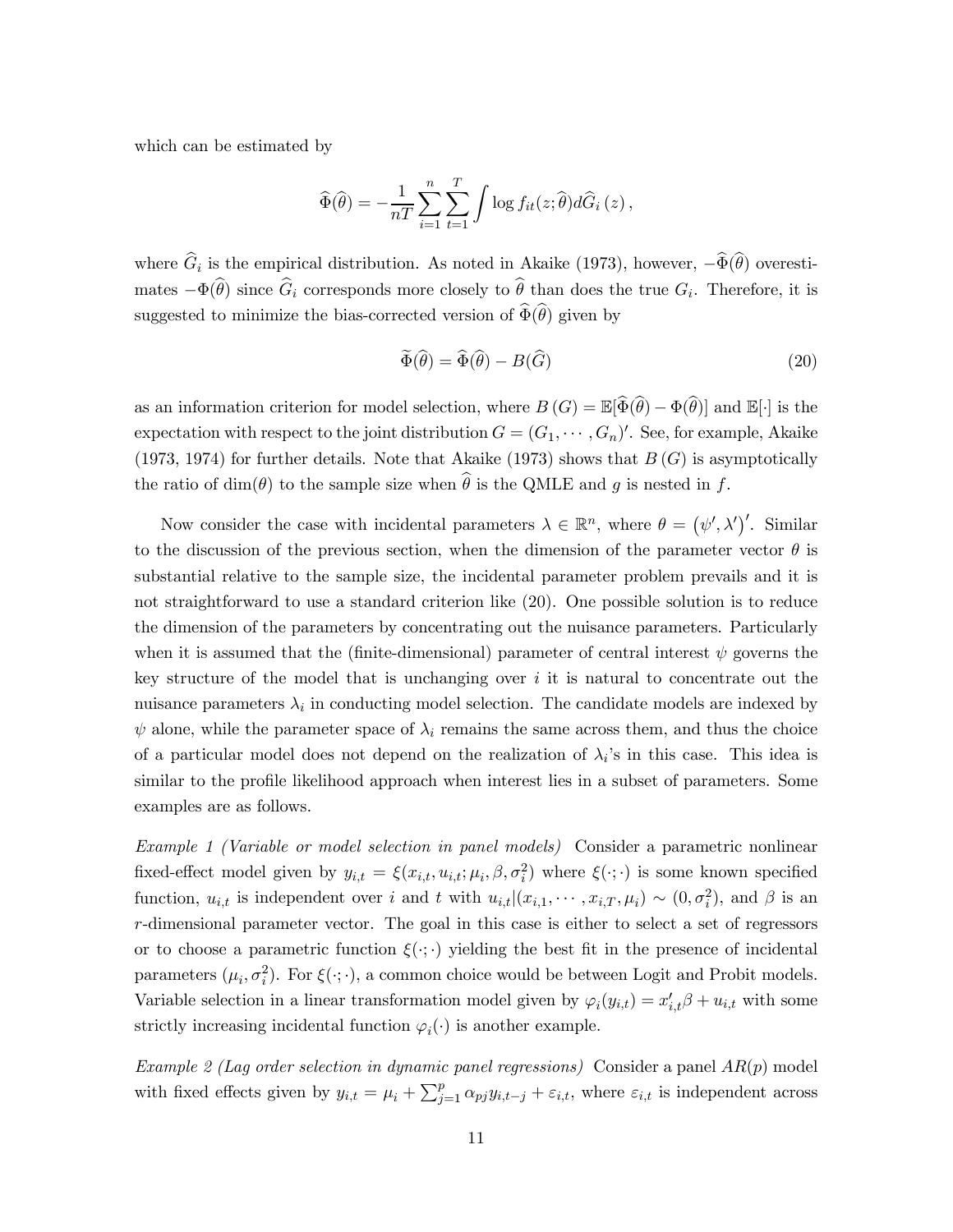i and serially uncorrelated. The goal here is to choose the correct lag order  $p$ , allowing for the presence of incidental parameters  $\mu_i$ . When  $p = \infty$ , the problem becomes one of finding a best approximation in the finite order  $AR(p)$  class.

Example 3 (Number of support choice of random effects or random coefficient) Consider a random-effect/coefficient model given by  $y_{i,t} = x'_{i,t} \beta_i + \varepsilon_{i,t}$ , where  $\varepsilon_{i,t}$  is independent over i and t with  $\varepsilon_{i,t} |(x_{i,1}, \dots, x_{i,T}, \beta_i) \sim \mathcal{N}(0, \sigma_i^2)$ , and  $\beta_i$  is an i.i.d. unobserved random variable independent of  $x_{i,t}$  and  $\varepsilon_{i,t}$  with a common distribution over the finite support  $\{q_1, \dots, q_k\}$ . The main interest in this example is to determine the finite support number  $k$  in the presence of incidental parameters  $\sigma_i^2$ . In the context of mixed proportional hazard models (or Cox partial likelihoods with unobserved heterogeneity), the problem is to choose the finite support number of nonparametric frailty in the Heckman-Singer model (Heckman and Singer (1984)), if the Cox partial likelihood is viewed as a profile likelihood.

### 3.2 Profile likelihood information criterion

For model selection using an information criterion in the presence of incidental parameters we consider the *profile Kullback-Leibler divergence*, in which the incidental parameters  $\lambda_i$  are concentrated out of the standard KLIC as follows.

Definition (Profile KLIC) The profile Kullback-Leibler divergence (or the profile KLIC) of  $g_i(\cdot)$  relative to  $f_{it}(\cdot; \psi, \lambda_i)$  is defined as

$$
D_P(g_i \parallel f_{it}(\psi, \lambda_i); \psi) = \min_{\lambda_i \in \Lambda} D(g_i \parallel f_{it}(\psi, \lambda_i)). \tag{21}
$$

Note that  $D_P(g_i \parallel f_{it}(\psi, \lambda_i); \psi)$  depends on  $\psi$  only, not on  $\lambda_i$ . Since the profile KLIC is defined as the minimum of the standard KLIC  $D(g_i || f_{it}(\psi, \lambda_i))$  in  $\lambda_i$ , it apparently satisfies the same conditions as standard KLIC. For example,  $D_P(g_i \parallel f_{it}(\psi, \lambda_i); \psi)$  is nonnegative and equals zero when  $g_i(\cdot)$  belongs to the parametric family of  $f(\cdot; \psi, \lambda_i)$  (i.e.,  $g_i(\cdot) = f(\cdot; \psi_*, \lambda_{i*})$ for some  $(\psi'_*, \lambda_{i*})' \in \Psi \times \Lambda$ ).

Similar to the standard case (19), we select the model that has the smallest value of the estimate of

$$
\min_{\psi \in \Psi} \overline{D}_P(g \parallel f(\psi, \lambda); \psi) = \min_{\psi \in \Psi} \frac{1}{nT} \sum_{i=1}^n \sum_{t=1}^T D_P(g_i \parallel f_{it}(\psi, \lambda_i); \psi).
$$
\n(22)

Under stationarity over t, however, it holds that  $D_P(g_i \parallel f_{it}(\psi, \lambda_i); \psi) = D(g_i \parallel f_{it}(\psi, \lambda_i(\psi))),$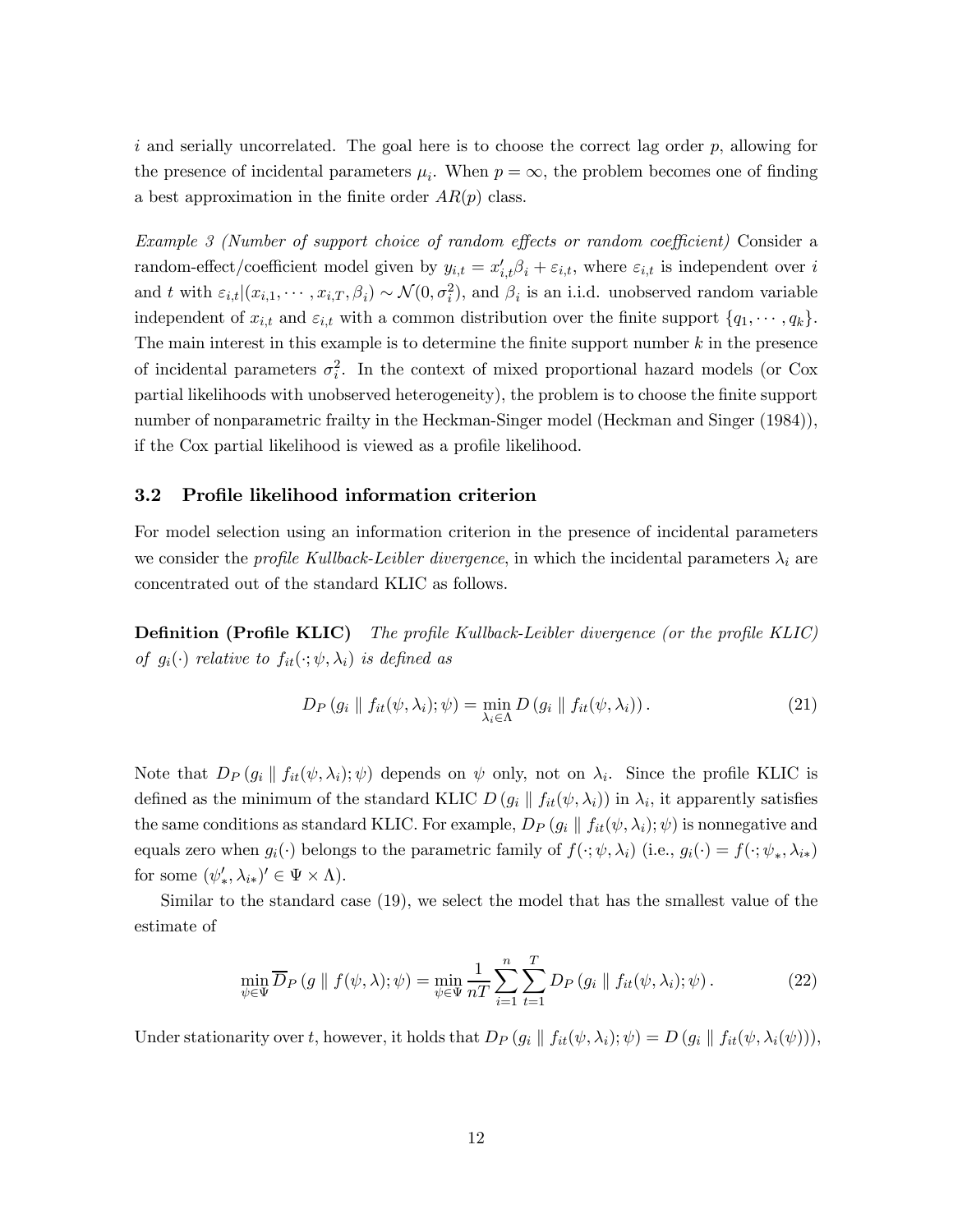where  $\lambda_i(\psi)$  given in (8), and the minimization problem in (22) can be rewritten as

$$
\min_{\psi \in \Psi} \overline{D}_P(g \parallel f(\psi, \lambda); \psi) = \min_{\psi \in \Psi} \frac{1}{nT} \sum_{i=1}^n \sum_{t=1}^T \min_{\lambda_i \in \Lambda} D(g_i \parallel f_{it}(\psi, \lambda_i))
$$
  

$$
= \min_{(\psi, \lambda) \in \Psi \times \Lambda^n} \frac{1}{nT} \sum_{i=1}^n \sum_{t=1}^T D(g_i \parallel f_{it}(\psi, \lambda_i)).
$$

Therefore, the model with the smallest (22) corresponds to the model with the smallest estimate of the standard averaged KLIC,  $\overline{D}(g \parallel f(\psi, \lambda)) = (nT)^{-1} \sum_{i=1}^{n} \sum_{t=1}^{T} D(g_i \parallel f_{it}(\psi, \lambda_i)),$ over  $\psi$  and  $\lambda$ .

In practice, we cannot directly use (22) for model selection since it contains the infeasible components  $\lambda_i(\psi)$ . A natural candidate is then the averaged KLIC based on the profile likelihoods given by

$$
\overline{D}\left(g \parallel f^{P}(\psi)\right) = \overline{D}(g \parallel f(\psi, \widehat{\lambda}(\psi))) = \frac{1}{nT} \sum_{i=1}^{n} \sum_{t=1}^{T} D(g_{i} \parallel f_{it}(\psi, \widehat{\lambda}_{i}(\psi))), \tag{23}
$$

which turns out to be equivalent to (7). Since  $\hat{\lambda}_i(\psi)$  is a biased estimator of  $\lambda_i(\psi)$  when T is small, however, the KLIC based on the profile likelihoods  $D(g_i \parallel f_{it}^P(\psi)) = D(g_i \parallel$  $f_{it}(\psi, \hat{\lambda}_i(\psi))$  in (23) is not the same as the profile KLIC  $D_P(g_i \parallel f_{it}(\psi, \lambda_i); \psi) = D(g_i \parallel f_{it}(\psi, \lambda_i))$  $f_{it}(\psi, \lambda_i(\psi))$  in (21). The following lemma states the relation between these two KLIC's.

**Lemma 1** For a given  $\psi \in \Psi$ , we have

$$
\frac{1}{T} \sum_{t=1}^{T} D_P(g_i \parallel f_{it}(\psi, \lambda_i); \psi) = \frac{1}{T} \sum_{t=1}^{T} D(g_i \parallel f_{it}^P(\psi)) + \delta(\psi; G_i), \tag{24}
$$

where the bias term is defined as  $\delta(\psi; G_i) = \mathbb{E}_{G_i} [\ell_i^P(\psi) - \ell_i(\psi, \lambda_i(\psi))]$ . Furthermore, if Assumptions 1 and 2 hold,  $\delta(\psi; G_i)$  satisfies

$$
\mathbb{E}_{G_i}\left[\delta(\psi; G_i) - \left(\frac{M_i(\psi)}{T}\right)\right] = O\left(\frac{1}{T^{3/2}}\right)
$$
\n(25)

under the regularity conditions, where  $M_i(\psi)$  is the modification term used for the modified profile likelihood function (5).

From (24), it can be seen that even when  $g_i$  is nested in f,  $D(g_i \parallel f_{it}^P(\psi))$  is not necessarily zero unless  $f(z; \psi, \lambda_i(\psi)) = f(z; \psi, \widehat{\lambda}_i(\psi))$ , which is unlikely with small T. It follows that model selection using  $D(g_i \parallel f_{it}^P(\psi))$  is undesirable. However, Lemma 1 shows that if we modify  $D(g_i \parallel f_{it}^P(\psi))$  by correcting the bias using some suitable estimator of  $\delta(\psi; G_i)$ , then we can conduct model selection based on the modified  $D(g_i \parallel f_{it}^P(\psi))$ . The result in (25) shows that the bias term in (24) is indeed closely related with the modification term  $M_i(\psi)$ .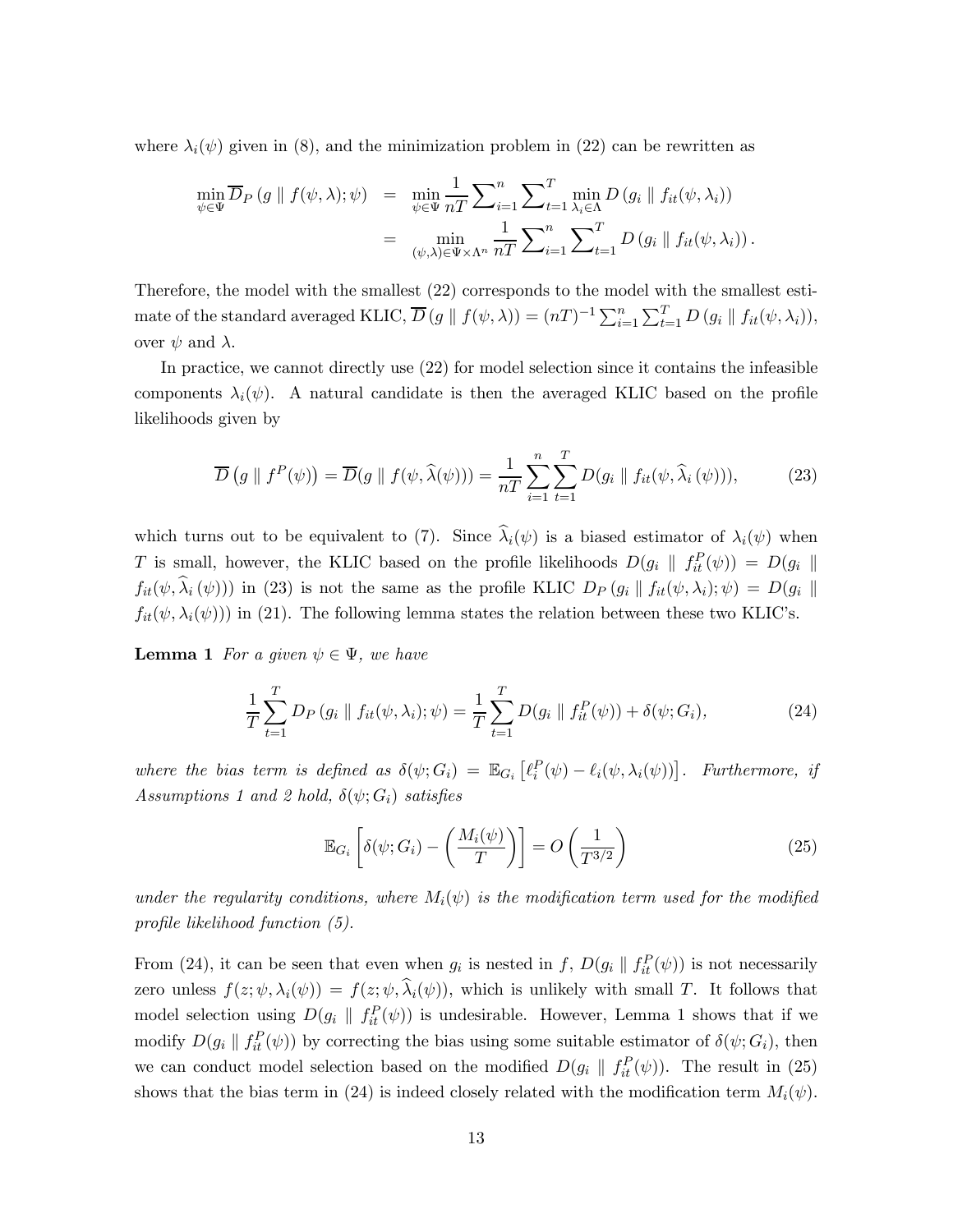Similar to (20) by letting

$$
\Phi_P(\widehat{\psi}_M) = -\frac{1}{nT} \sum_{i=1}^n \sum_{t=1}^T \int \log f_{it}^P(z; \widehat{\psi}_M) dG_i(z),
$$

we define an information criterion using a bias-corrected estimator of  $\Phi_P(\hat{\psi}_M)$  given by

$$
\widetilde{\Phi}_P(\widehat{\psi}_M) = -\frac{1}{nT} \sum_{i=1}^n \sum_{t=1}^T \int \log f_{it}^P(z; \widehat{\psi}_M) d\widehat{G}_i(z) - \left\{ B_P(\widehat{G}) - \frac{1}{nT} \sum_{i=1}^n M_i(\widehat{\psi}_M) \right\}.
$$
 (26)

Here  $\widehat{\psi}_M$  is the quasi maximum modified profile likelihood estimator (i.e., the bias-corrected estimator) of  $\psi_0$  defined as (6) and  $B_P(\widehat{G})$  is an estimator of

$$
B_P\left(G\right) = \mathbb{E}\left[-\frac{1}{nT}\sum_{i=1}^n\sum_{t=1}^T\int\log f_{it}^P(z;\widehat{\psi}_M)d(\widehat{G}_i(z) - G_i(z))\right]
$$

obtained by replacing the unknown distribution  $G_i$  by the empirical distribution  $\hat{G}_i$ . Note that (26) includes two bias correction terms: From Lemma 1, the additional correction term  $(nT)^{-1} \sum_{i=1}^{n} M_i(\widehat{\psi}_M)$  is introduced because the feasible information criterion is defined using  $D(g_i \parallel f_{it}^P(\widehat{\psi}_M))$  instead of  $D_P(g_i \parallel f_{it}(\psi, \lambda_i); \widehat{\psi}_M)$ . The following theorem derives an approximate expression for  $B_P(G)$  based on which the information criterion is to be developed. We denote  $z_i = (z_{i,1}, \cdots, z_{i,T})'$ .

**Theorem 2** Let Assumptions 1 and 2 hold. We suppose that there exists an  $r$ -dimensional regular function H such that  $\psi_0 = H(G)$  and  $\hat{\psi}_M = H(\hat{G})$ , where G is the joint distribution of  $(z_1, \dots, z_n)$ . H is assumed to be second order compact differentiable at G. If  $n, T \to \infty$ satisfying  $n/T \to \gamma \in (0,\infty)$  and  $n/T^3 \to 0$ , under regularity conditions (given for example in Hahn and Kuersteiner (2011)), we have

$$
B_P(G) = -\frac{1}{nT}tr\left\{I(G)^{-1}J(G)\right\} + o\left(\frac{1}{nT}\right),\,
$$

where  $tr\{\cdot\}$  is the trace operator and

$$
I(G) = \frac{1}{nT} \sum_{i=1}^{n} \sum_{t=1}^{T} \mathbb{E}_{G_i} \left[ -\frac{\partial^2 \log f_{it}(z_{i,t}; \psi, \lambda_i(\psi))}{\partial \psi \partial \psi'} \bigg|_{\psi = H(G)} \right],
$$
  
\n
$$
J(G) = \frac{1}{nT} \sum_{i=1}^{n} \mathbb{E}_{G_i} \left[ \sum_{t=1}^{T} \sum_{s=1}^{T} \frac{\partial \log f_{it}(z_{i,t}; \psi, \lambda_i(\psi))}{\partial \psi} \bigg|_{\psi = H(G)} \frac{\partial \log f_{it}(z_{i,s}; \psi, \hat{\lambda}_i(\psi))}{\partial \psi'} \bigg|_{\psi = H(G)} \right].
$$

Similarly as  $M_i(\psi)$ , for some truncation parameter  $m \geq 0$  such that  $m/T^{1/2} \to 0$  as  $T \to \infty$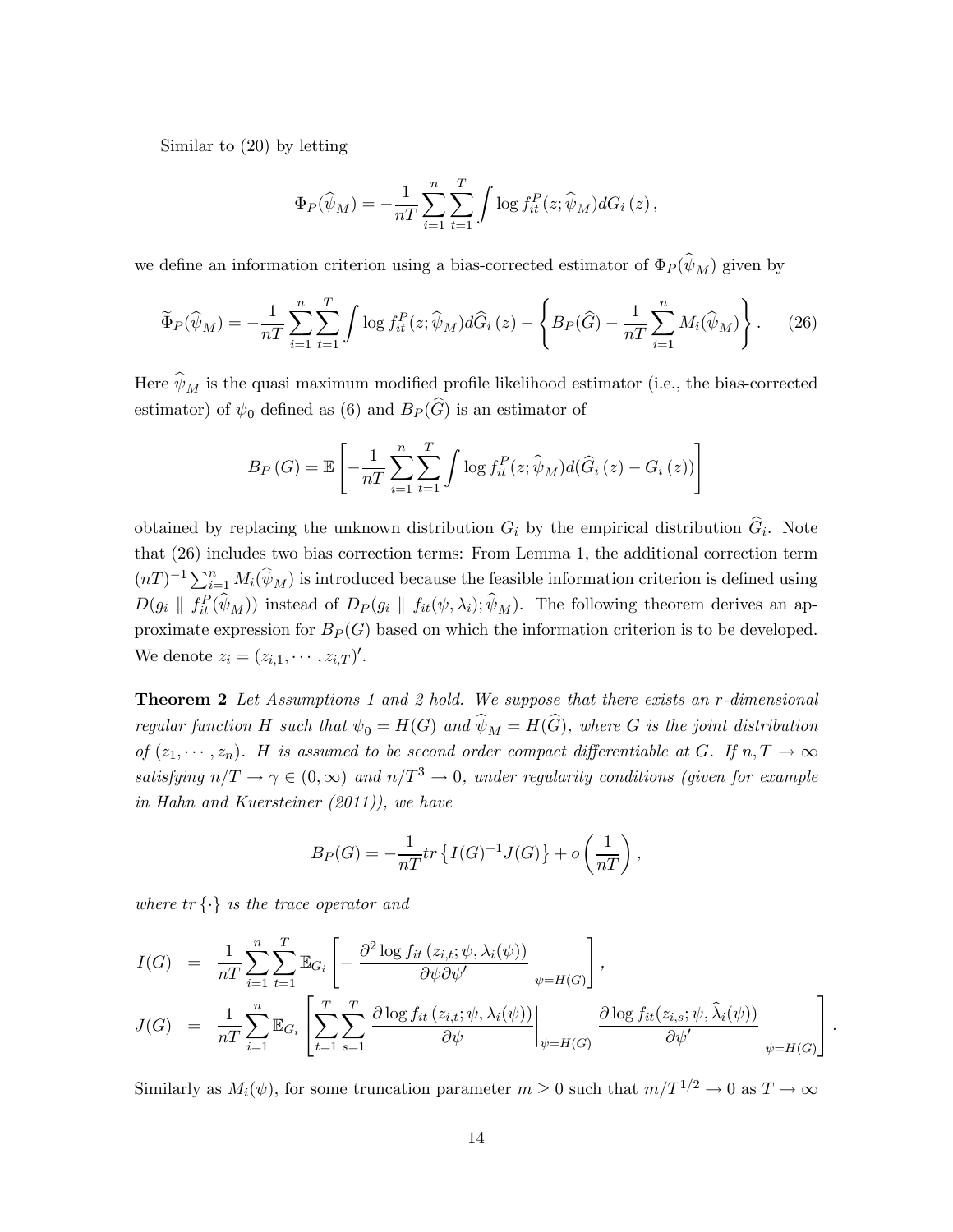and a properly chosen lag kernel function  $K_j$ , a consistent estimator for  $B_P(G)$  can be obtained as

$$
B_P(\widehat{G}) = -\frac{1}{nT}tr\left\{I(\widehat{G})^{-1}J(\widehat{G})\right\},\tag{27}
$$

where

$$
I(\widehat{G}) = -\frac{1}{nT} \sum_{i=1}^{n} \sum_{t=1}^{T} \frac{\partial^2 \log f_{it}^M(z_{i,t}; \widehat{\psi}_M)}{\partial \psi \partial \psi'}
$$
 and  

$$
J(\widehat{G}) = \frac{1}{nT} \sum_{i=1}^{n} \sum_{j=-m}^{m} K_j \sum_{t=\max\{1, j+1\}}^{\min\{T, T+j\}} \frac{\partial \log f_{it}^M(z_{i,t}; \widehat{\psi}_M)}{\partial \psi} \frac{\partial \log f_{it}^P(z_{i,t-j}; \widehat{\psi}_M)}{\partial \psi'}.
$$

From equations (26) and (27), therefore, a general form of information criterion for model selection based on the bias-corrected profile likelihood (i.e., a profile likelihood information criterion; PLIC) may be defined as

$$
PLIC(f) = -\frac{2}{nT} \sum_{i=1}^{n} \sum_{t=1}^{T} \log f_{it}^{P}(z_{i,t}; \hat{\psi}_{M}) - 2 \left\{ B_{P}(\hat{G}) - \frac{1}{nT} \sum_{i=1}^{n} M_{i}(\hat{\psi}_{M}) \right\} \tag{28}
$$
  

$$
= -\frac{2}{nT} \sum_{i=1}^{n} \sum_{t=1}^{T} \log f_{it}(z_{i,t}; \hat{\psi}_{M}, \hat{\lambda}_{i}(\hat{\psi}_{M}))
$$
  

$$
+ \frac{2}{nT} tr \left\{ I(\hat{G})^{-1} J(\hat{G}) \right\} + \frac{2}{nT} \sum_{i=1}^{n} M_{i}(\hat{\psi}_{M}),
$$

where  $M_i(\hat{\psi}_M)$  is given by (18) in general. This new information criterion includes two penalty terms. The first penalty term corresponds to the standard finite sample adjustment as in AIC, whereas the second penalty term reflects bias correction from using the profile likelihood in the model selection problem. With further conditions, we can derive a simpler form for  $PLIC(f)$  as shown in the following corollary.

**Corollary 3** Suppose that  $g$  is included in the family of  $f$ . Under the same conditions as Theorem 2, we have

$$
PLIC\left(f\right) = -\frac{2}{nT} \sum_{i=1}^{n} \sum_{t=1}^{T} \log f_{it}(z_{i,t}; \hat{\psi}_M, \hat{\lambda}_i(\hat{\psi}_M)) + \frac{2r}{nT} + \frac{2}{nT} \sum_{i=1}^{n} M_i(\hat{\psi}_M),\tag{29}
$$

where  $r = \dim(\psi)$ .

Note that the goodness of fit is based on the maximized profile likelihood, which corresponds to the standard maximized likelihood though it is evaluated at  $\hat{\psi}_M$  instead of at the MLE. The additional penalty term  $(2/nT)\sum_{i=1}^n M_i(\widehat{\psi}_M)$  is novel and is nonzero in the presence of incidental parameters. Since this additional penalty term is positive by construction,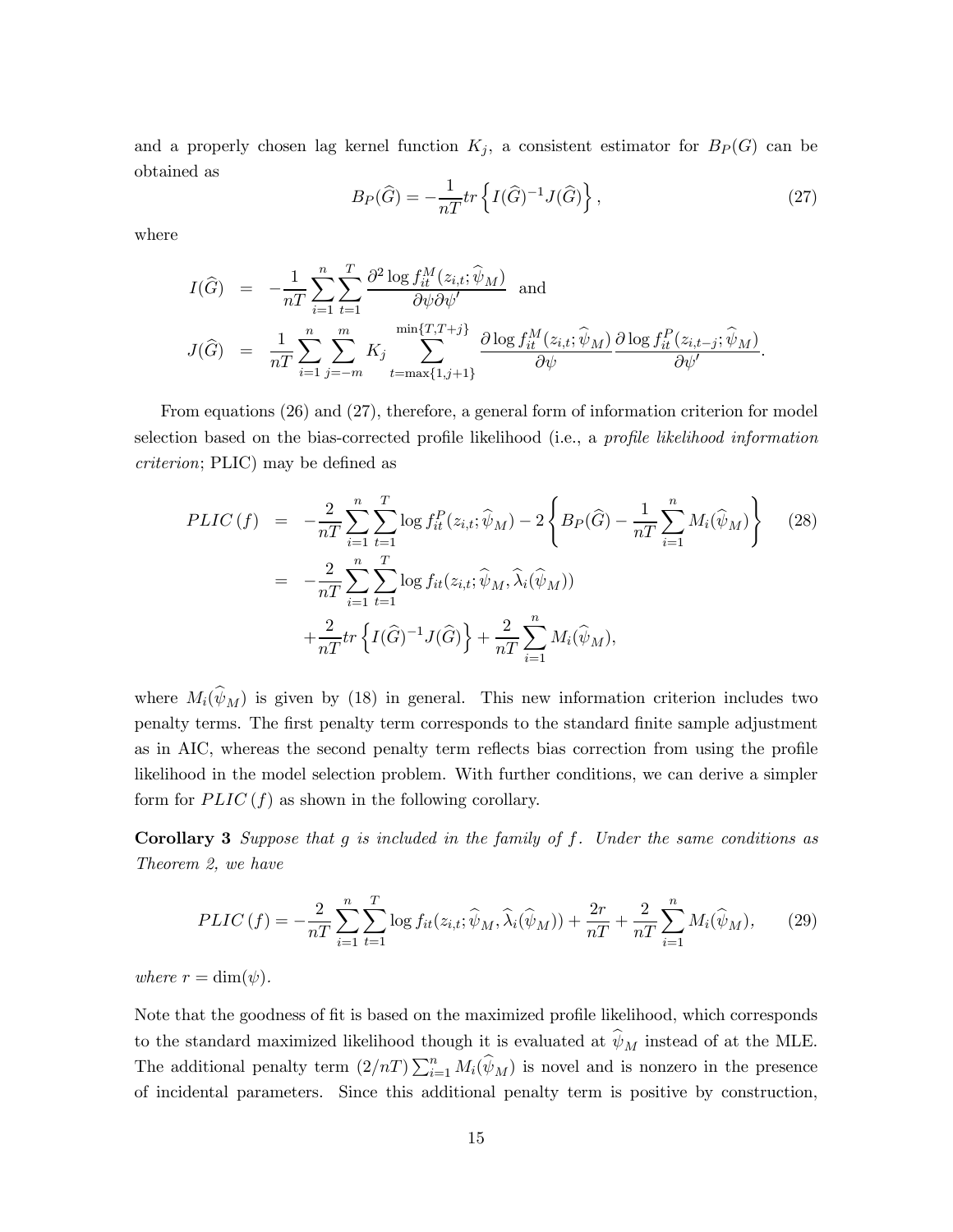the new information criterion (28) or (29) has heavier penalty than the standard Akaike information criterion (AIC). Since  $(2/nT)\sum_{i=1}^{n} M_i(\widehat{\psi}_M) = O_p(T^{-1})$ , the second penalty term can dominate the first one by a big margin when  $n$  is quite large. Recall that in the standard AIC, this additional penalty term does not appear and the penalty term of the information criterion is simply given by  $2r/nT$  via a standardized parameter count.

**Remark 1**  $PLIC(f)$  in (29) can be rewritten as  $-(2/nT)\sum_{i=1}^{n}\sum_{t=1}^{T}\log f_{it}^{M}(z_{i,t}; \hat{\psi}_{M}) +$  $(2r/nT)$ , where  $\log f_{it}^M(\cdot;\psi) = \log f_{it}^P(\cdot;\psi) - T^{-1}M_i(\psi)$  is the modified profile likelihood function. Note that the modified profile likelihood function is closer to the genuine likelihood than is the profile likelihood function. It shows that this feature applies when we define the KLIC.

### 4 Integrated Likelihood and Bayesian Approach

Instead of a KLIC-based model selection criteria using the (modified) profile likelihood, we next consider a Bayesian approach using the integrated likelihood (e.g., Berger et al. (1999)). The result in this section shows that the difference between the integrated likelihood based approach and the profile likelihood based approach lies in their penalty terms, where the penalty terms are of the same form as standard AIC and BIC cases.

We first assume a conditional prior of  $\lambda_i$  as  $\pi_i(\lambda_i|\psi)$  for each i, which satisfies the following conditions, as in Arellano and Bonhomme (2009):

**Assumption 3** (i) The support of  $\pi_i(\lambda_i|\psi)$  contains an open neighborhood of  $(\psi_0, \lambda_{i0})$ . (ii) When  $T \to \infty$ ,  $\log \pi_i(\lambda_i|\psi) = O(1)$  uniformly over *i* for all  $\lambda_i$  and  $\psi$ .

Using  $\pi_i(\lambda_i|\psi)$ , the individual integrated log-likelihood  $\ell_i^I(\psi)$  is defined as

$$
\ell_i^I(\psi) = \frac{1}{T} \log \left\{ \int f_i(\psi, \lambda_i) \, \pi_i(\lambda_i | \psi) d\lambda_i \right\}
$$

for each *i*, where  $f_i(\psi, \lambda_i) = \prod_{t=1}^T f_{it}(z_{i,t}; \psi, \lambda_i) = \exp(T\ell_i(\psi, \lambda_i))$  is the joint density of  $z_i = (z_{i,1}, \cdots, z_{i,T})'$ . Let  $\phi^k$  be the discrete prior over different K models  $\mathcal{M}^1, \mathcal{M}^2, \cdots, \mathcal{M}^K$ and  $\eta(\psi^k|\mathcal{M}^k)$  be the prior on  $\psi^k \in \mathbb{R}^{r_k}$  given the model  $\mathcal{M}^k$ . Further, let  $g(z) = \prod_{i=1}^n g_i(z_i)$ be the joint density of  $(z_1, \dots, z_n)$  and

$$
L^{I}(\psi^{k}|z) = \exp\left(T\sum_{i=1}^{n} \ell_{i}^{I}(\psi^{k})\right)
$$

be the integrated (joint) likelihood function. Then, Bayes theorem yields the posterior prob-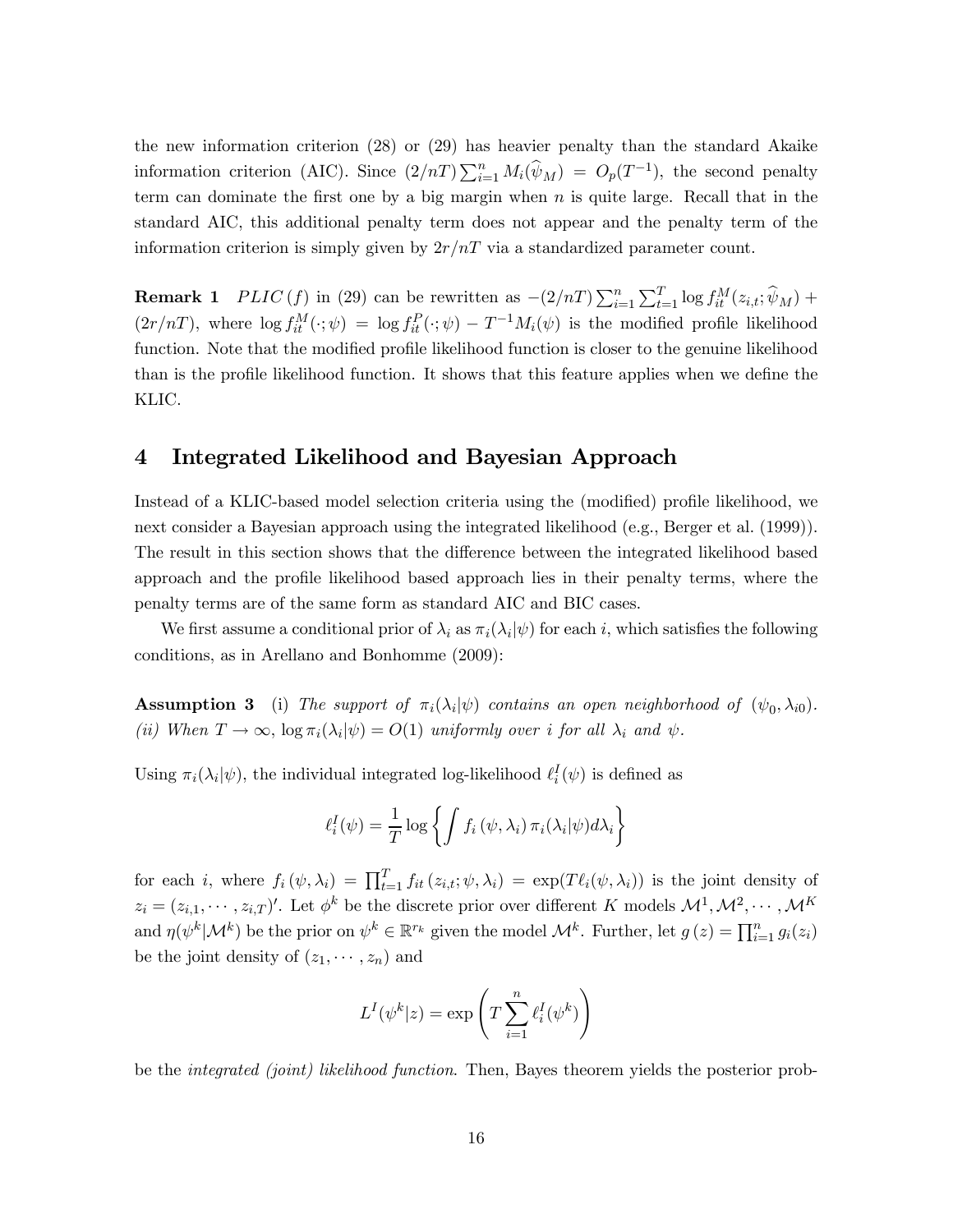ability of the model  $\mathcal{M}^k$  as

$$
\mathcal{P}\left(\mathcal{M}^k|z\right) = \frac{1}{g\left(z\right)}\phi^k \int L^I(\psi^k|z)\eta(\psi^k|\mathcal{M}^k)d\psi^k,\tag{30}
$$

and the Bayesian information criterion can be obtained based on  $-2 \log \mathcal{P}(\mathcal{M}^k|z)$ . By choosing the candidate model corresponding to the minimum value of the Bayesian information criterion, the goal is to select the candidate model corresponding to the highest Bayesian posterior probability. This approach is approximately equivalent to model selection based on Bayes factors (e.g., Kass and Raftery (1995)).

Note from Lemma 1 of Arellano and Bonhomme (2009), we can link the integrated and the (modified) profile likelihood as follows using a Laplace approximation:

$$
\ell_i^I(\psi^k) - \ell_i^P(\psi^k) = \frac{1}{2T} \log \left( \frac{2\pi}{T} \right) - \frac{1}{2T} \log \left( -\frac{\partial^2 \ell_i(\psi^k, \widehat{\lambda}_i(\psi^k))}{\partial \lambda_i^2} \right) + \frac{1}{T} \log \pi_i(\widehat{\lambda}_i(\psi^k)|\psi^k) + O_p\left( \frac{1}{T^2} \right)
$$

or

$$
\ell_i^I(\psi^k) - \ell_i^M(\psi^k) = \frac{1}{2T} \log \left( \frac{2\pi}{T} \right) - \frac{1}{2T} \log \left( -\frac{\partial^2 \ell_i(\psi^k, \widehat{\lambda}_i(\psi^k))}{\partial \lambda_i^2} \right) + \frac{1}{T} \log \pi_i(\widehat{\lambda}_i(\psi^k)|\psi^k) + \frac{1}{T} M_i(\psi^k) + O_p\left( \frac{1}{T^2} \right)
$$
\n(31)

for each i. These expansions imply that if we choose the conditional prior  $\pi_i(\lambda_i|\psi^k)$  such that it cancels out  $O_p(T^{-1})$  leading terms in (31) at  $\lambda_i = \hat{\lambda}_i(\psi^k)$ , then we have an improved approximation. More precisely, from (16) and (18), we obtain

$$
\pi_i(\lambda_i|\psi^k) = C_{\pi} \left( \mathbb{E}_{\widehat{G}_i} \left[ -\frac{\partial^2 \ell_i(\psi^k, \lambda_i)}{\partial \lambda_i^2} \right] \right)^{1/2} \times \exp \left\{ -\frac{T}{2} \left( \mathbb{E}_{\widehat{G}_i} \left[ -\frac{\partial^2 \ell_i(\psi^k, \lambda_i)}{\partial \lambda_i^2} \right] \right)^{-1} \left( \mathbb{E}_{\widehat{G}_i} \left[ \frac{\partial \ell_i(\psi^k, \lambda_i)}{\partial \lambda_i} \right] \right)^2 \right\}
$$
\n(32)

for some finite positive constant  $C_{\pi}$ , where  $\mathbb{E}_{\widehat{G}_i}[\cdot]$  denotes the empirical expectation for each . Note that the explicit form of the conditional prior in (32) corresponds to the robust (bias-reducing) prior in equation (14) of Arellano and Bonhomme (2009) in the case of a pseudo-likelihood. Arellano and Bonhomme (2009)'s robust prior is developed to obtain firstorder unbiased estimators in nonlinear panel models. This idea extends to our context since we find the conditional prior such that it better approximates the modified profile likelihood by the integrated likelihood, where the maximum modified profile likelihood estimator is first-order unbiased by construction (e.g., Section 2.3). Therefore, the discussion in Arellano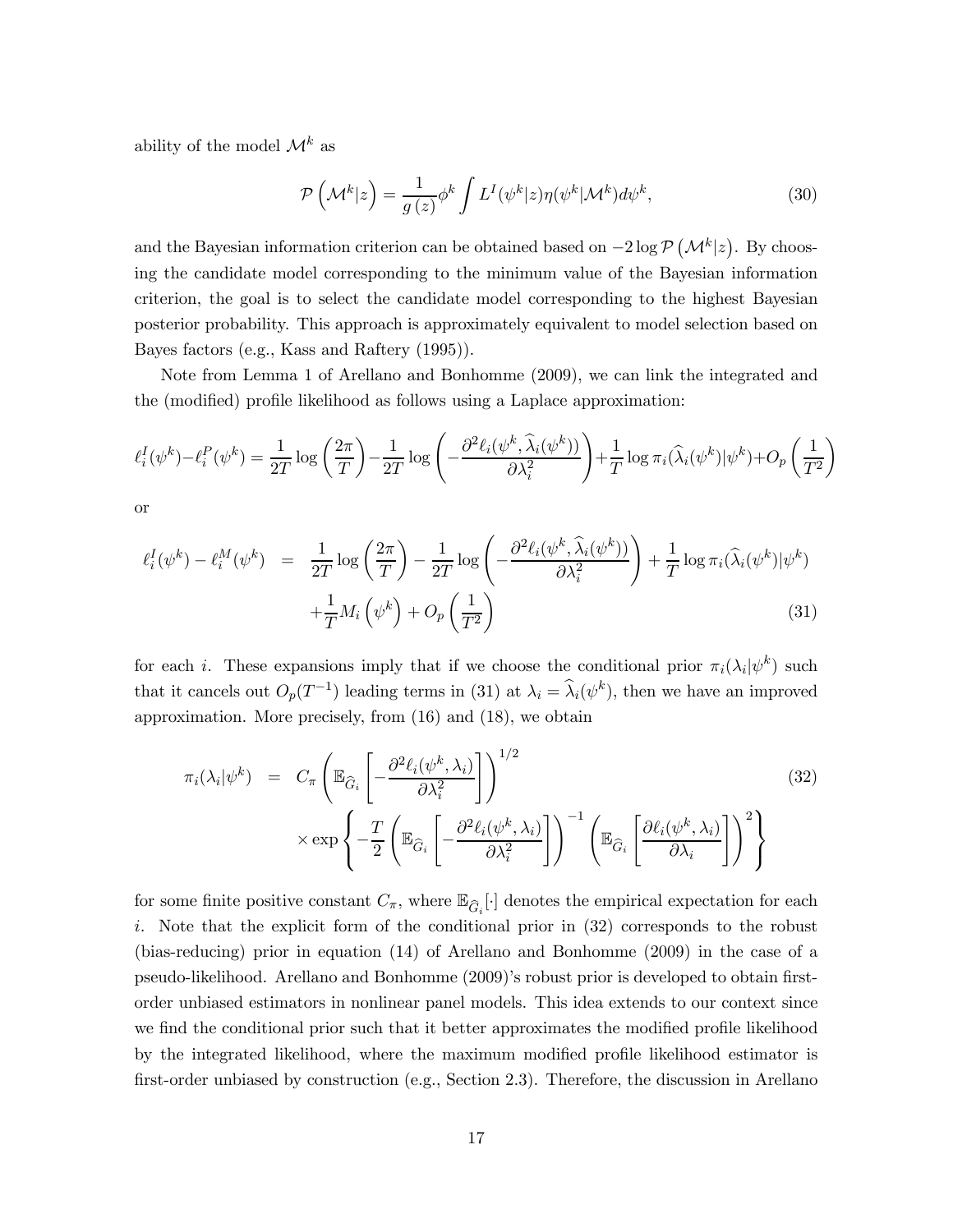and Bonhomme (2009) also applies to the conditional prior  $\pi_i(\lambda_i|\psi^k)$  in (32): unlike the Jeffreys' prior, it generally depends on the data unless an orthogonal reparametrization (e.g., Lancaster (2002)) or some equivalent condition is available.

By choosing the conditional prior as (32), we obtain the approximate posterior probability of the model  $\mathcal{M}^k$  in (30) as follows.

**Theorem 4** Let Assumptions 1 to 3 hold and  $n/T \rightarrow \gamma \in (0, \infty)$  as  $n, T \rightarrow \infty$ . If we suppose conditional priors of  $\lambda_i$  as in (32) and uninformative flat priors for  $\psi^k$  (i.e.,  $\eta(\psi^k|\mathcal{M}^k)=1$ for all  $k = 1, \dots, K$ ) over the neighborhood of  $\widehat{\psi}_M^k$  where  $L^I(\psi^k|z)$  is dominant, we have the approximation

$$
\log \mathcal{P}\left(\mathcal{M}^{k}|z\right) = \sum_{i=1}^{n} \sum_{t=1}^{T} \log f_{it}^{M}(z_{i,t}; \widehat{\psi}_{M}^{k}) - \frac{r_{k}}{2} \log nT + c(z, k) + o_{p}(1), \tag{33}
$$

where  $\log f_{it}^M(z_{i,t}; \widehat{\psi}_M^k) = \log f_{it}(z_{i,t}; \widehat{\psi}_M^k, \widehat{\lambda}_i(\widehat{\psi}_M^k)) - M_i(\widehat{\psi}_M^k)/T$ ,  $r_k = \dim(\psi^k)$ , and  $c(z, k) =$  $O_n(1)$ .

From  $(33)$ , ignoring terms that do not depend on k and terms that are of the smaller order as  $n, T \rightarrow \infty$ , we can define the *integrated likelihood information criterion* (ILIC) from  $-(2/nT) \log \mathcal{P}(\mathcal{M}^k|z)$  retaining only the relevant terms as follows:

$$
ILIC\left(\mathcal{M}^k\right) = -\frac{2}{nT} \sum_{i=1}^n \sum_{t=1}^T \log f_{it}(z_{i,t}; \widehat{\psi}_M^k, \widehat{\lambda}_i(\widehat{\psi}_M^k)) + \frac{r_k \log n}{nT} + \frac{2}{nT} \sum_{i=1}^n M_i(\widehat{\psi}_M^k).
$$
 (34)

Comparing with  $PLIC$  in (29), the only difference in (34) is the second term (or the first penalty term), which corresponds to the standard penalty term in BIC. This result implies that we also need to modify BIC in the presence of the incidental parameters, where the correction term (i.e., the additional penalty term) is the same as the KLIC-based (AIC-type) information criteria  $PLIC$  obtained in the previous section. Therefore, in general, we can construct the following information criteria, which can be used in the presence of incidental parameters,

$$
LIC\left(\mathcal{M}^k\right) = -\frac{2}{n}\sum_{i=1}^n\sum_{t=1}^T \log f_{it}(z_{i,t}; \widehat{\psi}_M^k, \widehat{\lambda}_i(\widehat{\psi}_M^k)) + r_k \frac{h(n)}{n} + \frac{2}{n}\sum_{i=1}^n M_i(\widehat{\psi}_M^k)
$$
(35)

for a candidate parametric model  $\mathcal{M}^k$  whose parameter vector is given by  $(\psi^k, \lambda_1, \dots, \lambda_n)'$ with dim( $\psi^k$ ) =  $r_k$ , where  $h(nT)$  is some nondecreasing positive function of the sample size  $nT$ . The choice of  $h(nT)$  is 2 for AIC-type criteria and log  $nT$  for BIC-type criteria. We conjecture that  $h(nT) = 2 \log \log nT$  for HQ-type criteria, although this formulation is not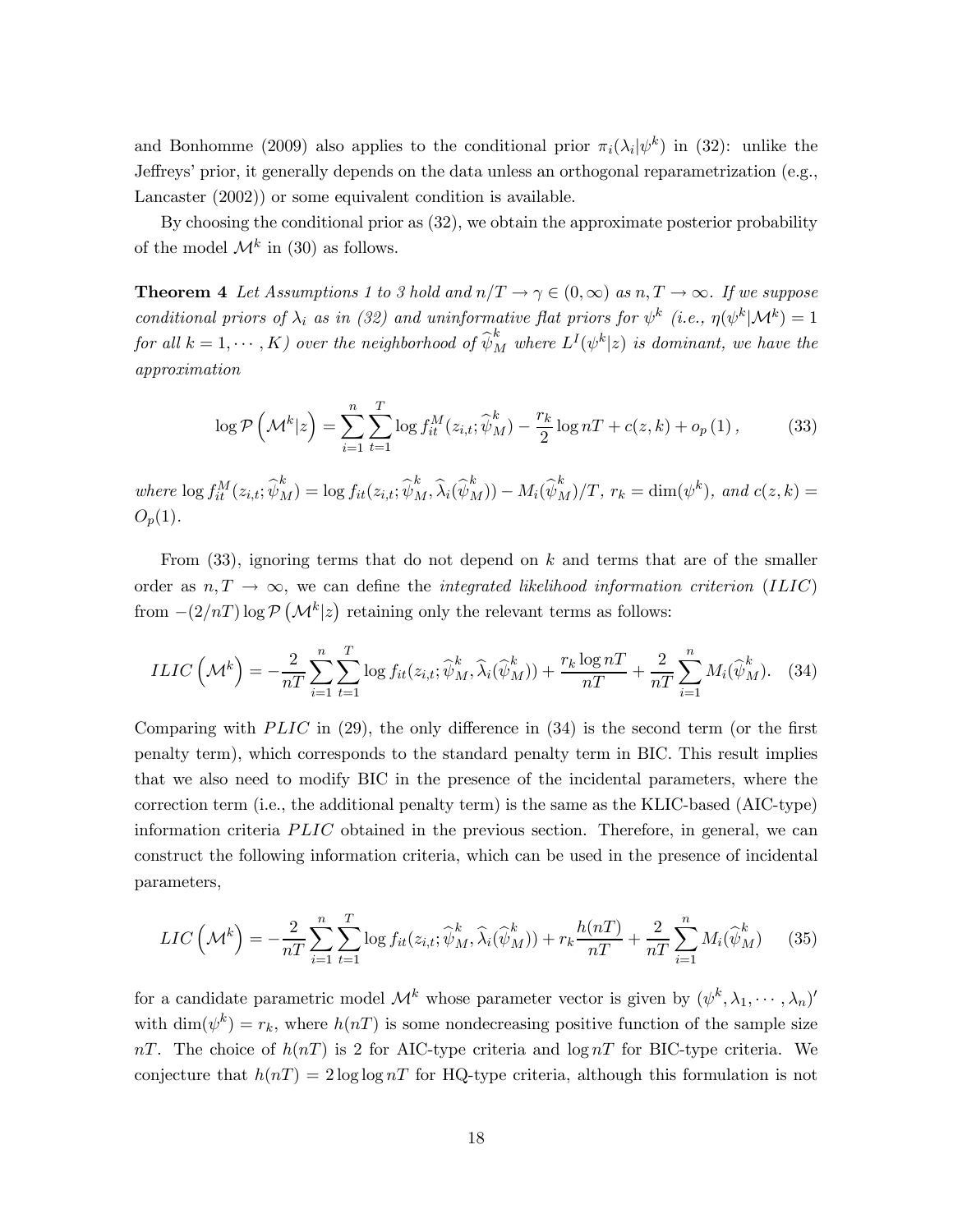derived here. Note that the penalty term in  $LIC$  is no longer deterministic. It is datadependent. So this model selection is adaptive.

## 5 Lag Order Selection in Dynamic Panel Models

#### 5.1 Lag order selection criteria and model complexity

As an illustration, we consider model selection criteria in the context of dynamic panel regression. In particular, we consider a panel process  ${y_{i,t}}$  generated from the homogeneous  $p_0'$ <sup>th</sup> order univariate autoregressive  $(AR(p_0))$  model given by

$$
y_{i,t} = \mu_i + \sum_{j=1}^{p_0} \alpha_{p_0j} y_{i,t-j} + \varepsilon_{i,t} \text{ for } i = 1, 2, \cdots, n \text{ and } t = 1, 2, \cdots, T,
$$
 (36)

where  $p_0$  is not necessarily finite.<sup>6</sup> The errors  $\varepsilon_{i,t}$  are serially uncorrelated and the unobserved individual effects  $\mu_i$  are assumed fixed. Let the initial values  $(y_{i,0}, y_{i,-1}, \dots, y_{i,-p_0+1})$  be observed for all  $i$  and assume the following conditions.

Assumption A (i)  $\varepsilon_{i,t} |({y_{i,s}})_{s \le t-1}, \mu_i) \sim i.i.d.\mathcal{N}(0, \sigma^2)$  for all i and t, where  $0 < \sigma^2 <$ ∞. (ii) For given  $p_0$ ,  $\sum_{j=1}^{p_0} |\alpha_{p_0j}| < \infty$  and all roots of the characteristic equation 1 –  $\sum_{i=1}^{p_0} \alpha_{p_0i} z^j = 0$  lie outside the unit circle.  $\sum_{j=1}^{p_0} \alpha_{p_0 j} z^j = 0$  lie outside the unit circle.

In Assumption A-(i), we assume that the higher order lags of  $y_{i,t}$  capture all the persistence, the error term is serially uncorrelated, and there is no cross sectional dependence in  $\varepsilon_{i,t}$ . Normality is assumed for analytic convenience, which is common in the model selection literature. We let the initial values remain unrestricted.

When  $p_0$  is finite, the goal is to pick the correct lag order. When  $p_0$  is infinite, the goal is to choose the lag order  $p$  among the nested models (with Gaussian distributions) that best approximates the  $AR(p_0)$  model (36). To develop a lag order selection criterion, we first obtain the maximum modified profile likelihood estimators in a Gaussian panel  $AR(p)$ regression,  $\tilde{\alpha}(p)=(\tilde{\alpha}_{p1},\cdots,\tilde{\alpha}_{pp})$  and  $\tilde{\sigma}^2(p)$ , using the truncated sample  $(y_{i,\overline{p}+1},\cdots,y_{i,T})$ for each i, where  $\bar{p} \geq p_0$  is the maximum AR lag considered. We define  $y_{i,t}^W = y_{i,t}$  $\overline{T}^{-1} \sum_{s=\overline{p}+1}^{T} y_{i,s}$  as the within-transformed observation and  $X_{i,t}^{W}(p) = (y_{i,t-1}^{W}, \cdots, y_{i,t-j}^{W})'$ , where  $\overline{T} = T - \overline{p}$  is the number of truncated time series observations. Note that withintransformation corresponds to maximizing out the fixed effects  $\mu_i$ 's in MLE (i.e., forming the

 $6$ When we are particularly interested in relatively short panels, it is reasonable to assume the true lag order  $p_0$  to be finite. When the time series sample T is longer and we allow  $T \to \infty$ , we can consider an approximate  $AR(p_T)$  model with  $p_T \to \infty$  as  $T \to \infty$  with further rate conditions (e.g.,  $p_T^3/T \to 0$ ). Apparently, when we allow for an underlying  $AR(\infty)$  process, the lag order selection problem becomes one of choosing the best  $AR(p)$  model to approximate the  $AR(\infty)$  process.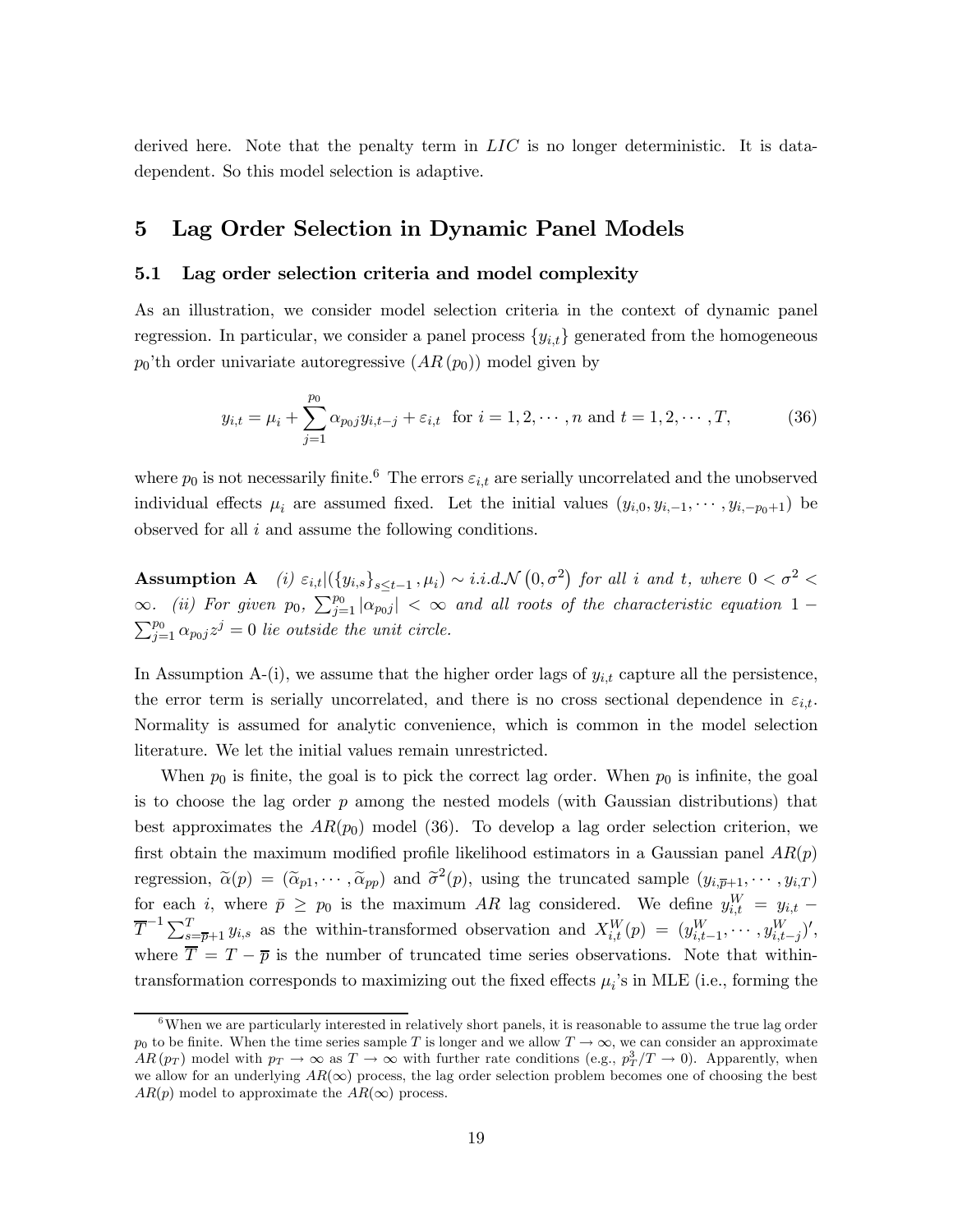profile likelihood). Using the expression of  $M_i(\cdot)$  in (18), it can be derived that

$$
\widetilde{\alpha}(p) = \left[ \sum_{i=1}^{n} \sum_{t=\overline{p}+1}^{T} X_{i,t}^{W}(p) X_{i,t}^{W}(p)' + \sum_{i=1}^{n} \sum_{j=-m}^{m} \frac{K_{j}}{\overline{T}} \sum_{t=\max\{\overline{p}+1,\overline{p}+j+1\}}^{\min\{T,T+j\}} X_{i,t}^{W}(p) X_{i,t-j}^{W}(p)'\right]^{-1} (37)
$$
\n
$$
\times \left[ \sum_{i=1}^{n} \sum_{t=\overline{p}+1}^{T} X_{i,t}^{W}(p) y_{i,t}^{W} + \frac{1}{2} \sum_{i=1}^{n} \sum_{j=-m}^{m} \frac{K_{j}}{\overline{T}} \sum_{t=\max\{\overline{p}+1,\overline{p}+j+1\}}^{\min\{T,T+j\}} \left\{ X_{i,t}^{W}(p) y_{i,t-j}^{W} + X_{i,t-j}^{W}(p) y_{i,t}^{W} \right\} \right]
$$

and

$$
\widetilde{\sigma}^2(p) = \frac{1}{n\overline{T}} \sum_{i=1}^n \sum_{t=\overline{p}+1}^T \left(\widetilde{\varepsilon}_{i,t}^W(p)\right)^2 + \frac{1}{n\overline{T}} \sum_{i=1}^n \sum_{j=-m}^m \frac{K_j}{\overline{T}} \sum_{t=\max\{\overline{p}+1,\overline{p}+j+1\}}^{\min\{T,T+j\}} \widetilde{\varepsilon}_{i,t}^W(p)\widetilde{\varepsilon}_{i,t-j}^W(p), \quad (38)
$$

where  $\tilde{\epsilon}_{i,t}^W(p) = y_{i,t}^W - \sum_{j=1}^p \tilde{\alpha}_{pj} y_{i,t-j}^W$ . As discussed in Section 2.3,  $\tilde{\alpha}(p)$  in (37) corresponds to the bias-corrected within-group estimator and other bias-corrected estimators can be used instead. The bias corrected variance estimator  $\tilde{\sigma}^2(p)$  in (38) is novel in the literature; instead of  $\tilde{\sigma}^2(p)$ , it is normally used that

$$
\widehat{\sigma}^2(p) = \frac{1}{n\overline{T}} \sum_{i=1}^n \sum_{t=\overline{p}+1}^T \left(\widetilde{\varepsilon}_{i,t}^W(p)\right)^2,\tag{39}
$$

where the difference between  $\tilde{\sigma}^2(p)$  and  $\hat{\sigma}^2(p)$  is of  $O_p(\overline{T}^{-1})$ . If we denote

$$
R(p) = \frac{1}{n\widehat{\sigma}^2(p)} \sum_{i=1}^n \sum_{j=-m}^m \frac{K_j}{\overline{T}} \sum_{t=\max\{\overline{p}+1,\overline{p}+j+1\}}^{\min\{T,T+j\}} \widetilde{\varepsilon}_{i,t}^W(p) \widetilde{\varepsilon}_{i,t-j}^W(p) = \frac{\widetilde{\sigma}^2(p)}{\widehat{\sigma}^2(p)} \times \frac{2}{n} \sum_{i=1}^n M_i(\widetilde{\alpha}(p),\widetilde{\sigma}^2(p)),
$$

then

$$
\widetilde{\sigma}^2(p) = \widehat{\sigma}^2(p) \left\{ 1 + \frac{R(p)}{\overline{T}} \right\}
$$

and

$$
-\frac{2}{n\overline{T}}\sum_{i=1}^n\sum_{t=\overline{p}+1}^T \log f_{it}^P(\widetilde{\alpha}(p),\widetilde{\sigma}^2(p)) = \log \widetilde{\sigma}^2(p) + \frac{\widehat{\sigma}^2(p)}{\widetilde{\sigma}^2(p)}.
$$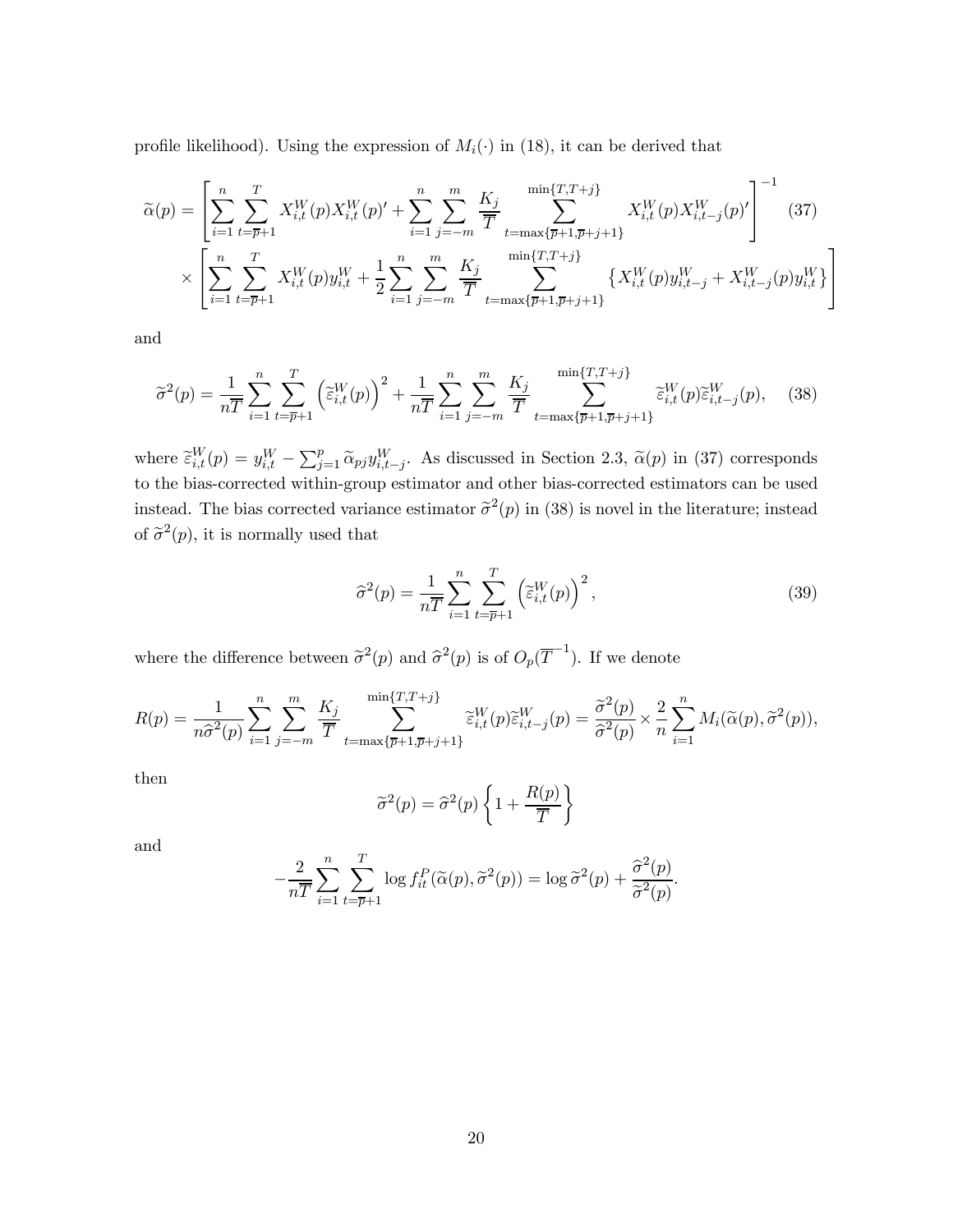In this case, therefore, from (35), a new lag order selection criterion can be obtained as

$$
LIC(p) = -\frac{2}{n\overline{T}} \sum_{i=1}^{n} \sum_{t=\overline{p}+1}^{T} \log f_{it}^{P}(\widetilde{\alpha}(p), \widetilde{\sigma}^{2}(p)) + \frac{2}{n\overline{T}} \sum_{i=1}^{n} M_{i}(\widetilde{\alpha}(p), \widetilde{\sigma}^{2}(p)) + \frac{h(n\overline{T})}{n\overline{T}} p
$$
  
\n
$$
= \left\{ \log \widetilde{\sigma}^{2}(p) + \frac{\widehat{\sigma}^{2}(p)}{\widetilde{\sigma}^{2}(p)} \right\} + \left( \frac{\widehat{\sigma}^{2}(p)}{\widetilde{\sigma}^{2}(p)} \right) \frac{R(p)}{\overline{T}} + \frac{h(n\overline{T})}{n\overline{T}} p
$$
  
\n
$$
= \log \left( \widehat{\sigma}^{2}(p) \left\{ 1 + \frac{R(p)}{\overline{T}} \right\} \right) + \left( \frac{\widehat{\sigma}^{2}(p)}{\widehat{\sigma}^{2}(p) \left\{ 1 + (R(p)/\overline{T} \right\}} \right) \left\{ 1 + \frac{R(p)}{\overline{T}} \right\} + \frac{h(n\overline{T})}{n\overline{T}} p.
$$

Using an expansion of  $\log(1 + (R(p)/\overline{T}))$ , whose remainder term is expected to depend on p in general, and by retaining only the relevant terms above, we can define the new lag order selection criterion as

$$
LIC(p) = \log \hat{\sigma}^2(p) + \frac{p}{n\overline{T}} \left( h\left(n\overline{T}\right) + c\frac{n}{\overline{T}} \right) + \frac{1}{\overline{T}} R(p) \tag{40}
$$

for some positive  $h(\cdot)$  and positive constant c.

The first term in (40) indicates goodness-of-fit, which resembles the standard lag order selection case. As suggested in Han et al. (2012) we utilize a homogeneous time series sample in the construction of the residual variance estimates  $\hat{\sigma}^2(p)$  as (39). The adjustment to employ a homogeneous time series sample in the residual variance estimates  $\hat{\sigma}^2(p)$  is important in controlling the probability of lag order overestimation and applies even in cases where there are no fixed effects, as shown in Han et al. (2012).

This new lag order selection criterion (40) has the penalty term given by

$$
\frac{p}{n\overline{T}}\left(h\left(n\overline{T}\right)+c\frac{n}{\overline{T}}\right)+\frac{1}{\overline{T}}R(p)=\frac{p}{n\overline{T}}h\left(n\overline{T}\right)+c\frac{p}{n\overline{T}}\left(\frac{n}{\overline{T}}\right)+\frac{1}{\overline{T}}R(p),\tag{41}
$$

where  $R(p)$  corresponds to the long-run autocorrelation estimator of  $\tilde{\epsilon}_{i,t}^{W}(p)$ . The first penalty term in (41), which is quite standard in the model selection criteria, controls for degrees of freedom of the parameter of interest and therefore favors parsimonious models. The second and third penalty terms reflect the presence of nuisance parameters whose dimension is large. They are positive and add a heavier penalty to the information criterion, which will control for the over-selection probability. They are at most  $O_p(T^{-1})$  and their role becomes minor for large  $T$ , which is well expected since the incidental parameter problem is attenuated with large  $T$ . However, they can be quite important compared to the first penalty term particularly when  $\overline{T}$  is small and *n* is large.

The last element in the penalty term (41) deserves more explanation. Intuitively this term tries to rule out erroneous serial correlation in the regression residuals. Since the withintransformation incurs serial correlation in the  $AR$  panel regression even when the original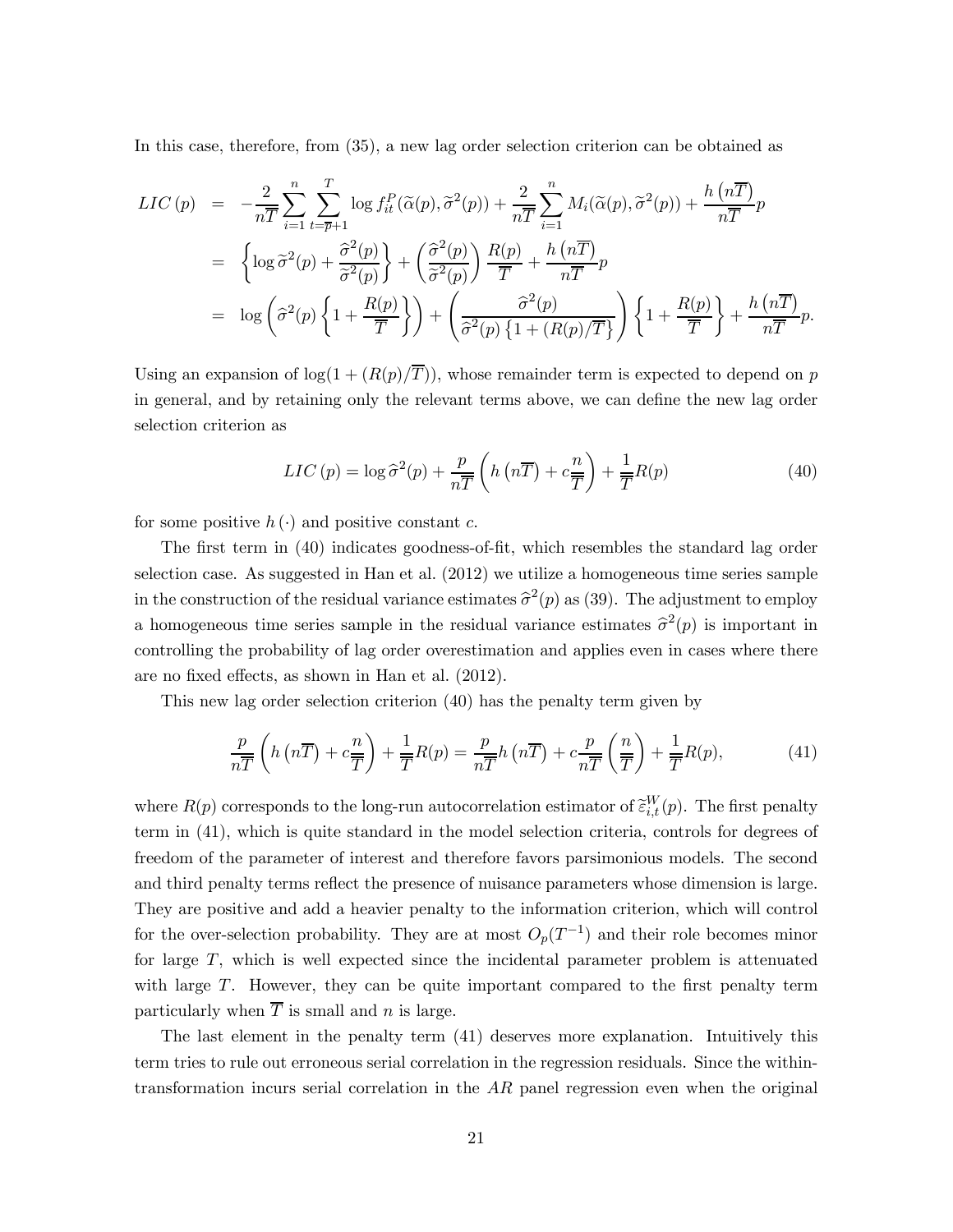error  $\varepsilon_{i,t}$  is serially uncorrelated,  $R(p)$  measures the degree of such pseudo serial correlation induced by the transformation. The maximum modified profile likelihood estimators may not completely eliminate the within-group bias and thus the pseudo serial correlation still remains in the residual. Since serial correlation will generally be exacerbated if the lag order is not correctly chosen — particularly when it is under-selected — the additional penalty term controls for this aspect and automatically controls for the under-selection probability. At the same time, this last term is positive and adds a heavier penalty, which also functions to control for the over-selection probability.

**Remark 2 (Model complexity)** The new penalty term in  $LI C(p)$  can be understood as an appropriate choice of the effective degrees of freedom (i.e., the model complexity). For example, when  $h(n\overline{T})=2$ , the entire penalty term can be rewritten as  $(2/n\overline{T})\{p+1\}$  $(n/2)(cp/\overline{T} + R(p))\},$  which shows that the efficient number of parameters is not  $p + n$  in this case; the effect from the incidental parameters  $\lambda_i$  is smaller than n, where the degree is determined by the size of  $\frac{cp}{\overline{T}} + \frac{R(p)}{2}$ .

Hodges and Sargent (2001) also consider a one-way panel data model given by  $y_{i,t} | \mu_i, \sigma^2 \sim$  $\text{ind}\mathcal{N}(\mu_i,\sigma^2)$  for all  $i=1,\cdots,n$  and  $t=1,\cdots,T$ , where  $\mu_i|\nu,\tau^2 \sim \text{iid}\mathcal{N}(\nu,\tau^2)$  for all i. Under this specification, the number of parameters can be counted as either  $n+1$  if the  $\mu_i$ are considered as fixed effects (e.g.,  $\tau^2 = \infty$ ); or 3 if the  $\mu_i$  are considered as random effects. It is proposed that model complexity can be measured by the degrees of freedom and so corresponds to the rank of the space into which  $y_{i,t}$  is projected to give the fitted value  $\hat{y}_{i,t}$ . In this particular example, the degrees of freedom  $\rho$  turns out to be

$$
\rho = \frac{nT + (\sigma^2/\tau^2)}{T + (\sigma^2/\tau^2)} = \frac{(\sigma^2/\tau^2)}{T + (\sigma^2/\tau^2)} + \frac{n}{1 + (\sigma^2/\tau^2)T^{-1}} \equiv \rho_1 + \rho_2.
$$

Notice that the first term  $\rho_1$  corresponds to the " $\theta$ " value defined by Maddala (1971, eq.1.3) on p. 343), which measures the weight given to the between-group variation in the standard random effect least squares estimator. Apparently,  $\rho_1 \to 0$  if  $T \to \infty$  or  $\sigma^2/\tau^2 \to 0$ , which reduces the random effect estimator to the standard within-group (or fixed effect) estimator by ignoring between-group variations. The degrees of freedom  $\rho$  also reflects this idea because for given  $n, \rho \to n$  as the model gets closer to the fixed effect case (i.e.,  $T \to \infty$  or  $\sigma^2/\tau^2 \to 0$ and thus the between-group variation is completely ignored) but  $\rho$  will be close to one if  $\sigma^2/\tau^2$  is large. The lag order selection example in this section corresponds to the case of fixed effects but the degrees of freedom in our case is different from  $n$ ; it is instead given by  $(n/2)(cp/\overline{T} + R(p))$ , which measures the model complexity somewhat differently. In a more general setup including nonlinear models, model complexity is closely related to the Vapnik-Chervonenkis dimension (e.g., Cherkassky et al. (1999)).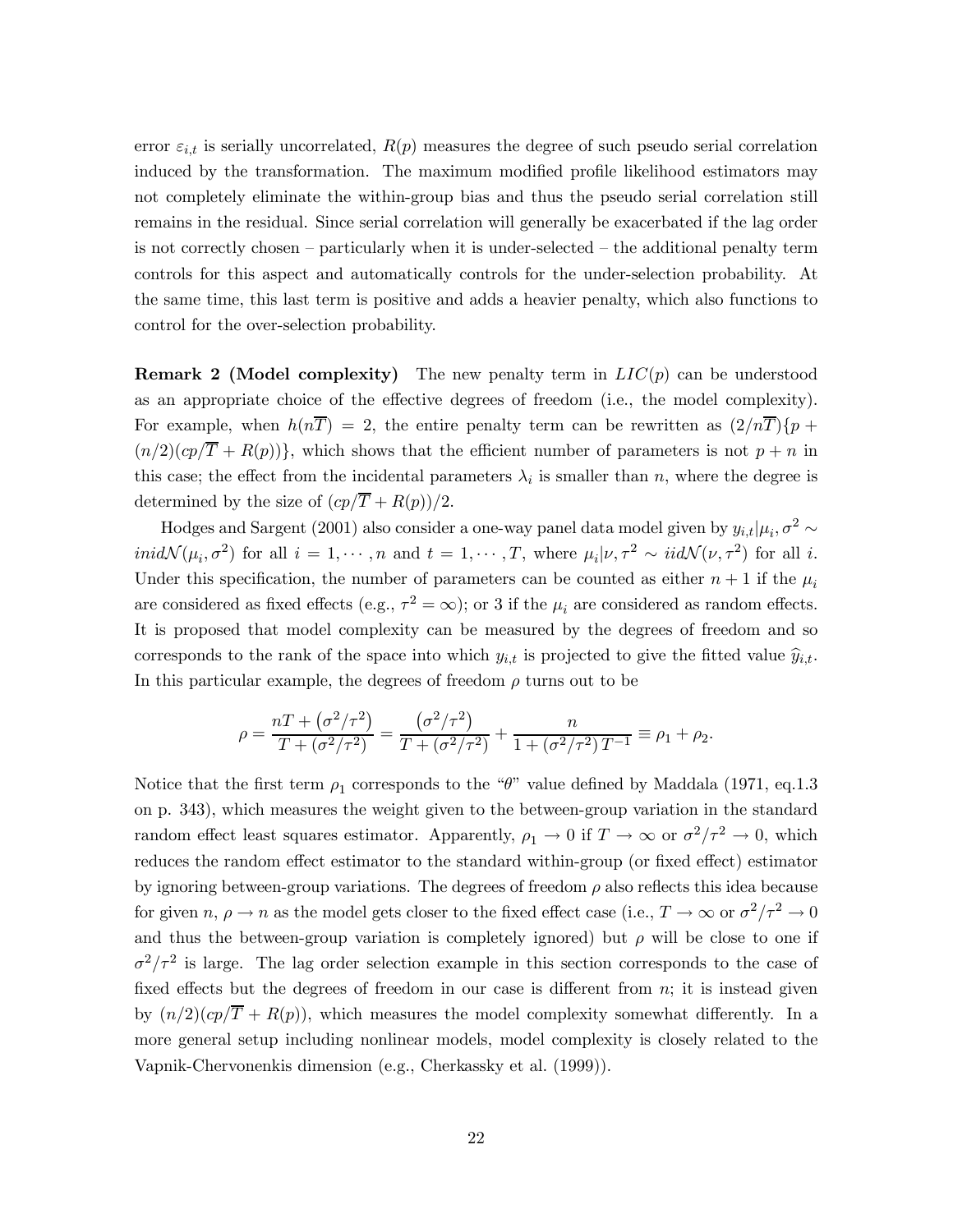#### 5.2 Statistical properties

Under stationarity the probability limit of the long-run autocorrelation estimator  $R(p)$  in (41) is bounded and the penalty times  $n\bar{T}$  (i.e.,  $p(h(n\bar{T}) + c(n/\bar{T})) + nR(p)$ ) increases with the sample size. As noted in Shibata (1980) and Yang (2005), we therefore conjecture that the new lag order selection criterion is not asymptotically optimal (i.e.,  $\text{plim}_{n,\overline{T}\to\infty}[LIC(p^*)/\text{inf}_{p\geq 0} LIC(p)] \neq$ 1, where  $p^*$  is the lag order estimator from  $LIC(p)$ , e.g., Li (1987)) if the true data generating model is  $AR(\infty)$  with finite  $\sigma^2$  even when  $h(n\overline{T})$  is fixed like  $h(n\overline{T}) = 2$ . When the true lag order  $p_0$  exists and is finite, however, the new order selection criterion (40) is consistent under a certain side condition, as shown in the following result. We define a lag order estimator  $p^*$  to be consistent (and so the corresponding selection criterion is consistent) if it satisfies  $\liminf_{n,\overline{T}\to\infty} \mathbb{P}(p^* = p_0) = 1.7$ 

**Theorem 5** Under Assumption A, if we let  $n/\overline{T} \to \gamma \in (0,\infty)$  and  $n/\overline{T}^3 \to 0$  as  $n,\overline{T} \to \infty$ , then LIC(p) is a consistent lag order selection criterion when  $p_0 \leq \overline{p} < \infty$ , provided that  $h\left(n\overline{T}\right)$  satisfies  $h\left(n\overline{T}\right)/n\overline{T} \to 0$  and  $h\left(n\overline{T}\right) \to \infty$  as  $n\overline{T} \to \infty$ .

As discussed above, examples of  $h(n\overline{T})$  for consistent criteria are log  $(n\overline{T})$  and  $\omega \log \log (n\overline{T})$ for some  $\omega \geq 2$ , where the first is a BIC type penalty term and the second is a HQ type penalty term. Performance of the new lag order selection criteria is studied in simulations reported in the following subsection.

Theorem 5 does not provide analytical evidence explaining why the new lag order selection criteria work better than standard criteria such as  $LIC_0(p) = \log \hat{\sigma}^2(p) + p(h(n\overline{T})/n\overline{T})$ . Note that this standard criteria  $LIC_0(p)$  is based on the truncated sample as suggested by Han et al. (2013), so it is also expected to be consistent with a suitable choice of  $h(n\overline{T}) \to \infty$ . It can be conjectured that the under-selection probability vanishes exponentially fast for both cases (provided that  $h(n\overline{T})/n\overline{T} \to 0$  and  $1/\overline{T} \to 0$ ) similarly as Guyon and Yao (1999), while their over-selection probabilities decrease at different rates depending on the magnitude of the penalty term. Therefore, the observed improvement in correct selection probability of the new lag order selection criterion comes from reduction in the over-selection probability. Intuitively, since the new criterion includes an additional positive penalty term, the lag order estimates cannot be larger than those obtained by conventional lag order selection criteria. The following corollary states that the over-selection probability is reduced asymptotically by modifying the penalty term as in the new lag order selection criterion given in (40) and (41).

<sup>&</sup>lt;sup>7</sup>This definition is somewhat different from the usual definition of consistency but is equivalent for integer valued random variables. The lag estimator  $p^*$  is strongly consistent if  $\mathbb{P}\left(\lim_{n,\overline{T}\to\infty}p^*=p_0\right)=1$ . It is known that in the standard time series context,  $BIC$  and properly defined  $PIC$  are strongly consistent criteria;  $HQ$ is weakly consistent but not strongly consistent; and other order selection criteria, such as the final prediction error ( $FPE$ ) and  $AIC$  are not consistent for finite  $p_0$ .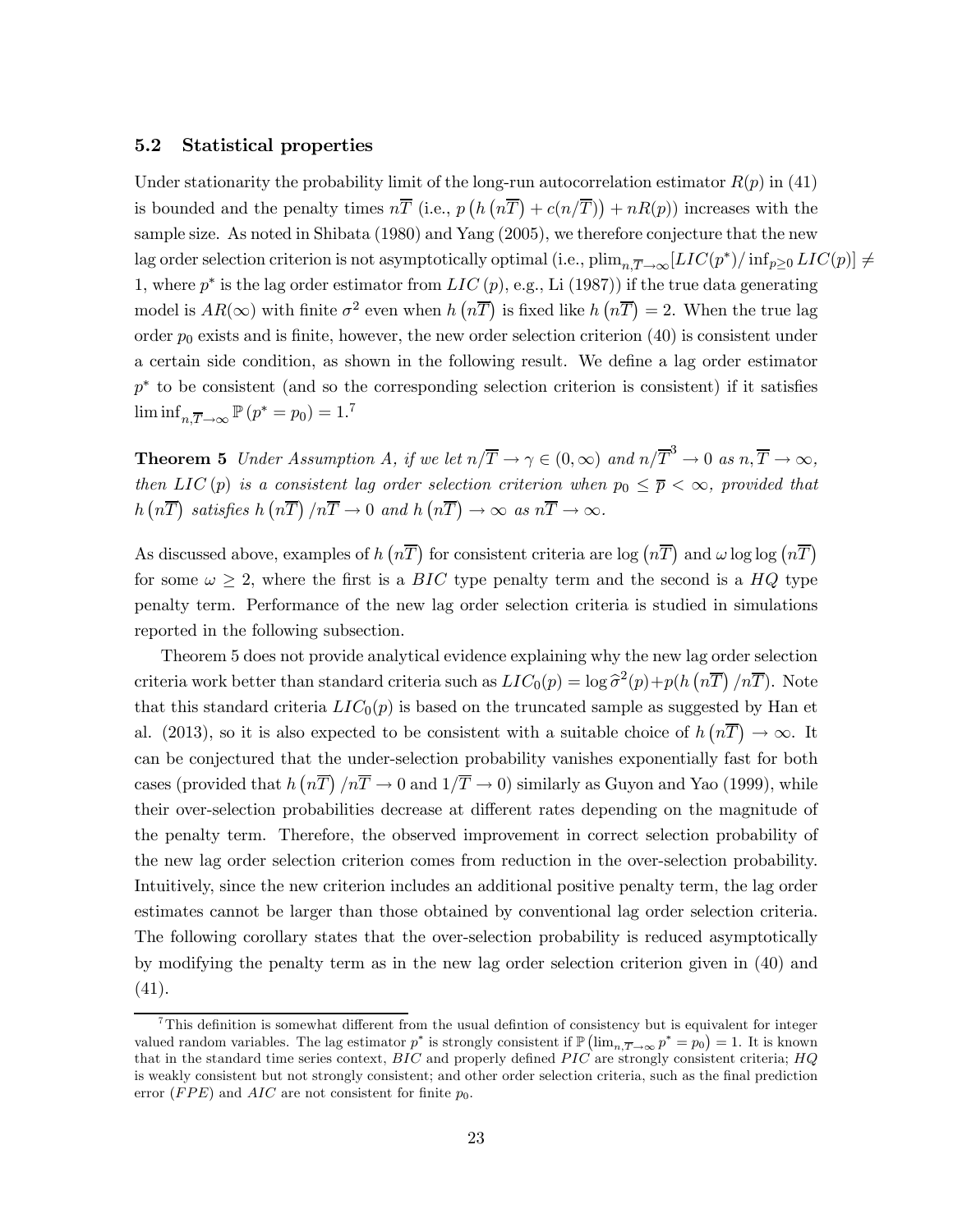Corollary 6 Suppose the conditions in Theorem 5 hold. For some finite positive integer  $\overline{p}$ , if we let  $p^{**} = \arg \min_{0 \le p \le \overline{p}} LIC_0(p)$  with  $LIC_0(p) = \log \widehat{\sigma}^2(p) + p(h(n\overline{T})/n\overline{T})$  and  $p^* = \arg\min_{0 \le p \le \overline{p}} LIC(p)$ , then  $\limsup_{n,\overline{T} \to \infty} \mathbb{P}(p^{**} > p_0) \ge \limsup_{n,\overline{T} \to \infty} \mathbb{P}(p^* > p_0)$ .

### 5.3 Simulations

We study the finite sample performance of the lag order selection criteria developed in the previous subsection and compare it with conventional time series model selection methods. We first define the two most commonly used information criteria, which use the pooled information as  $LIC_0(p)$  in Corollary 6:

$$
AIC(p) = \log \hat{\sigma}^{2}(p) + \frac{2}{n\overline{T}}p,
$$
  

$$
BIC(p) = \log \hat{\sigma}^{2}(p) + \frac{\log (n\overline{T})}{n\overline{T}}p,
$$

where  $\hat{\sigma}^2(p)$  is defined as (39) using the truncated uniform time series sample following Han et al. (2013). Preliminary simulation results show that constructing penalty terms using the parameter count  $p + n$  too heavily penalizes the criteria so that they yield high underselection probabilities. We thus only count the number of parameters as p instead of  $p + n$ (i.e., including fixed effect parameters) in defining the information criteria above. For the new criteria, we consider the following forms suggested in (40):

$$
LIC^{AIC}(p) = \log \hat{\sigma}^2(p) + \frac{p}{n\overline{T}} \left( 2 + \frac{n}{\overline{T}} \right) + \frac{1}{\overline{T}} R(p),
$$
  

$$
LIC^{BIC}(p) = \log \hat{\sigma}^2(p) + \frac{p}{n\overline{T}} \left( \log (n\overline{T}) + \frac{n}{\overline{T}} \right) + \frac{1}{\overline{T}} R(p),
$$

in which  $c$  is simply set to unity.

We generate  $AR(3)$  dynamic panel processes of the form  $y_{i,t} = \mu_i + \sum_{j=1}^3 \alpha_{3j} y_{i,t-j} + \varepsilon_{i,t}$ for  $i = 1, 2, \dots, n$  and  $t = 1, 2, \dots, T$ , where  $\alpha_{3j} = 0.15$  for all  $j = 1, 2, 3$ . This design is analogous to the one used in the simulation study of Han et al. (2013). All the autoregressive coefficients have the same value so that the lagged terms are equally important. We consider 64 different cases by combining different sample sizes of  $n = 100, 200, 300, \cdots, 800$ and  $T = 25, 30, 35, \cdots, 60$ . Fixed effects  $\mu_i$  are randomly drawn from  $\mathcal{U}(-0.5, 0.5)$  and  $\varepsilon_{i,t}$ from  $\mathcal{N}(0,1)$ . We use the bias corrected within-group estimators (e.g., Lee (2012)) for the  $\tilde{\alpha}_{pj}$  and replicate the entire procedure 1000 times to compare the performance of different order selection criteria. For each case, we choose the optimal lag order  $p^*$  to minimize the criteria above, where we search over lag orders from 1 to 7 (i.e.,  $\bar{p} = 7$ ). The simulation results are provided in Figures 1 to 3, which present the correct-selection, over-selection, and under-selection probabilities of each case, respectively.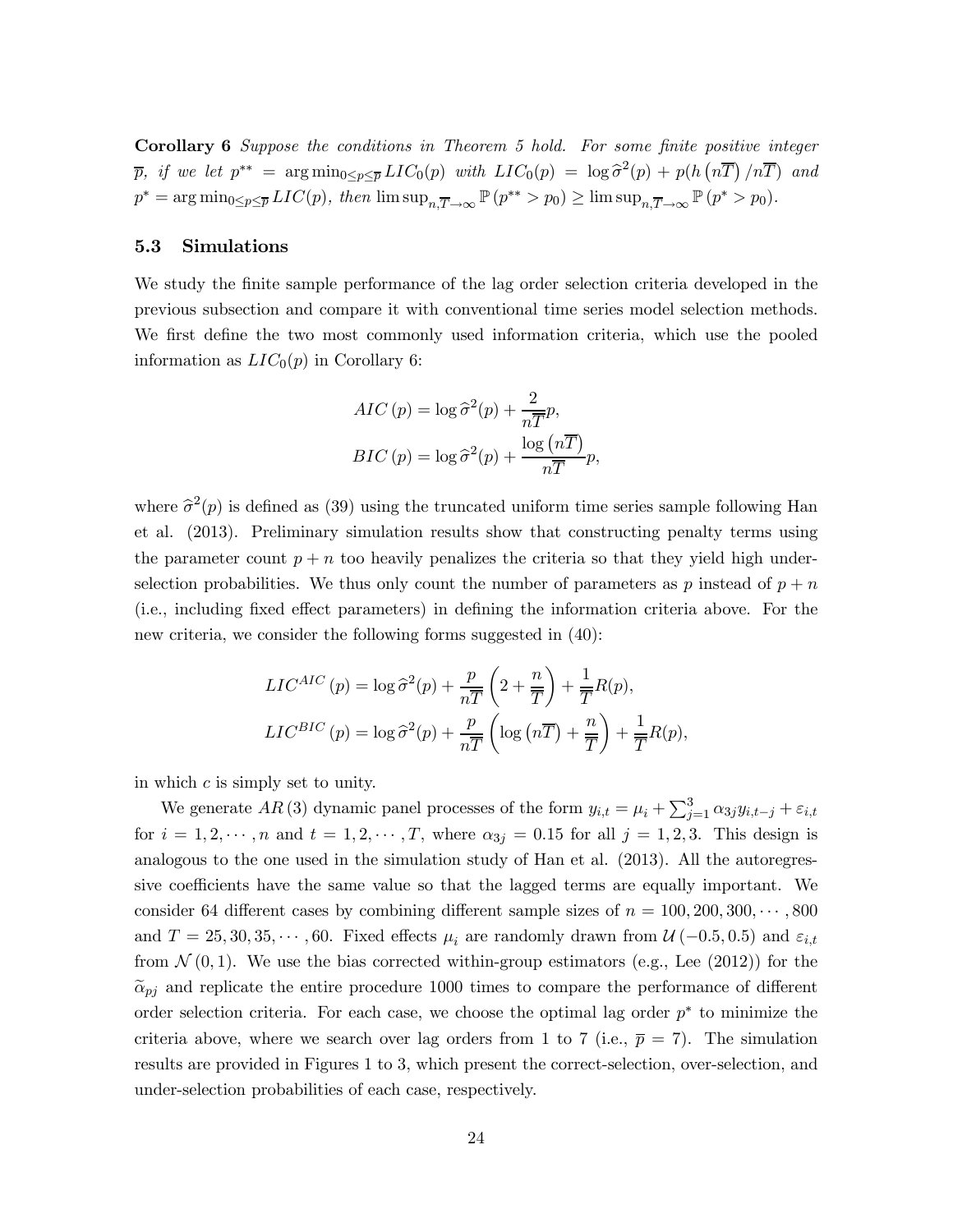

Figure 1: Correct order selection frequencies over 1000 iterations when  $p_0 = 3$ 

Figure 1 shows clearly that the new lag order selection criteria  $LIC^{AIC}$  and  $LIC^{BIC}$ perform much better than the common criteria  $AIC$  and  $BIC$ . With the new criteria the correct-selection probability improves quite fast with  $T$  and does so uniformly over  $n$ . From Figures 2 and 3 it is evident that the improvement comes from the reduction in the overselection probability. Since we impose a heavier penalty, however, the under-selection probability is high for very small  $T$ , which corresponds to the well-known property of  $BIC$  in a pure time series setup.

By comparison Figure 1 shows that the common criteria perform poorly with large  $n$ , and consistency seems to hold only with very large  $T$  and small  $n$ . From Figures 2 and 3, such poor performance is due to the high over-selection probability discussed in the previous subsection. Even  $BIC$  tends to overfit the order in dynamic panel models, where the overselection probability increases quite fast with  $n$ . This finding is contrary to the well known property that  $BIC$  normally underfits lag order in a pure time series setup. In addition, since  $BIC$  is formulated here in the modified form developed by Han et al. (2013) with a uniformly truncated sample (to ensure consistency), it is apparent that this modified criterion seems to require large  $T$  to perform well when the dynamic panel model includes individual fixed effects.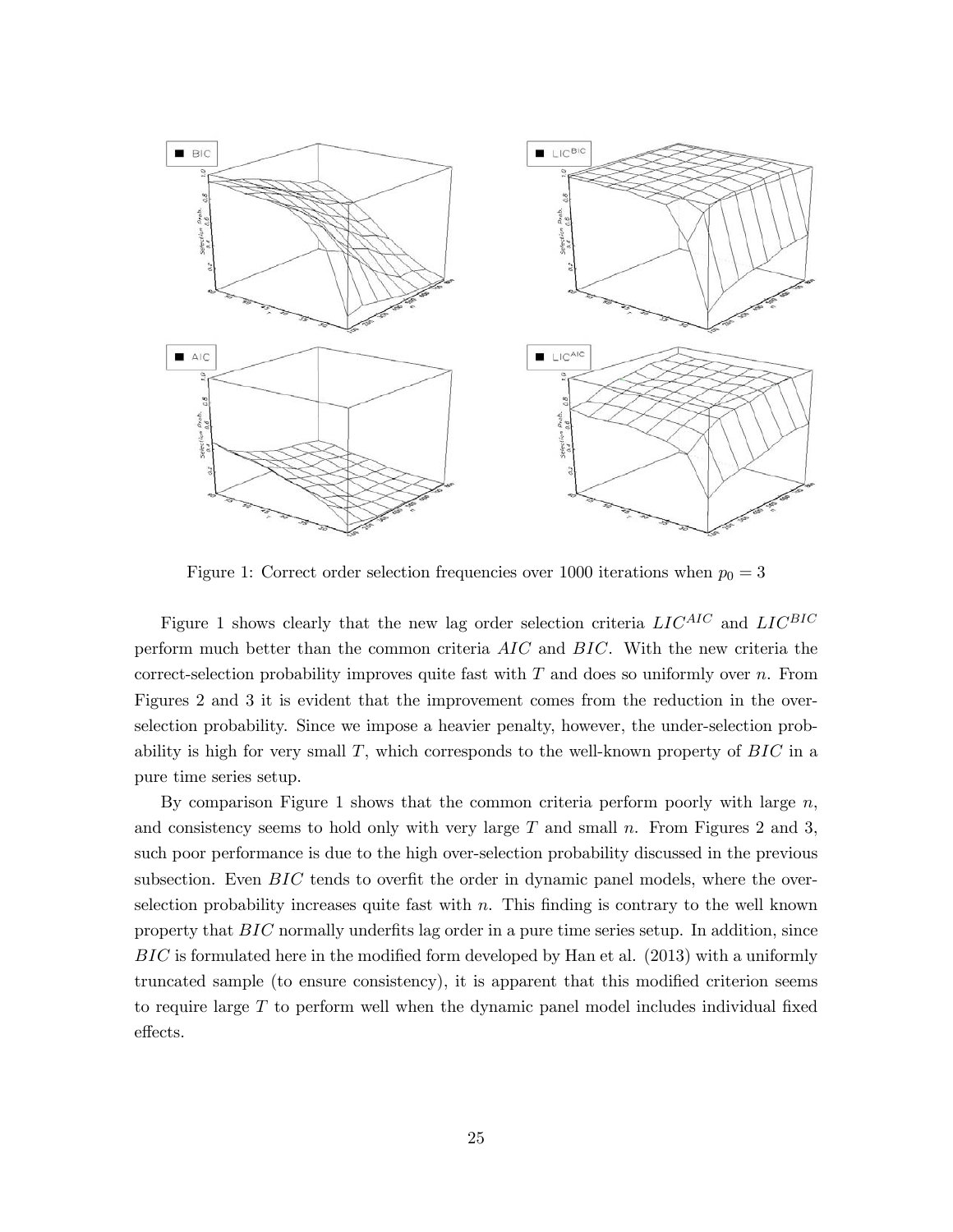

Figure 2: Over selection frequencies over 1000 iterations when  $p_0 = 3$ 



Figure 3: Under selection frequencies over 1000 iterations when  $p_0 = 3$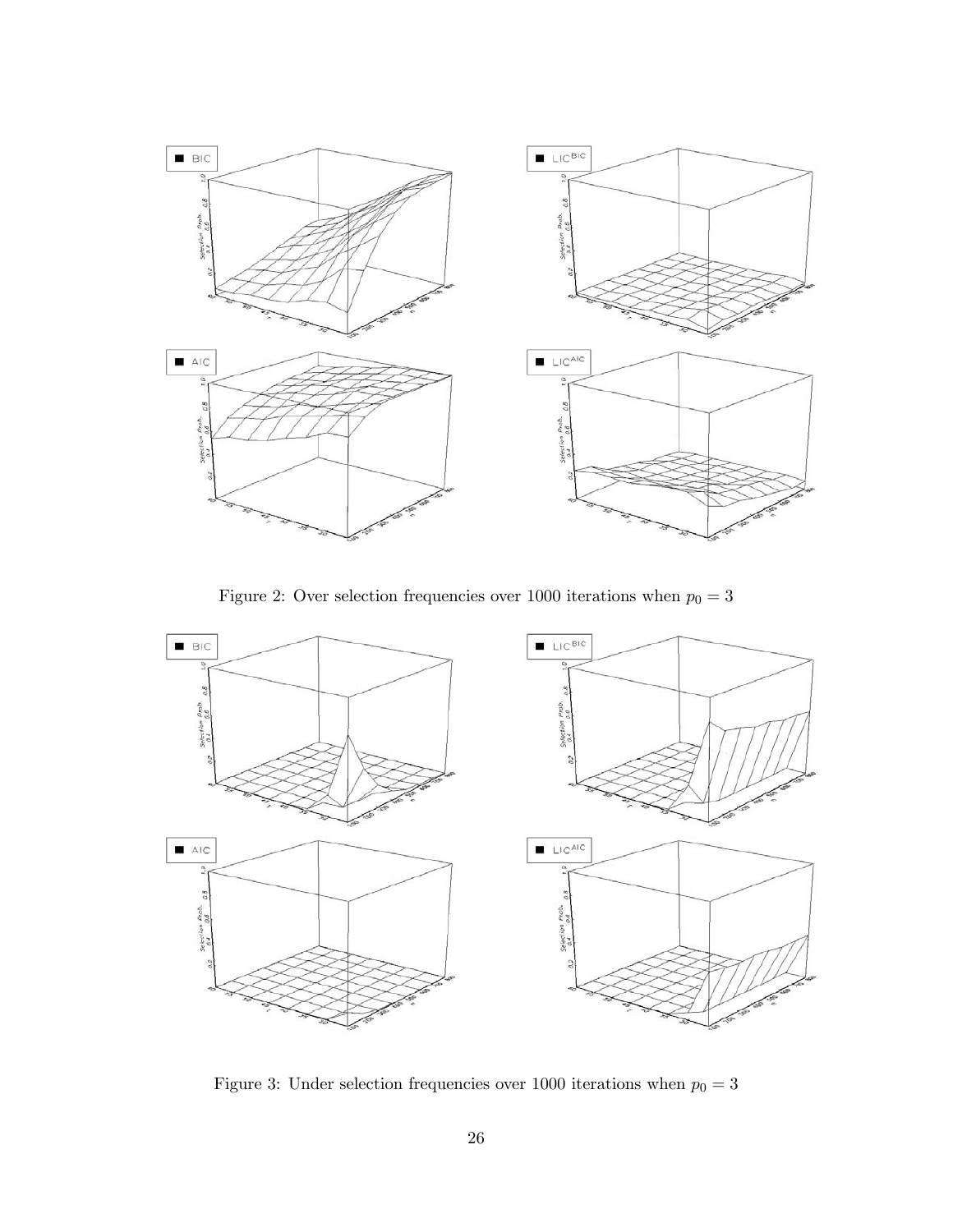## 6 Concluding Remarks

It is not uncommon in empirical work for a subset of parameters to be the central interest. In such cases, the nuisance parameters account for aspects of the model that are not of immediate concern but are nonetheless needed for realistic statistical modeling. Particularly when the dimension of the nuisance parameter space is large, dealing adequately with nuisance parameters is important for valid inference. As we demonstrate, model selection also needs to account for the presence of nuisance parameters to obtain correct model specification. The approach adopted in the present paper is to deal with nuisance parameters using either the profile likelihood (for AIC-type selectors) or integrated likelihood (for BIC-type selectors). The result is a new model selection criterion that can be used in the presence of nuisance parameters. The new penalty term in the selector is data-dependent and properly controls for model complexity.

Incidental parameters form a subset of parameters whose estimators typically have slower rates of convergence than those of the primary parameters under dual index asymptotics. We may therefore view the present paper as addressing a special case of a more general question: model selection involving a sub-set of parameters when the remaining parameters are estimable only at a slower rate of convergence than the primary parameters. Semiparametric models come within the same framework when we consider the nonparametric component as an infinite dimensional nuisance parameter. For example, using a similar approach to Severini and Wong (1992), consider a model with density  $f(z_i, w_i; \psi, \lambda_i(w_i))$ for given observations  $\{z_i, w_i\}$ , where  $\lambda_i(w)=(\lambda_{1i}, \lambda_2(w))'$  in which  $\lambda_2(\cdot)$  is an unknown (scalar) function. In this case, we can regard  $\lambda_{2i} = \lambda_2(w_i)$  as the realization of  $\lambda_2(\cdot)$  at the *i*th observation. In the context of QML estimation, we conjecture that for  $\hat{\lambda}_{2,\psi}(\omega_i)$  $\arg \max_{\lambda} \sum_{t=1}^{T} \log f(z_{i,t}, w_{i,t}; \psi, \lambda_{1i}, \lambda) K((\omega_i - w_{i,t})/a),$  where  $K(\cdot)$  and a are a kernel function and bandwidth, a similar result to Theorem 2 can be derived under suitable technical conditions. Note however that the conditions on the incidental parameters  $\lambda_{1i}$  and those on the nonparametric components  $\lambda_{2i}$  are different and their effects on the parametric component  $\psi$  need to be treated differently.<sup>8</sup>

For the particular problem of lag order selection in panel autoregression, Han et al. (2012) recently showed that the conventional BIC selector is inconsistent even in a panel model without fixed effects. The analysis in Han et al. (2012) reveals that dual index asymptotics typically induce order overestimation (with an asymptotic probability as high as 50%) in lag order selectors. The heuristic reason for the overestimation is that residual variance estimates in panel models with lag orders that exceed the true value will involve fewer innovations

<sup>&</sup>lt;sup>8</sup>In fact, the semiparametric component estimator does not even affect asymptotics of the parametric component under the proper conditions (e.g., Andrews (1994) and Newey (1994)), whereas the nuisance parameters can do so without any information orthogonality regarding the parameter of interest.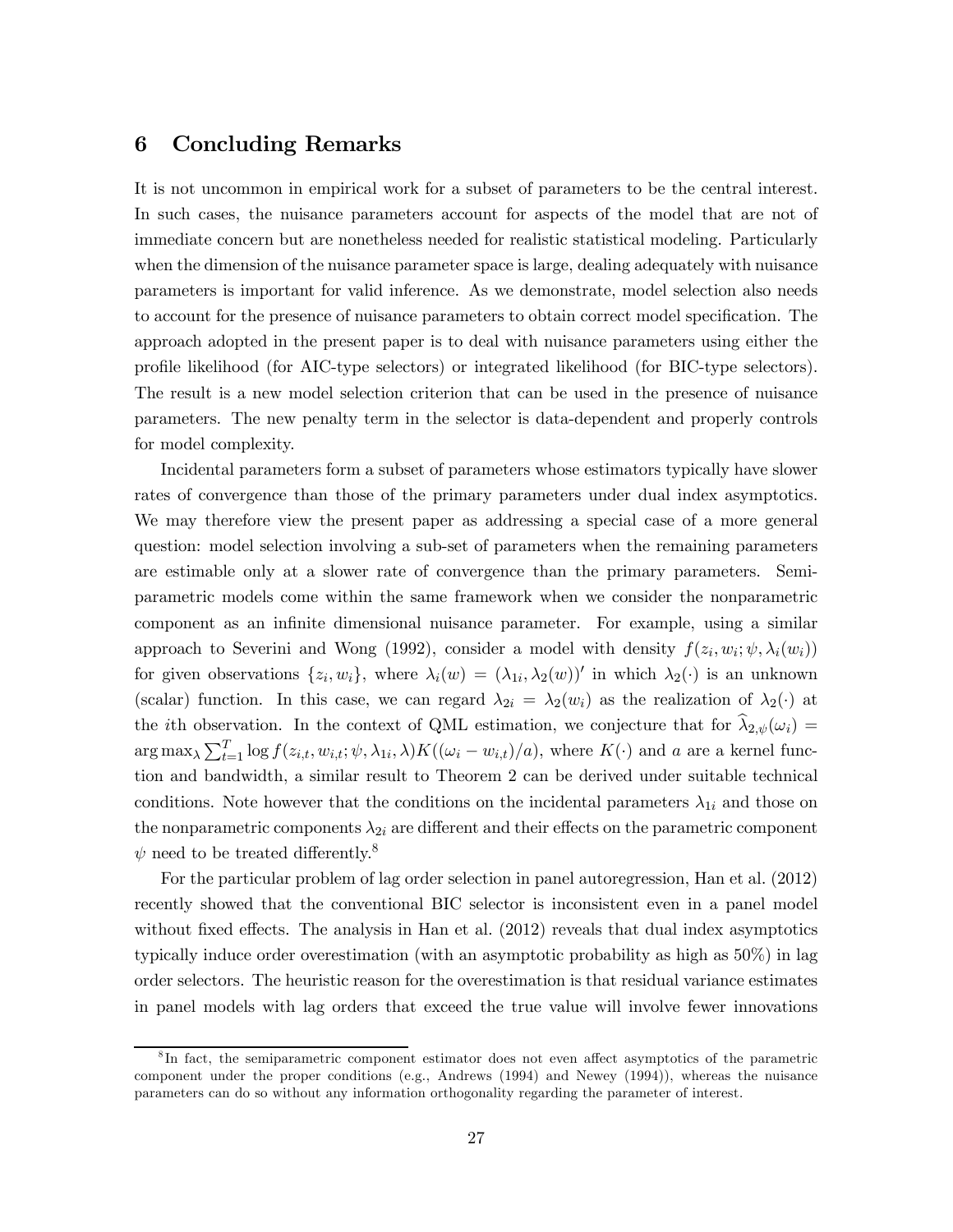than the residual variance estimate obtained from the true dynamic specification. Cross section averaging then produces  $O(n)$  such differences (which after normalization contribute  $O\left(\frac{1}{\sqrt{n}T}\right)$  rather than  $O\left(\frac{1}{nT}\right)$  to the fit component of the selector) and these components end up dominating the standard BIC penalty, thereby blinding BIC to the overspecification. Modifications to BIC that are explored in Han et al. (2012) involve increasing the penalty, as we have done in the present paper to attenuate overspecification, and truncating the time series sample so that a common sample is used for the residual variance calculation. With these modifications, the BIC criterion is a consistent lag order selector in panel autoregression with fixed effects.

## Appendix: Proofs

**Proof of Lemma 1** The result follows immediately since

$$
\frac{1}{T} \sum_{t=1}^{T} D_P(g_i \parallel f_{it}(\psi, \lambda_i); \psi) = \int \log g_i(z) dG_i(z) - \int \frac{1}{T} \sum_{t=1}^{T} \log f_{it}(z; \psi, \lambda_i(\psi)) dG_i(z)
$$
\n
$$
= \int \log g_i(z) dG_i(z) - \int \frac{1}{T} \sum_{t=1}^{T} \log f_{it}(z; \psi, \widehat{\lambda}_i(\psi)) dG_i(z)
$$
\n
$$
+ \int \log \left( \frac{T^{-1} \sum_{t=1}^{T} f_{it}(z; \psi, \widehat{\lambda}_i(\psi))}{T^{-1} \sum_{t=1}^{T} f_{it}(z; \psi, \lambda_i(\psi))} \right) dG_i(z)
$$
\n
$$
= \frac{1}{T} \sum_{t=1}^{T} D(g_i \parallel f_{it}^P(\psi)) + \delta(\psi; G_i)
$$

by stationarity. Furthermore, from (16) and (18), it can be seen that

$$
\mathbb{E}_{G_i}\left[\delta(\psi; G_i) - \frac{M_i(\psi)}{T}\right] = \mathbb{E}_{G_i}\left[\ell_i^P(\psi) - \ell_i(\psi, \lambda_i(\psi)) - \frac{M_i(\psi)}{T}\right] = O\left(\frac{1}{T^{3/2}}\right)
$$

for a given  $\psi$ .

**Proof of Theorem 2** For each i, define  $G_i(\cdot; \epsilon) = G_i(\cdot) + \epsilon(\widehat{G}_i(\cdot) - G_i(\cdot))$  for some  $\epsilon \in [0, 1]$ .  $G(\cdot; \epsilon)$ ,  $G(\cdot)$  and  $\hat{G}(\cdot)$  denote the collection of the marginal distributions (i.e.,  $G(Z; \epsilon)$ )  $(G_1(z_1;\epsilon),\cdots,G_n(z_n;\epsilon))$  with  $Z=(z_1,\cdots,z_n)'$  and similarly for the others). We also use notations  $G_i$  and  $\hat{G}_i$  instead of  $G_i(\cdot)$  and  $\hat{G}_i(\cdot)$  when there is no risk of confusion. For a fixed  $\epsilon$ , we let  $\psi(\epsilon) = H(G(\cdot; \epsilon))$  be the solution of

$$
\frac{1}{n}\sum_{i=1}^{n} \int \frac{\partial}{\partial \psi} Q_{it}(z;\epsilon) dG_{i}(z;\epsilon) = 0, \tag{A.1}
$$

where

$$
Q_{it}(z;\epsilon) = \log f_{it}(z;\psi(\epsilon),\lambda_i(\epsilon)) - \frac{1}{T}\mu_i(\epsilon).
$$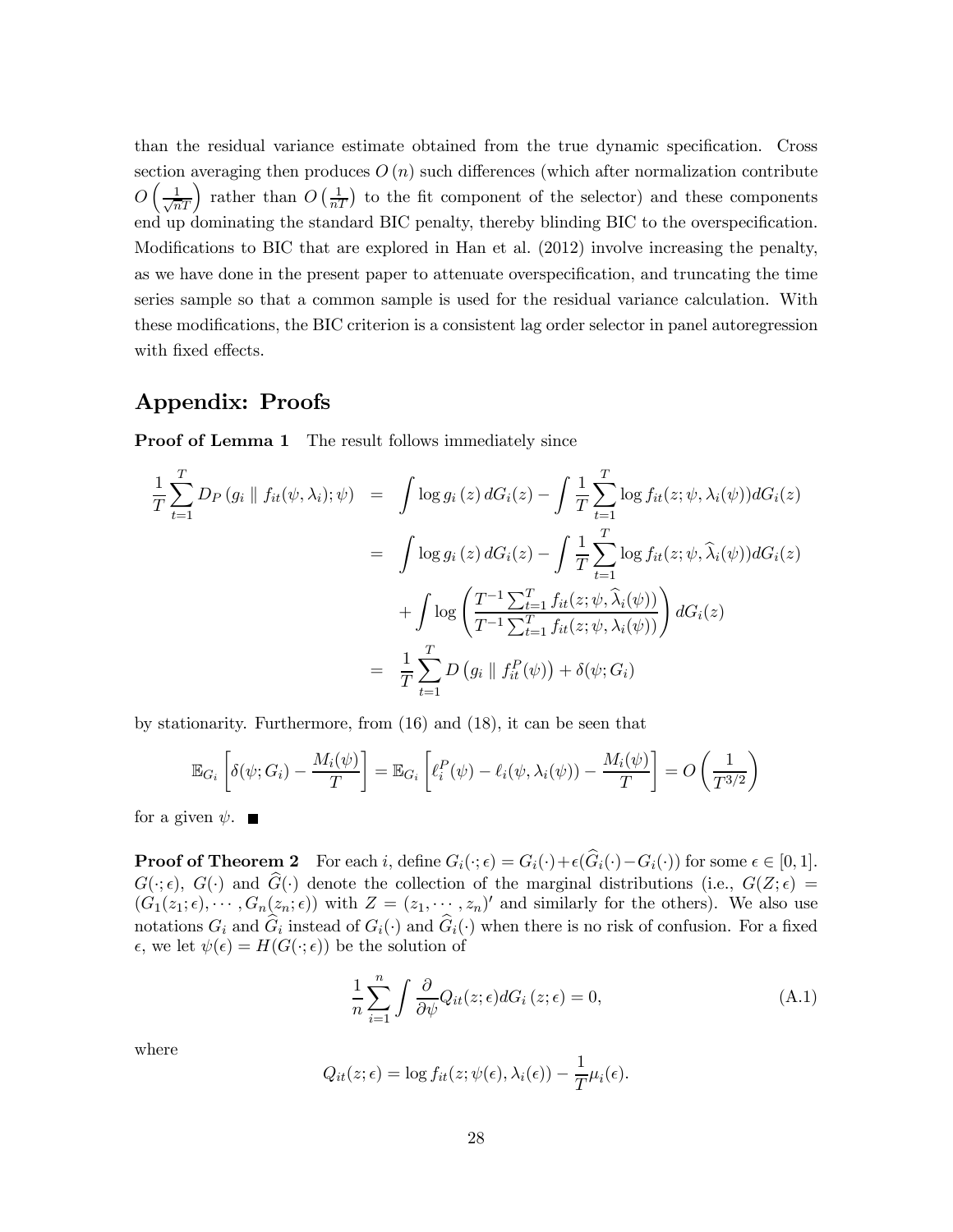$\lambda_i(\epsilon)$  is the solution of  $\int [\partial Q_{it}(z;\epsilon)/\partial \lambda_i] dG_i(z;\epsilon) = 0$  for each *i* so that

$$
\lambda_i(\epsilon) = \lambda_i(\psi(\epsilon); G_i(z; \epsilon)) = \begin{cases} \lambda_i(\psi(0); G_i) = \lambda_i(\psi(0)) & \text{if } \epsilon = 0 \\ \lambda_i(\psi(1); \widehat{G}_i) = \widehat{\lambda}_i(\psi(1)) & \text{if } \epsilon = 1, \end{cases}
$$

and  $\mu_i(\epsilon) = \epsilon M_i(\psi(\epsilon))$  yielding

$$
\mu_i(\epsilon) = \begin{cases} \mu_i(0) = 0 & \text{if } \epsilon = 0 \\ \mu_i(1) = M_i(\psi(1)) & \text{if } \epsilon = 1. \end{cases}
$$

Recall that  $\hat{\lambda}_i(\psi)$ ,  $\lambda_i(\psi)$  and  $M_i(\psi)$  are defined as (3), (8) and (5), respectively. It then follows that  $\psi(0) = H(G) = \psi_0$  and  $\psi(1) = H(\widehat{G}) = \widehat{\psi}_M$  by construction. Therefore, for  $n, T \to \infty$  satisfying  $n/T \to \gamma \in (0, \infty)$  and  $n/T^3 \to 0$ , the Taylor series expansion of  $\hat{\psi}_M$ about  $\psi_0$  can be obtained as (e.g., Chapter 6.2 in Serfling (1980), Konishi and Kitagawa (1996))

$$
\begin{split} \widehat{\psi}_M - \psi_0 &= H(\widehat{G}) - H(G) \tag{A.2} \\ &= d_1 H(G; \widehat{G} - G) + \frac{1}{2} d_2 H(G; \widehat{G} - G) + o_p \left(\frac{1}{nT}\right) \\ &= \frac{1}{nT} \sum_{i=1}^n \sum_{t=1}^T H^{(1)}(z_{i,t}; G) + \frac{1}{2n^2 T^2} \sum_{i=1}^n \sum_{j=1}^n \sum_{t=1}^T \sum_{s=1}^T H^{(2)}(z_{i,t}, z_{j,s}; G) + o_p \left(\frac{1}{nT}\right), \end{split}
$$

where  $d_1H(G; \hat{G} - G) = \lim_{\epsilon \to 0+} \epsilon^{-1}\{H(G(\epsilon)) - H(G)\}\$ is the standard first order Gâteaux differential of H at G in the direction of  $\widehat{G}$  and  $d_2H(G;\widehat{G}-G) = d^2H(G(\epsilon))/d\epsilon^2|_{\epsilon=0+}$  provided limit exists.  $H^{(k)}$  are defined as  $d^k H(G(\epsilon))/d\epsilon^k = \int \cdots \int H^{(k)}(z^1,\cdots,z^k;G) \prod_{a=1}^k d(\widehat{G}(z^a) G(z^a)$  at  $\epsilon = 0$  and  $\int H^{(k)}(z^1, \dots, z^k; G)dG(z^a) = 0$  for  $1 \le a \le k$  and  $k = 1, 2$ .

Similar to Hahn and Kuersteiner (2011), by differentiating (A.1) with respect to  $\epsilon$ , we have

$$
0 = \frac{1}{n} \sum_{i=1}^{n} \int \frac{\partial^2}{\partial \psi \partial \psi'} Q_{it}(z; \epsilon) dG_i(z; \epsilon) \times d_1 H(G; \hat{G} - G)
$$
  
+ 
$$
\frac{1}{n} \sum_{i=1}^{n} \int \frac{\partial^2}{\partial \psi \partial \lambda_i} Q_{it}(z; \epsilon) dG_i(z; \epsilon) \times \frac{\partial}{\partial \epsilon} \lambda_i(\psi(\epsilon); G_i(z; \epsilon))
$$
  
+ 
$$
\frac{1}{n} \sum_{i=1}^{n} \int \frac{\partial}{\partial \psi} Q_{it}(z; \epsilon) d(\hat{G}_i(z) - G_i(z)),
$$

and by evaluating this result at  $\epsilon = 0$  we find

$$
d_1H(G; \hat{G} - G) = \left(-\frac{1}{n} \sum_{i=1}^n \int \frac{\partial^2 \log f_{it}(z; \psi_0, \lambda_{i0})}{\partial \psi \partial \psi'} dG_i(z)\right)^{-1} \qquad (A.3)
$$

$$
\times \frac{1}{n} \sum_{i=1}^n \int \frac{\partial \log f_{it}(z; \psi_0, \lambda_{i0})}{\partial \psi} d\hat{G}_i(z).
$$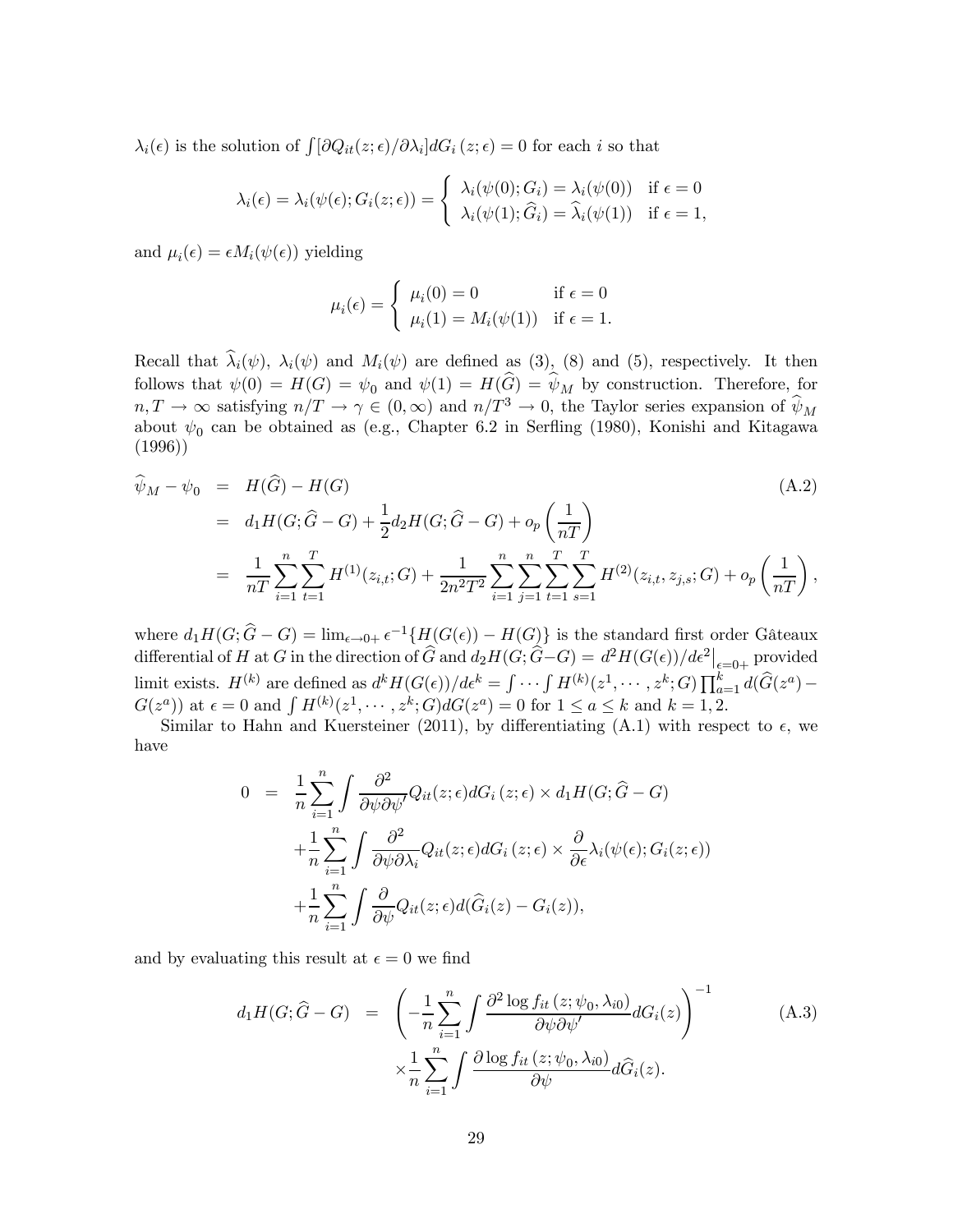Note that  $\lambda_i(\psi_0) = \lambda_{i0}$  and thus  $\int [\partial \log f_{it}(z; \psi_0, \lambda_{i0})/\partial \psi] dG_i(z) = 0$  and  $\int [\partial^2 \log f_{it}(z; \psi_0, \lambda_{i0}) / \partial \psi \partial \lambda_i] dG_i(z) = \int [\partial^2 \log f_{it}(z; \psi_0, \lambda_i(\psi_0)) / \partial \psi \partial \lambda_i] dG_i(z) = 0.$  Therefore, from (A.2) and (A.3) we have the explicit expression of  $H^{(1)}(z_{i,t}; G)$  as (e.g., Withers (1983), Konishi and Kitagawa  $(1996)^9$ 

$$
H^{(1)}(z_{i,t};G) = \left. \left( -\frac{1}{n} \sum_{i=1}^{n} \int \frac{\partial^2 \log f_{it}(z; \psi, \lambda_i(\psi))}{\partial \psi \partial \psi'} \bigg|_{\psi = \psi_0} dG_i(z) \right)^{-1} \qquad (A.4)
$$
  
 
$$
\times \left. \frac{\partial \log f_{it}(z_{i,t}; \psi, \lambda_i(\psi))}{\partial \psi} \bigg|_{\psi = \psi_0} .
$$

Since we only need an expression of  $H^{(1)}(z_i, t; G)$  to derive the main result, we do not find  $H^{(2)}$  in details as well as any terms associated with  $H^{(2)}$  below.

Similar to Theorem 2.1 of Konishi and Kitagawa (1996), by expanding  $f_{it}^P(z; \hat{\psi}_M)$  around  $\psi_0$  for given *i* and *t* and combining the results above, we then have stochastic expansions as

$$
\int \log f_{it}^{P}(z; \widehat{\psi}_{M}) dG_{i}(z)
$$
\n
$$
= \int \log f_{it}(z; \psi_{0}, \widehat{\lambda}_{i}(\psi_{0})) dG_{i}(z)
$$
\n
$$
+ \frac{1}{nT} \sum_{j=1}^{n} \sum_{s=1}^{T} \int \frac{\partial}{\partial \psi} \log f_{it}(z; \psi_{0}, \widehat{\lambda}_{i}(\psi_{0})) H^{(1)}(z_{j,s}; G) dG_{i}(z) + \frac{1}{nT} V_{it}(z; H^{(1)}, H^{(2)}, G) + o_{p} \left(\frac{1}{nT}\right)
$$

for some  $V_{it}(z; H^{(1)}, H^{(2)}, G) = O_p(1)$ . Using  $\mathbb{E}[\cdot]$  to signify expectation with respect to the joint distribution of  $(G_1, \dots, G_n)$ , we then have

$$
\mathbb{E}\left[\frac{1}{nT}\sum_{i=1}^{n}\sum_{t=1}^{T}\int \log f_{it}^{P}(z;\widehat{\psi}_{M})dG_{i}(z)\right] = \frac{1}{nT}\sum_{i=1}^{n}\sum_{t=1}^{T}\int \log f_{it}(z;\psi_{0},\widehat{\lambda}_{i}(\psi_{0}))dG_{i}(z) + \frac{1}{nT}V + o\left(\frac{1}{nT}\right)
$$

since  $\int H^{(1)}(z_{j,s};G)dG_j(z) = 0$  for all j, where  $V = \mathbb{E}\left[ (nT)^{-1} \sum_{i=1}^n \sum_{t=1}^T V_{it}(z;H^{(2)},G) \right] =$  $O(1)$ . Similarly,

$$
\int \log f_{it}^{P}(z; \hat{\psi}_{M}) d\hat{G}_{i}(z)
$$
\n
$$
= \frac{1}{T} \sum_{t=1}^{T} \log f_{it}(z; \psi_{0}, \hat{\lambda}_{i}(\psi_{0}))
$$
\n
$$
+ \frac{1}{nT^{2}} \sum_{j=1}^{n} \sum_{s=1}^{T} \sum_{t=1}^{T} \frac{\partial}{\partial \psi'} \log f_{it}(z; \psi_{0}, \hat{\lambda}_{i}(\psi_{0})) H^{(1)}(z_{j,s}; G) + \frac{1}{nT} V_{it}(z; H^{(1)}, H^{(2)}, \hat{G}) + o_{p} \left(\frac{1}{nT}\right)
$$

 $\widehat{\psi}_{M}^{9}$ From (A.2), it also shows that  $\widehat{\psi}_{M}$  is  $\sqrt{nT}$ -consistent to  $H(G) = \psi_{0}$  since  $(nT)^{-1} \sum_{i=1}^{n} \sum_{j=1}^{n} \sum_{t=1}^{T} \sum_{s=1}^{T} H^{(2)}(z_{i,t}, z_{j,s}; G) = O_p(1/nT)$  and  $(nT)^{-1/2} \sum_{i=1}^{n} \sum_{t=1}^{T} H^{(1)}(z_{i,t}; G_i)$  is asymptotically normal with mean zero and variance  $(nT)^{-1} \sum_{i=1}^{n} \int \sum_{t=1}^{T} \sum_{s=1}^{T} H^{(1)}(z_{i,t}; G_i) H^{(1)}(z_{i,s}; G_i)' dG_i$ .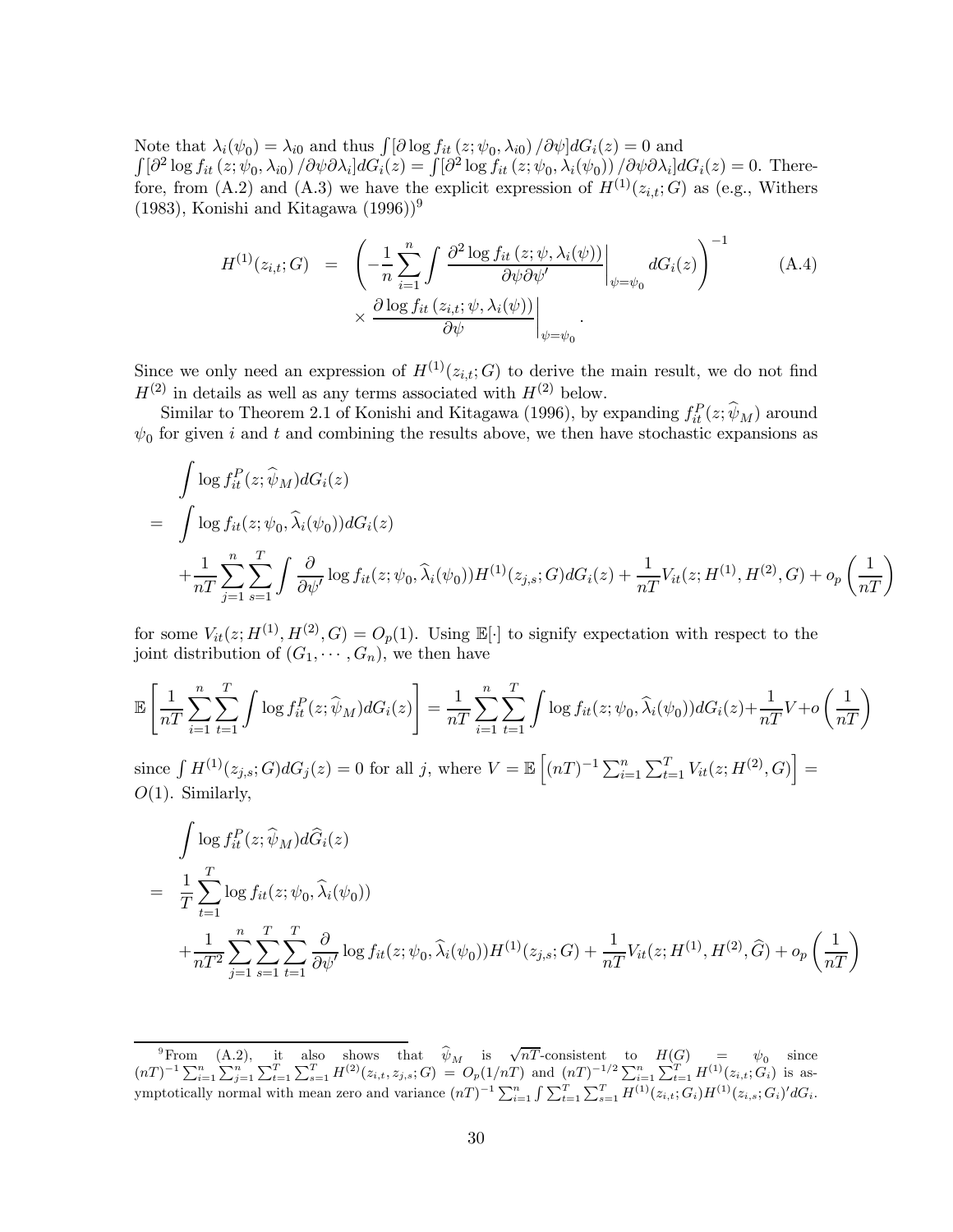and by stationarity over  $t$ 

$$
\mathbb{E}\left[\frac{1}{nT}\sum_{i=1}^{n}\sum_{t=1}^{T}\int \log f_{it}^{P}(z;\widehat{\psi}_{M})d\widehat{G}_{i}(z)\right]
$$
\n
$$
=\frac{1}{nT}\sum_{i=1}^{n}\sum_{t=1}^{T}\int \log f_{it}(z;\psi_{0},\widehat{\lambda}_{i}(\psi_{0}))dG_{i}(z)
$$
\n
$$
+\frac{1}{n^{2}T^{2}}\sum_{i=1}^{n}\int \sum_{s=1}^{T}\sum_{t=1}^{T}\frac{\partial}{\partial \psi'}\log f_{it}(z;\psi_{0},\widehat{\lambda}_{i}(\psi_{0}))H^{(1)}(z_{i,s};G)dG_{i}(z)+\frac{1}{nT}V+o\left(\frac{1}{nT}\right),
$$

where the second term is nonzero only for the case  $i = j$ . It can be also verified that  $\mathbb{E}\left[(nT)^{-1}\sum_{i=1}^n\sum_{t=1}^TV_{it}(z;H^{(1)},H^{(2)},\hat{G})\right]\;=\;\mathbb{E}\left[(nT)^{-1}\sum_{i=1}^n\sum_{t=1}^TV_{it}(z;H^{(1)},H^{(2)},G)\right]\;=\;$ V. Therefore,

$$
\mathbb{E}\left[-\frac{1}{nT}\sum_{i=1}^{n}\sum_{t=1}^{T}\int \log f_{it}^{P}(z;\widehat{\psi}_{M})d(\widehat{G}_{i}(z)-G_{i}(z))\right]
$$
\n
$$
=\ -\frac{1}{n^{2}T^{2}}\sum_{i=1}^{n}\int \sum_{s=1}^{T}\sum_{t=1}^{T}\frac{\partial}{\partial \psi'}\log f_{it}(z;\psi_{0},\widehat{\lambda}_{i}(\psi_{0}))H^{(1)}(z_{i,s};G)dG_{i}(z)+o\left(\frac{1}{nT}\right)
$$
\n
$$
=\ -\frac{1}{nT}tr\left\{\left(-\frac{1}{n}\sum_{i=1}^{n}\int \frac{\partial^{2}\log f_{it}(z;\psi,\lambda_{i}(\psi))}{\partial \psi\partial \psi'}\bigg|_{\psi=\psi_{0}}dG_{i}(z)\right)^{-1}\times\frac{1}{nT}\sum_{i=1}^{n}\int \left(\sum_{s=1}^{T}\sum_{t=1}^{T}\frac{\partial\log f_{it}(z;\psi_{0},\widehat{\lambda}_{i}(\psi_{0}))}{\partial \psi}\frac{\partial\log f_{is}(z;\psi_{0},\lambda_{i}(\psi_{0}))}{\partial \psi'}\right)dG_{i}(z)\right\}+o\left(\frac{1}{nT}\right)
$$

by substituting  $(A.4)$ , where the expression of  $I(G)$  comes from stationarity over t. This result gives the expression for  $B_P(G)$ .

**Proof of Corollary 3** First note that  $\partial \ell_i (\psi_0, \lambda_i(\psi_0)) / \partial \psi = u_i^e$  by construction. Therefore, when  $g$  is nested in  $f$ , the standard information matrix identity gives

$$
I\left(G\right) = \frac{1}{n} \sum_{i=1}^{n} \int -\frac{\partial^2 \ell_i \left(\psi_0, \lambda_i(\psi_0)\right)}{\partial \psi \partial \psi'} dG_i = \frac{1}{n} \sum_{i=1}^{n} T \int u_i^e u_i^{e'} dG_i,
$$
 (A.5)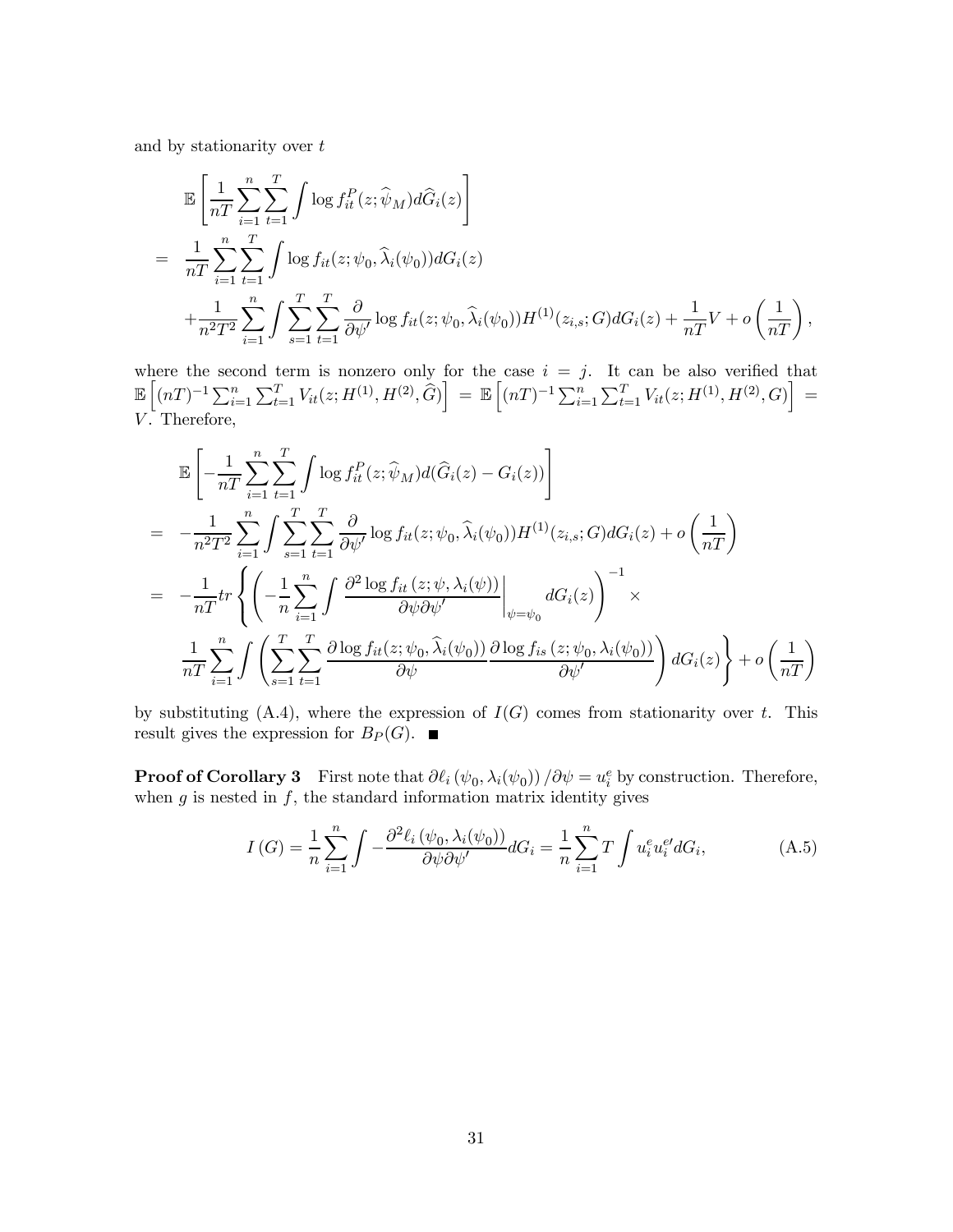where the first equality uses the stationarity over t. For  $J(G)$ , since  $\partial \ell_i^P(\psi_0)/\partial \psi = u_i^e +$  $b_i(\psi_0) + O_p(T^{-3/2})$  with  $u_i^e = O_p(T^{-1/2})$  and  $b_i(\psi_0) = O_p(T^{-1})$  from (12), we have

$$
J(G) = \frac{1}{n} \sum_{i=1}^{n} T \int \left[ \frac{\partial \ell_i (\psi_0, \lambda_i(\psi_0))}{\partial \psi} \frac{\partial \ell_i^P(\psi_0)}{\partial \psi'} \right] dG_i
$$
  
\n
$$
= \frac{1}{n} \sum_{i=1}^{n} T \left\{ \int u_i^e u_i^{e'} dG_i + \int u_i^e b_i(\psi_0)' dG_i + o(T^{-3/2}) \right\}
$$
  
\n
$$
= \frac{1}{n} \sum_{i=1}^{n} T \left\{ \int u_i^e u_i^{e'} dG_i + O(T^{-3/2}) \right\}, \tag{A.6}
$$

where the remaining term in the second equality is  $o(T^{-3/2})$  since  $\int [\partial \ell_i (\psi_0, \lambda_i(\psi_0)) / \partial \psi] dG_i =$  $\int u_i^e dG_i = 0$ . Therefore, by plugging  $(A.5)$  and  $(A.6)$  into  $B_p(G)$ , we have

$$
B_p(G) = -\frac{r}{nT} + O\left(\frac{1}{nT^{3/2}}\right) + o\left(\frac{1}{nT}\right) = -\frac{r}{nT} + o\left(\frac{1}{nT}\right),
$$

from which the information criterion (29) is obtained.  $\blacksquare$ 

**Proof of Theorem 4** By plugging the conditional prior  $(32)$  into the approximation  $(31)$ , the log posterior probability of model  $\mathcal{M}^k$  in (30) can be written as (we simply let  $C_{\pi} = 1$ )

$$
\log \mathcal{P}(\mathcal{M}^k|z) = -\log g(y) + \log \phi^k + \log \int \exp\left(T \sum_{i=1}^n \ell_i^I(\psi^k)\right) \eta(\psi^k|\mathcal{M}^k) d\psi^k
$$
  

$$
= -\log g(y) + \log \phi^k
$$
  

$$
+ \log \int \exp\left(\sum_{i=1}^n T\left\{\ell_i^M(\psi^k) + O_p\left(\frac{1}{T^2}\right)\right\}\right) \eta(\psi^k|\mathcal{M}^k) d\psi^k.
$$

But Taylor expansion yields

$$
T\sum_{i=1}^{n} \ell_i^M(\psi^k) = T\sum_{i=1}^{n} \ell_i^M(\widehat{\psi}_M^k) - \frac{1}{2} \left(\widehat{\psi}_M^k - \psi^k\right)' \left[nT\widehat{\mathcal{I}}(\widehat{\psi}_M^k)\right] \left(\widehat{\psi}_M^k - \psi^k\right) + o_p(1),
$$

where  $\widehat{\psi}_M^k$  as the modified profile ML estimator of the model  $\mathcal{M}^k$  and

$$
\widehat{\mathcal{I}}(\widehat{\psi}_{M}^{k}) = \frac{1}{n} \sum_{i=1}^{n} \widehat{\mathcal{I}}_{i}(\widehat{\psi}_{M}^{k}) = -\frac{1}{nT} \sum_{i=1}^{n} \sum_{t=1}^{T} \frac{\partial \log f_{it}(z_{i,t}; \widehat{\psi}_{M}^{k}, \widehat{\lambda}_{i}(\widehat{\psi}_{M}^{k}))}{\partial \theta_{i}} \cdot \frac{\partial \log f_{it}(z_{i,t}; \widehat{\psi}_{M}^{k}, \widehat{\lambda}_{i}(\widehat{\psi}_{M}^{k}))}{\partial \theta'_{i}}
$$

is the averaged information matrix estimator in (14). Note that  $\hat{\psi}_M^k - \psi^k = O_p((nT)^{-1/2})$ when  $n/T \to \gamma \in (0, \infty)$  and  $\widehat{\mathcal{I}}(\widehat{\psi}_{M}^{k}) = O_{p}(1)$  from Assumptions 1 and 2. Therefore, using the uninformative flat prior  $\eta(\psi^k|\mathcal{M}^k)=1$ , Laplace approximation (e.g., Tierney et al. (1989))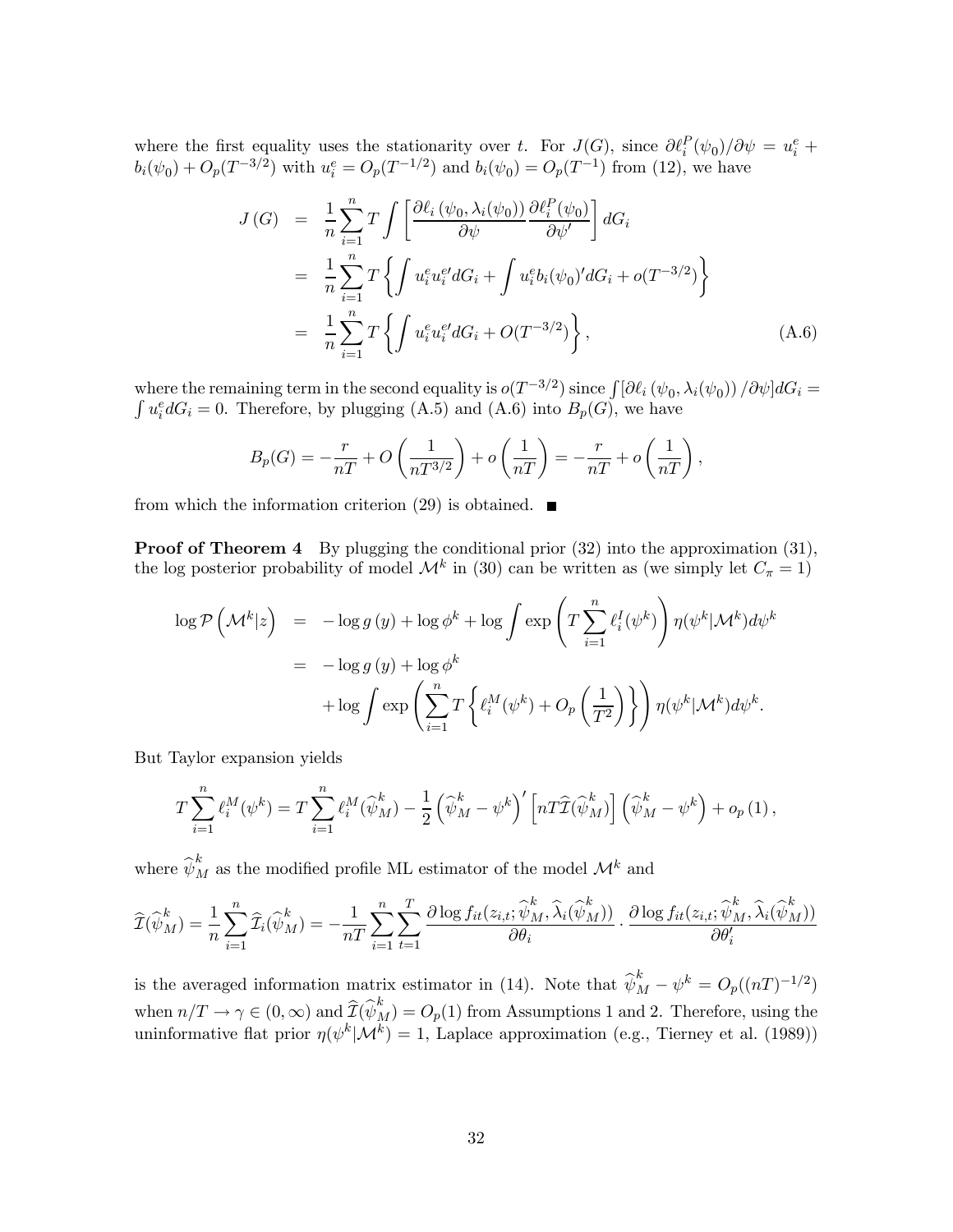gives

$$
\log \int \exp\left(T \sum_{i=1}^n \ell_i^M(\psi^k)\right) d\psi^k = T \sum_{i=1}^n \ell_i^M(\widehat{\psi}_M^k) + \log\left\{ (2\pi)^{r_k/2} \left| n \widehat{T} \widehat{\psi}_M^k \right| \right\}^{-1/2} \right\} + o_p(1),
$$

and thus

$$
\log \mathcal{P}\left(\mathcal{M}^k|z\right) = -\log g\left(y\right) + \log \phi^k + O_p\left(\frac{n}{T}\right) \n+ T \sum_{i=1}^n \ell_i^M(\widehat{\psi}_M^k) + \frac{r_k}{2} \log 2\pi - \frac{r_k}{2} \log nT - \frac{1}{2} \log \left|\widehat{\mathcal{I}}(\widehat{\psi}_M^k)\right| + o_p\left(1\right),
$$

where  $r_k = \dim(\psi^k)$ . The result (33) follows by letting  $c(z, k) = -\log g(y) + \log \phi^k$  +  $O_p(n/T) + (r_k/2) \log 2\pi - (1/2) \log |\widehat{I}(\widehat{\psi}_M^k)|$ , which is  $O_p(1)$ .

**Proof of Theorem 5** Recall that the selection rule is to choose  $p^*$  if  $LIC(p^*) < LIC(p)$ , where  $0 \leq p^*, p \leq \overline{p}$  for some finite positive integer  $\overline{p}$ . We therefore need to prove that  $\limsup_{n,\overline{T}\to\infty} \mathbb{P}[LIC(p^*) < LIC(p_0)] = 0$  for all  $p^* \neq p_0$ , where  $p_0$  is the (finite) true lag order.

First consider the case of under-selection,  $p^* < p_0$ . We write

$$
\mathbb{P}\left[LIC\left(p^*\right) < LIC\left(p_0\right)\right] \\
= \mathbb{P}\left[\log\left(\frac{\widehat{\sigma}^2(p^*)}{\widehat{\sigma}^2(p_0)}\right) < \left(\frac{h\left(n\overline{T}\right)}{n\overline{T}} + \frac{c}{\overline{T}^2}\right)\left(p_0 - p^*\right) + \frac{1}{\overline{T}}\left(R\left(p_0\right) - R\left(p^*\right)\right)\right].\n\tag{A.7}
$$

The left-hand-side of the inequality in  $(A.7)$  is positive in the limit as  $n, \overline{T} \to \infty$  because  $\hat{\sigma}^2(p_0) = \sigma^2 + o_p(1)$  and  $\hat{\sigma}^2(p^*) = \sigma^2 + A + o_p(1)$  for some  $A > 0$  (due to the underspecification) whenever  $p^* < p_0$ , as shown in Lemma 1 of Han et al. (2012). On the other hand, the right-hand-side of the inequality in (A.7) converges to zero as  $n, \overline{T} \to \infty$  since  $0 < (p_0 - p^*) \leq \overline{p} < \infty$ ,  $|R(p_0) - R(p^*)| < \infty$  from the invertibility in Assumption A-(ii), and  $\tilde{h}(\overline{nT})/\overline{nT} \to 0$  as  $\overline{nT} \to \infty$  by assumption. Therefore,  $\limsup_{n,\overline{T}\to\infty} \mathbb{P}[LIC(p^*)] <$  $LIC(p_0)] \leq \mathbb{P}[\limsup_{n,\overline{T}\to\infty} \{LIC(p^*) < LIC(p_0)\}] = \mathbb{P}[\varnothing] = 0.$ 

For the case of over-selection,  $p^* > p_0$ , we consider

$$
\mathbb{P}\left[LIC\left(p^*\right) < LIC\left(p_0\right)\right] \\
= \mathbb{P}\left[n\overline{T}\left(\log \widehat{\sigma}^2(p^*) - \log \widehat{\sigma}^2(p_0)\right) + c\left(\frac{n}{\overline{T}}\right) + n(R\left(p^*) - R\left(p_0\right)\right) < h\left(n\overline{T}\right)\left(p_0 - p^*\right)\right].\n\tag{A.8}
$$

As in the proof of Theorem 2 of Han et al. (2012) we have  $n\overline{T}(\log \hat{\sigma}^2(p^*) - \log \hat{\sigma}^2(p_0)) = O_p(1)$ . Further, as in Bhansali (1981) and Lee (2012), it can be verified that  $|R(p_0) - R(p^*)| = a|p_0$  $p^*|/\overline{T} + o_p(1/\overline{T})$  for some finite constant  $a > 0$ , which yields  $n(R(p_0) - R(p^*)) = O_p(n/\overline{T}).$ The left-hand-side of the inequality in the expression (A.8) is thus  $O_p(1)$  for large n and T because it is assumed that  $n/\overline{T} \to \gamma \in (0,\infty)$ . On the other hand, the right-hand-side goes to negative infinity as  $n\overline{T} \to \infty$  since  $p_0 - p^* < 0$  and  $h(n\overline{T}) \to \infty$ . It follows that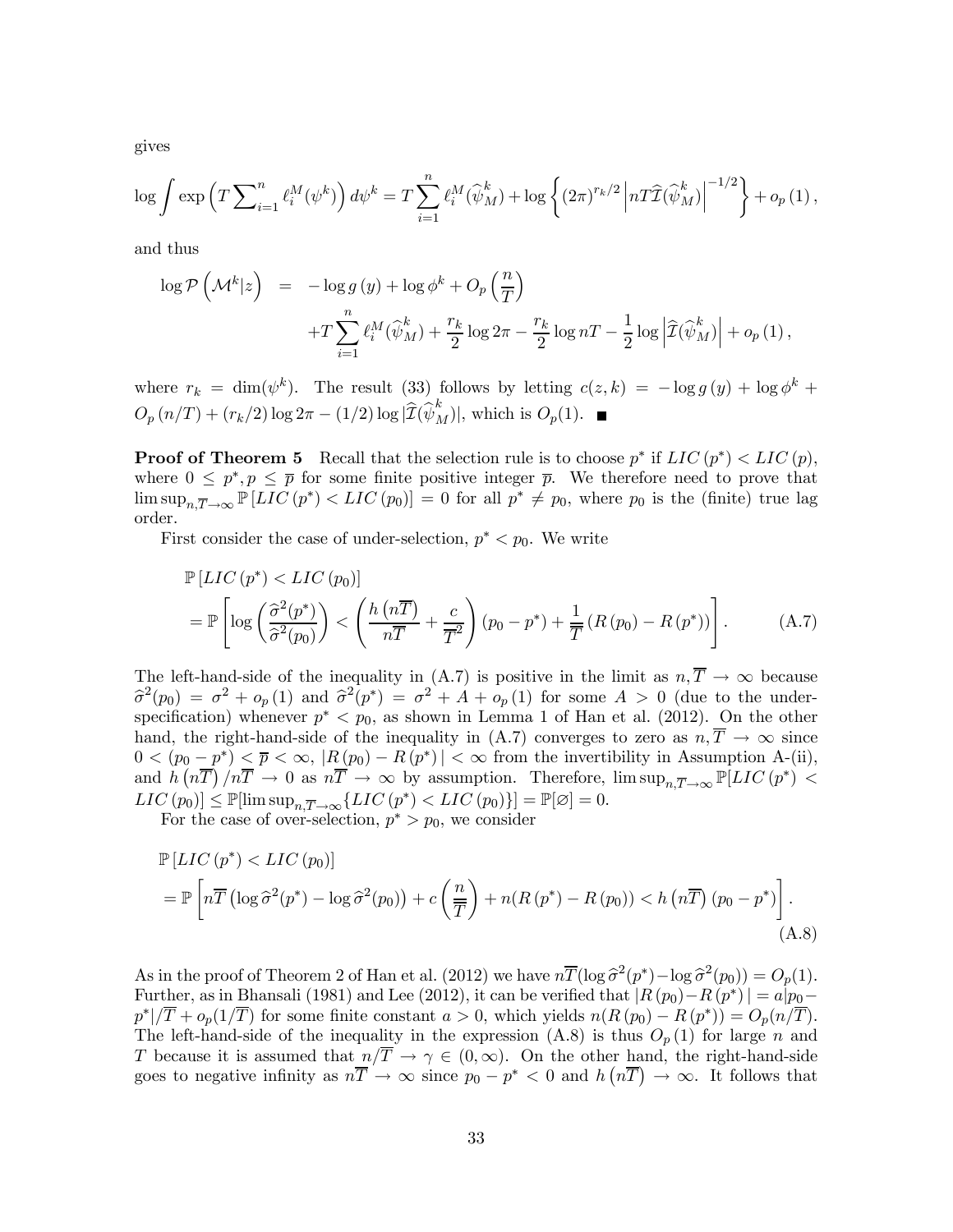lim sup<sub>n</sub> $\overline{T} \rightarrow \infty$   $\mathbb{P}[LIC(p^*) < LIC(p_0)] = 0$  for  $p^* > p_0$ . ■

**Proof of Corollary 6** We consider the case of over-selection,  $p^* > p_0$  and  $p^{**} > p_0$ . We first define that

$$
\Delta LIC \equiv LIC(p^*) - LIC(p_0)
$$
  
= 
$$
\log \left( \frac{\widehat{\sigma}^2(p^*)}{\widehat{\sigma}^2(p_0)} \right) + \frac{h (n\overline{T})}{n\overline{T}} (p^* - p_0) + \frac{c}{\overline{T}^2} (p^* - p_0) + \frac{1}{\overline{T}} (R(p^*) - R(p_0))
$$

and

$$
\Delta LIC_0 \equiv LIC_0(p^{**}) - LIC_0(p_0) = \log \left( \frac{\widehat{\sigma}^2(p^{**})}{\widehat{\sigma}^2(p_0)} \right) + \frac{h\left(n\overline{T}\right)}{n\overline{T}}(p^{**} - p_0).
$$

Then, similar to the proof of Theorem 5, we write

$$
\mathbb{P}\left[\Delta LIC < \Delta LIC_0\right] \tag{A.9}
$$
\n
$$
= \mathbb{P}\left[\log\left(\frac{\widehat{\sigma}^2(p^*)}{\widehat{\sigma}^2(p^{**})}\right) < \frac{h\left(n\overline{T}\right)}{n\overline{T}}(p^{**}-p^*) + \frac{c}{\overline{T}^2}(p_0-p^*) + \frac{1}{\overline{T}}\left(R\left(p_0\right) - R\left(p^*\right)\right)\right].
$$

Since  $LIC(p)$  has the heavier penalty than  $LIC_0(p)$ ,  $p^{**} \geq p^*$  by construction and thus the left-hand-side of the last inequality in (A.9) is nonnegative for any  $n$  and  $\overline{T}$ , whereas the righthand-side goes to zero with  $n, \overline{T} \to \infty$  as in (A.7). Therefore,  $\limsup_{n,\overline{T} \to \infty} {\mathbb P}[\Delta LIC < 0]$  $P[\Delta LIC_0 < 0]$ }  $\leq$  lim sup<sub>n</sub> $\overline{T} \rightarrow \infty$   $P[\Delta LIC - \Delta LIC_0 < 0]$   $\leq$   $P[\limsup_{n,\overline{T} \rightarrow \infty} {\Delta LIC - \Delta LIC_0} <$ 0}] = 0, which implies  $\limsup_{n,\overline{T}\to\infty} \mathbb{P}(p^{**} > p_0) \geq \limsup_{n,\overline{T}\to\infty} \mathbb{P}(p^{*} > p_0).$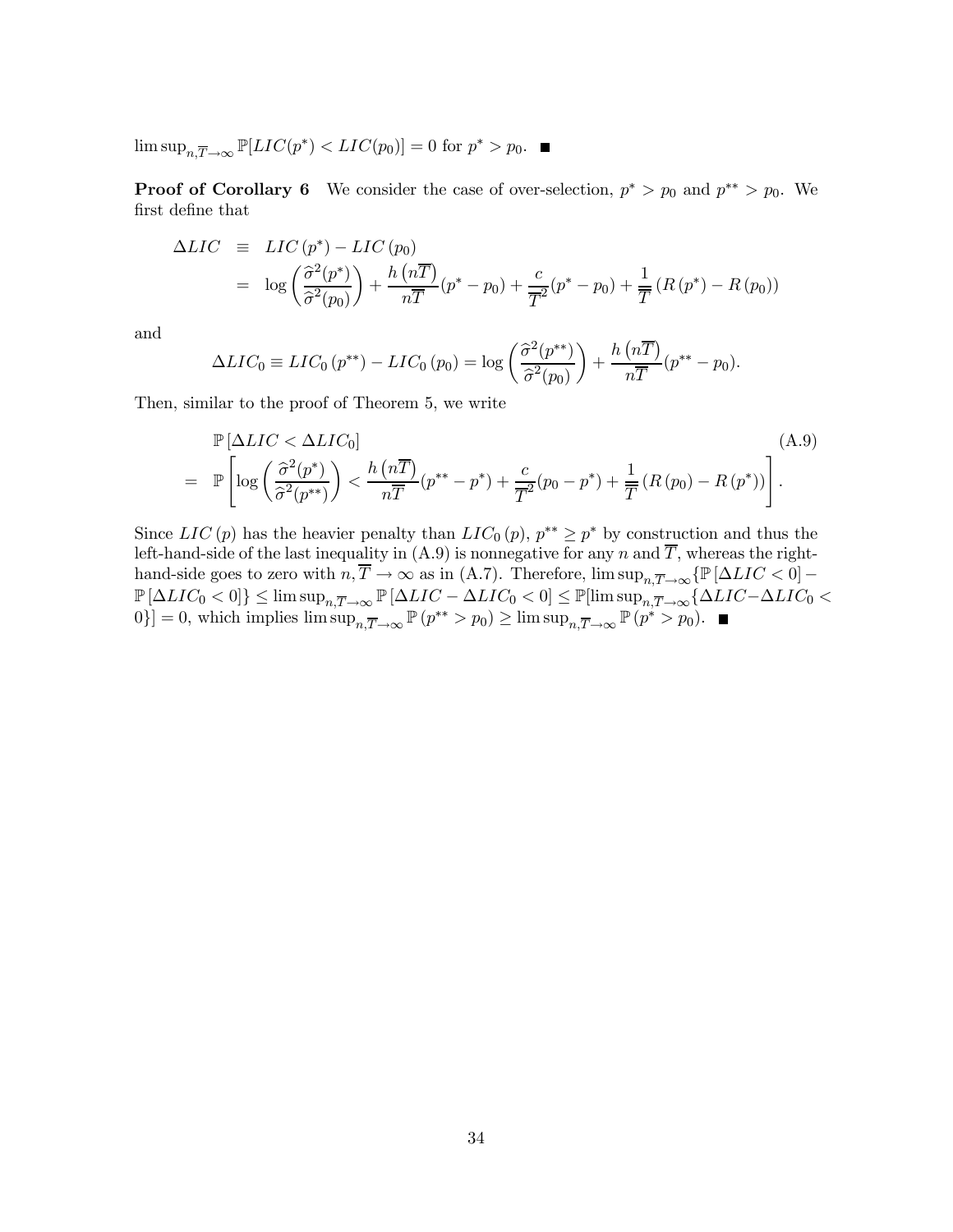### References

- Akaike, H. (1973). Information theory and an extension of the maximum likelihood principle, in B.N. Petrov and B.F. Csaki (Eds.), 2nd International Symposium on Information Theory, 267—281, Budapest: Academia Kiado.
- Akaike, H. (1974). A new look at the statistical model identification, IEEE Transactions on Automatic Control, AC-19, 716—723.
- Anderson, T. W. and C. Hsiao (1981). Estimation of Dynamic Models with error components, Journal of the American Statistical Association, 76, 598-606.
- ANDREWS, D.W.K. (1994). Asymptotics for semi-parametric econometric models via stochastic equicontinuity, Econometrica, 62, 43—72.
- ARELLANO, M., AND S. BONHOMME (2009). Robust priors in nonlinear panel data models, Econometrica, 77, 489-536.
- Arellano, M. and J. Hahn (2006). A likelihood-based approximate solution to the incidental parameter problem in dynamic nonlinear models with multiple effects, CEMFI Working Paper: No. 0613.
- Arellano, M., and J. Hahn (2007). Understanding bias in nonlinear panel models: Some recent developments, R. Blundell, W.K. Newey, and T. Persson eds., Advances in Economics and Econometrics: Theory and Applications, Ninth World Congress, Volume III, Cambridge University Press.
- BARNDORFF-NIELSEN, O.E. (1983). On a formula for the distribution of the maximum likelihood estimator, Biometrika, 70, 343-365.
- BERGER, J.O., J.K. GHOSH, AND N. MUKHOPADHYAY (2003). Approximations and consistency of the Bayes factors as model dimension grows, *Journal of Statistical Planning and* Inference, 112, 241-258.
- Berger, J.O., B. Liseo, and R.L. Wolpert (1999). Integrated likelihood methods for eliminating nuisance parameters, Statistical Science, 14, 1-28.
- Bester, C.A., and C. Hansen (2009). A Penalty Function Approach to Bias Reduction in Nonlinear Panel Models with Fixed Effects, Journal of Business and Economic Statistics, 27, 131-148.
- Bhansali, R.J. (1981). Effects of not knowing the order of an autoregressive process on the mean squared error of prediction−I, Journal of the American Statistical Association, 76, 588-597.
- Cherkassky, V., X. Shao, F.M. Mulier, and V.N. Vapnik (1999). Model complexity control for regression using VC generalization bounds, IEEE Transactions on Neural Networks, 10, 1075-1089.
- Chakrabarti, A., and J.K. Ghosh (2006). A generalization of BIC for the general exponential family, Journal of Statistical Planning and Inference, 136, 2847-2872.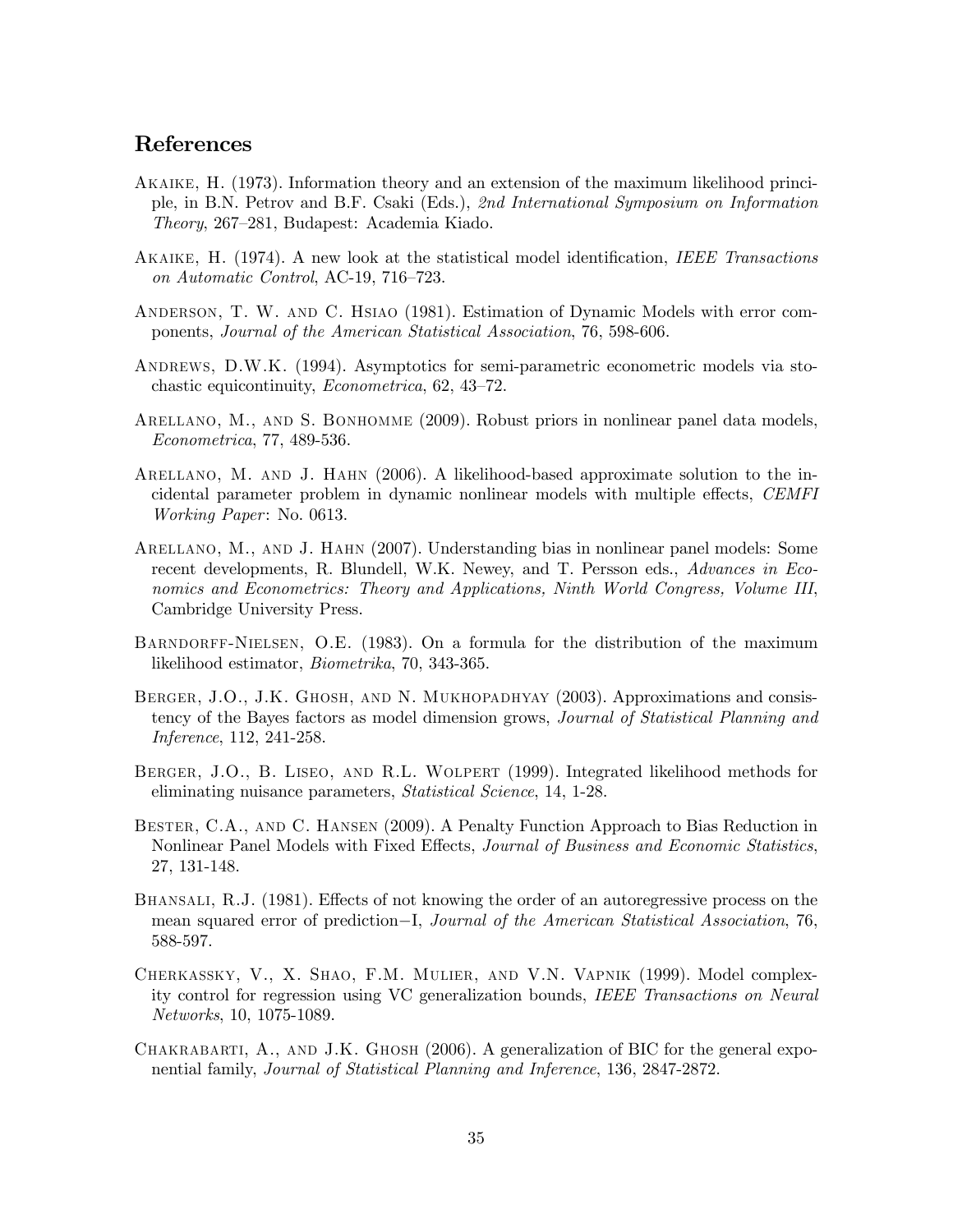- CLAESKENS, G. AND N.L. HJORT (2003). The focused information criterion, Journal of the American Statistical Association, 98, 900-916.
- Cox, D.R., AND N. REID (1987). Parameter orthogonality and approximate conditional inference (with Discussion), Journal of the Royal Statistical Society, B 49, 1-39.
- DiCiccio, T.J., M.A. Martin, S.E. Stern, and G.A. Young (1996). Information bias and adjusted profile likelihoods, *Journal of the Royal Statistical Society*, B 58, 189-203.
- GUYON, X., AND J.-F. YAO (1999). On the underfitting and overfitting sets of models chosen by order selection criteria, Journal of Multivariate Analysis, 70, 221-249.
- HAHN, J. AND G. KUERSTEINER (2002). Asymptotically unbiased inference for a dynamic panel model with fixed effects, Econometrica, 70, 1639-1657.
- HAHN, J., AND G. KUERSTEINER (2011). Bias reduction for dynamic nonlinear panel models with fixed effects, *Econometric Theory*, 27, 1152-1191.
- Hahn, J., and W. Newey (2004). Jackknife and analytical bias reduction for nonlinear panel models, Econometrica, 72, 1295-1319.
- Han, C., P.C.B. Phillips, and D. Sul (2012). Lag length selection in panel autoregression, unpublished manuscript.
- Heckman, J., and B.J. Singer (1984). A Method for Minimizing the Impact of Distributional Assumptions in Econometric Models for Duration Data, Econometrica, 52, 271-320.
- HODGES, J.S. AND D.J. SARGENT (2001). Counting degrees of freedom in hierarchical and other richly-parametrised models, Biometrika, 88, 367-379.
- Hsiao, C. (2003). Analysis of Panel Data, 2nd edition, Cambridge University Press.
- HUBER, P.J. (1981). Robust Statistics, New York: Wiley.
- Kass, R. and A. Raftery (1995). Bayes Factors, Journal of the American Statistical Association, 90, 773-795.
- Konishi, S. and G. Kitagawa (1996). Generalized information criteria in model selection, Boimetrika, 83, 875-890.
- LANCASTER, T. (2002). Orthogonal parameters and panel data, Review of Economic Studies, 69, 647-666.
- Lee, Y. (2006). Nonparametric Approaches to Dynamic Panel Modelling and Bias Correction, Ph.D. dissertation, Yale University.
- LEE, Y. (2012). Bias in dynamic panel models under time series misspecification, *Journal of* Econometrics, 169, 54-60.
- LEE, Y. (2013). Nonparametric estimation of dynamic panel models with fixed effects, *Econo*metric Theory, forthcoming.
- LI, K.-C. (1987). Asymptotic optimality for  $C_p$ ,  $C_L$ , cross-validation and generalized crossvalidation: Discrete Index Set, Annals of Statistics, 15, 958-975.